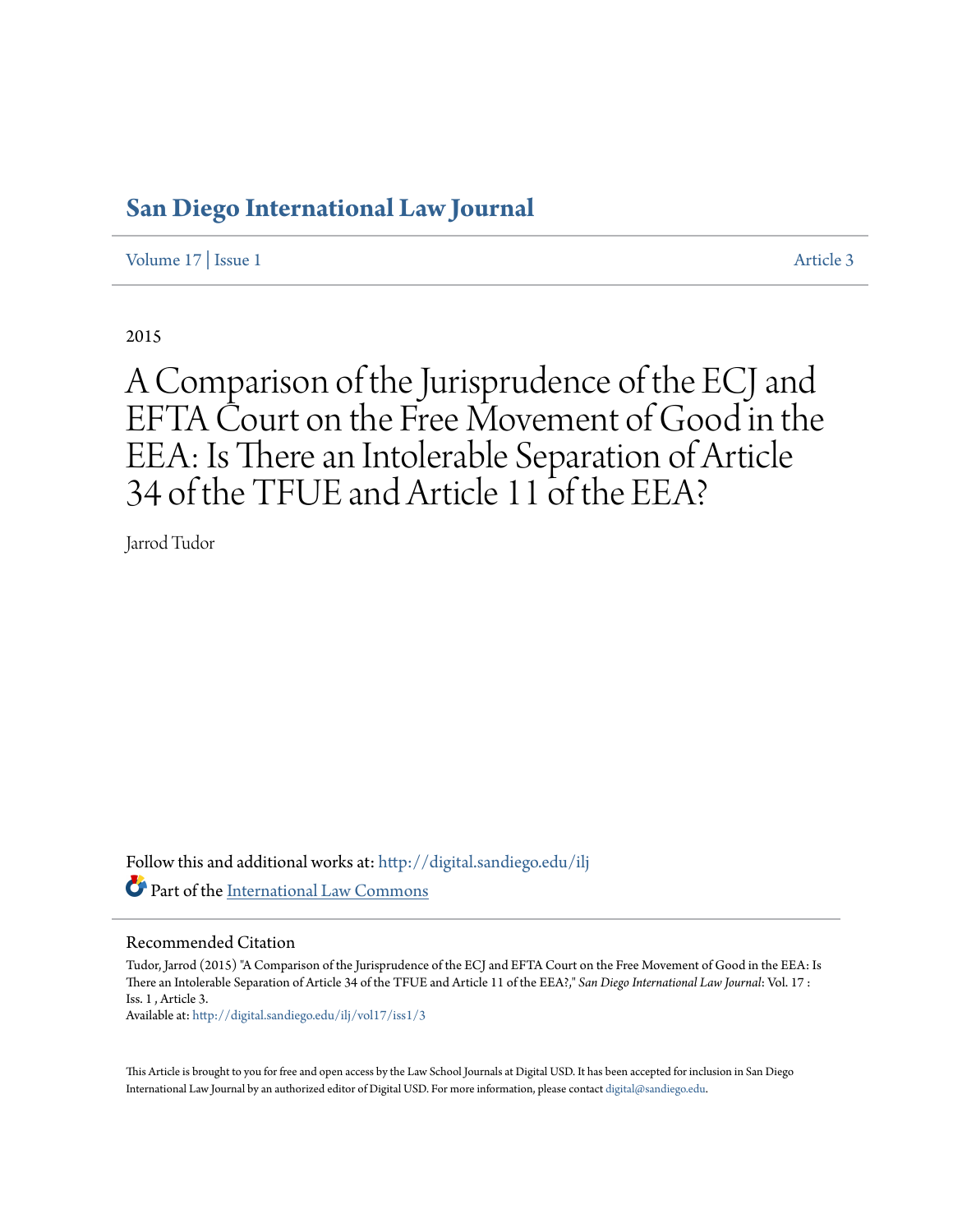# **A Comparison of the Jurisprudence of the ECJ and the EFTA Court on the Free Movement of Goods in the EEA: Is There an Intolerable Separation of Article 34 of the TFEU and Article 11 of the EEA?**

# JARROD TUDOR\*

# TABLE OF CONTENTS

| L   |                                                 |  |
|-----|-------------------------------------------------|--|
| H.  |                                                 |  |
|     | $\overline{A}$                                  |  |
|     | R.                                              |  |
|     | $C_{\cdot}$                                     |  |
| Ш   |                                                 |  |
| IV. |                                                 |  |
|     | $A_{-}$                                         |  |
|     | B.                                              |  |
|     | $C_{\cdot}$                                     |  |
|     | D.                                              |  |
|     | E.                                              |  |
|     | $F_{\cdot}$                                     |  |
| V.  | CASE LAW ON THE FREE MOVEMENT OF GOODS FROM THE |  |
|     |                                                 |  |
|     | $\overline{A}$                                  |  |

 \* © 2015 Jarrod Tudor. Interim Dean and Chief Administrative Officer, Kent State University. He holds Master of Arts and Juris Doctor degrees from the University of Toledo, and Master of Law degrees from both Cleveland State University and the University of Akron. In addition, Tudor received a Master of Public Administration, a Master of Business Administration and a Ph.D. from Kent State.

1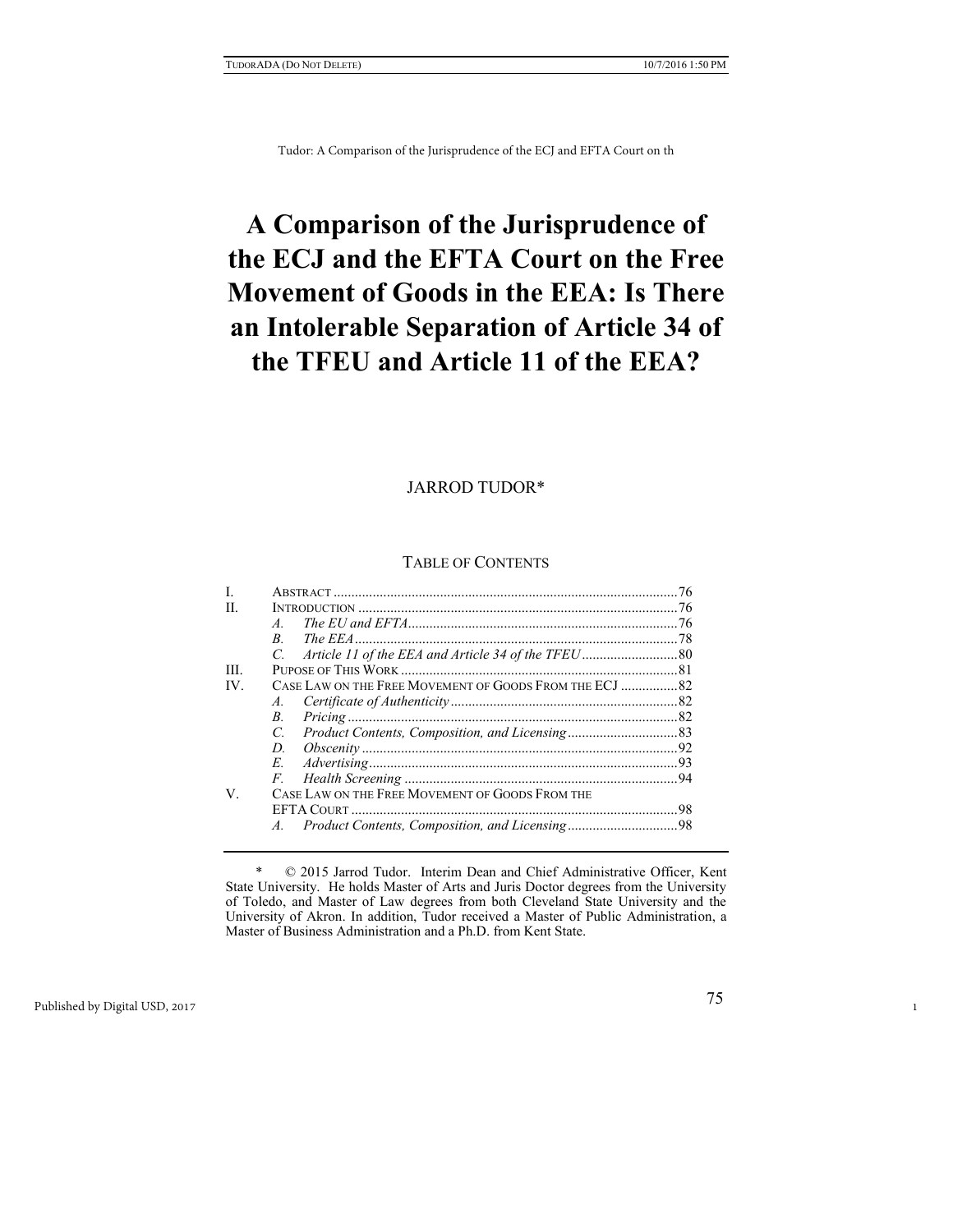| VI – |                                                          |  |
|------|----------------------------------------------------------|--|
| VII  | SEPARATIONS AND SIMILARITIES IN THE JURISPRUDENCE OF THE |  |
|      |                                                          |  |
|      |                                                          |  |

### I. ABSTRACT

Article 11 of the European Economic Area ("EEA") and Article 34 of the Treaty on the Functioning of the European Union ("TFEU") prohibit quantitative restrictions on the free movement of goods. The EEA is monitored by the European Free Trade Area Court ("EFTA Court") and the TFEU is monitored by the European Court of Justice ("ECJ"). In theory, the EFTA Court and the ECJ should interpret Article 11 and Article 34 in the same manner in order to promote harmonization of the law on the free movement of goods and allow for further economic integration between EFTA and the EU. However, as this work reveals, there are some significant differences in the jurisprudence on the free movement of goods between the EFTA Court and the ECJ that threaten the legal harmony of the EEA and could potentially lead to an uncertain trade climate between the two trade groups.

#### II. INTRODUCTION

#### *A. The EU and EFTA*

Although the beginnings of the European Union ("EU") can be traced to an earlier time, it was the Treaty of Rome signed in 1957 by six European countries that began the path toward economic integration in the form of a common market.<sup>1</sup> The EU, formerly the European Economic Community ("EEC"), which currently consists of 28 memberstates, is a common market that requires that all member-states maintain a common import policy (i.e., customs union), in conjunction with an agreement for the free flow of goods, services, capital and labor.<sup>2</sup> The goal behind the creation of the EU/EEC was to create a larger, politically unified, economic area.<sup>3</sup>

<sup>1.</sup> W. RAYMOND DUNCAN ET AL., WORLD POLITICS IN THE 21ST CENTURY 211 (2006).

<sup>2.</sup> THEODORE H. COHN, GLOBAL POLITICAL ECONOMY: THEORY AND PRACTICE 141 (4th ed. 2008).

<sup>3.</sup> RICHARD BALDWIN & CHARLES WYPLOSZ, THE ECONOMICS OF EUROPEAN INTEGRATION 45–46 (4th ed. 2012).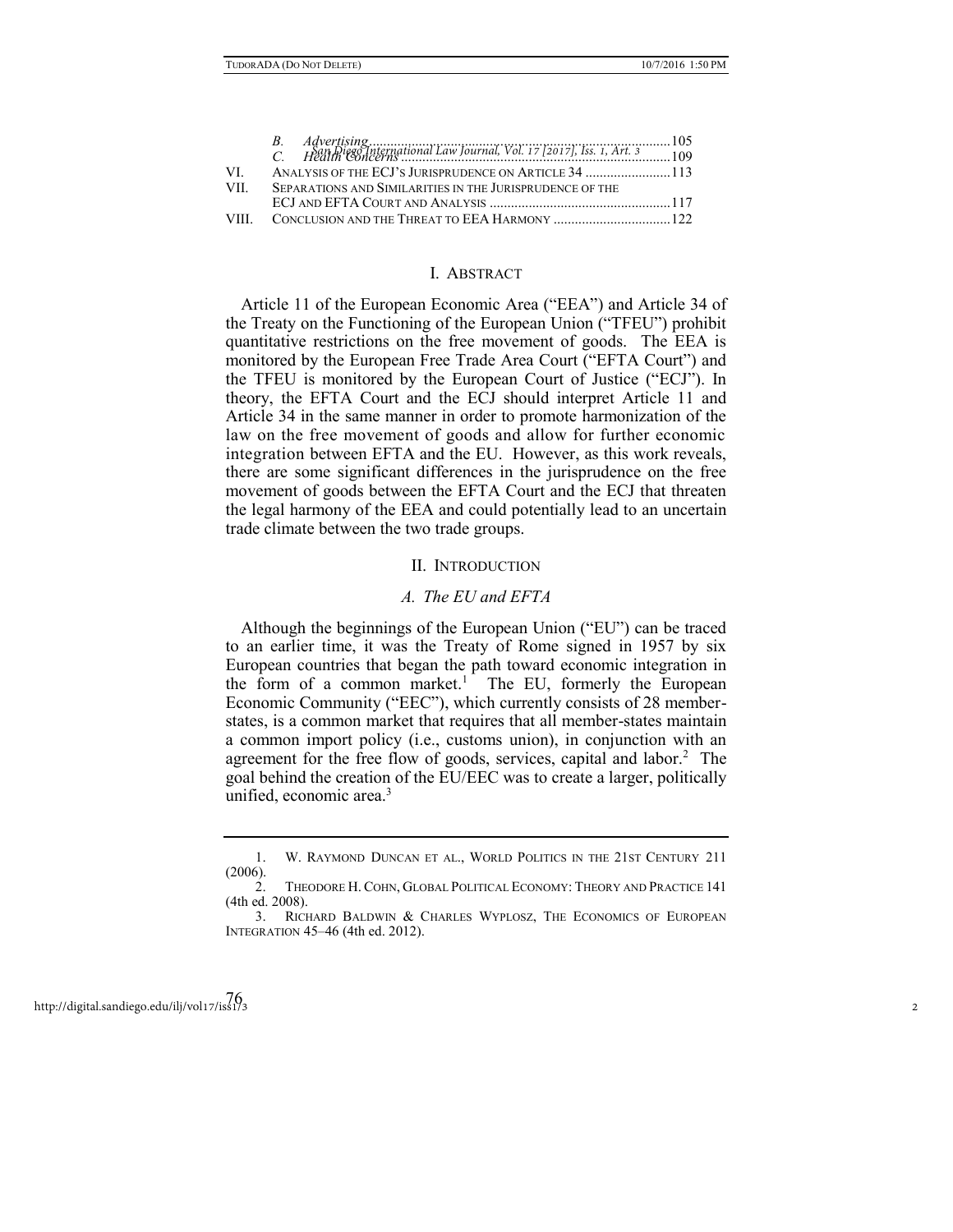The European Free Trade Area ("EFTA") was founded as a "reaction" to the EU/EEC.<sup>4</sup> The principal aim of the Framers of EFTA was to prevent the EU/EEC from becoming a powerful, protectionist customs union that could dominate the continent.<sup>5</sup> EFTA, like the EU, has created much integration across borders by elites, business groups, and trade unions.<sup>6</sup> There is comment that the citizens of the member-states of EFTA preferred a lesser form of integration in comparison to that of the EU/EEC.7 The trade group was founded by way of the Stockholm Convention signed in 1960.<sup>8</sup> EFTA was created by a set of member-states that were not comfortable with the higher level of integration found in the EEC.<sup>9</sup> In contrast to the EU/EEC, EFTA had no political goals and comprised a mere one institution.<sup>10</sup> The EFTA member-states at the time of its formation were wealthy, developed, and would seemingly have no trouble making adjustments to integrate along the lines of a free trade arrangement.<sup>11</sup> Given its status as a free trade association, and not a customs union, external trade policy does not have to be collectively decided.<sup>12</sup> However, EFTA was an immediate boon to its smaller states while the United Kingdom alone provided well over 50% of the trade group's population.<sup>13</sup> University of Illinois Professor Larry Neal argues that EFTA was birthed largely due to the United Kingdom's recognition that the EU member-states were enjoying export-led growth and it wanted to enjoy the free movement principles without the restrictions of the remaining parts of the agreement.<sup>14</sup>

<sup>4.</sup> MARTIN DEDMAN, THE ORIGINS AND DEVELOPMENT OF THE EUROPEAN UNION, 1945-2008: A HISTORY OF EUROPEAN INTEGRATION 116 (2d ed. 2010).

<sup>5.</sup> ANDREW GLENCROSS, THE POLITICS OF EUROPEAN INTEGRATION: POLITICAL UNION OR A HOUSE DIVIDED? 48 (2014).

<sup>6.</sup> WOLFRAM KAISER, *Transnational Networks in European Governance: The Informal Politics of Integration*, *in* THE HISTORY OF THE EUROPEAN UNION: ORIGINS OF A TRANS- AND SUPRANATIONAL POLITY 1950-72, at 26 (Wolfram Kaiser, Brigitte Leucht & Morten Rasmussen eds. 2009).

<sup>7.</sup> GLENCROSS, *supra* note 5, at 225.

<sup>8.</sup> JOHN MCCORMICK & JONATHAN OLSEN, THE EUROPEAN UNION: POLITICS AND POLICIES 64 (5th ed. 2014).

<sup>9.</sup> GUY TRITTON ET AL., INTELLECTUAL PROPERTY IN EUROPE 38 (3d ed. 2008).

<sup>10.</sup> MCCORMICK & OLSEN, *supra* note 8, at 64.

<sup>11.</sup> *Id*. at 81.

<sup>12.</sup> BALDWIN & WYPLOSZ, *supra* note 3, at 15.

<sup>13.</sup> DEDMAN, *supra* note 4, at 97.

<sup>14.</sup> LARRY NEAL, THE ECONOMICS OF EUROPE AND THE EUROPEAN UNION 275 (2007).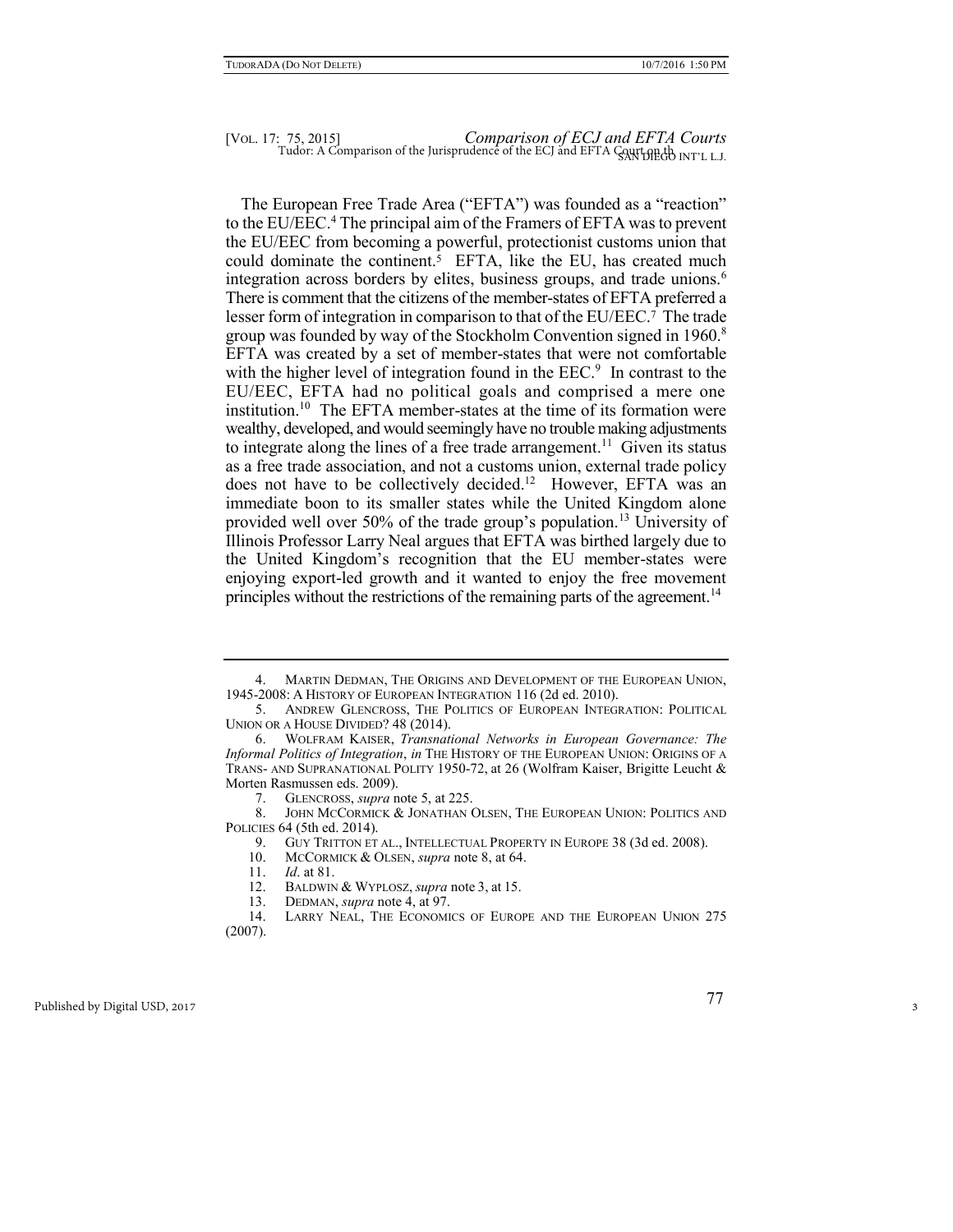# *B. The EEA San Diego International Law Journal, Vol. 17 [2017], Iss. 1, Art. 3*

There is some evidence that less formal integration between the EU and EFTA was taking place before the EEA Agreement's adoption.<sup>15</sup> During EFTA's infancy (1960-1966), free trade among its member-states was built in stages.16 At one time, EFTA had more members than did the EU/ EEC.<sup>17</sup> However, during the 1960s, 1970s, and 1980s, firms within the EFTA member-states started pushing their governments to form closer ties with the EU/EEC.<sup>18</sup> There is some evidence that firms located outside the EU/EEC were suffering from diminished relative competitiveness due to the strength of the EU/EEC trade group.<sup>19</sup>

For many of the EFTA countries, EFTA membership itself was seen as a mere stepping-stone to the EU/EEC.<sup>20</sup> The push to form the European Economic Area ("EEA"), a free trade association comprising both EU and EFTA member-states, made sense in the early 1990s given that 55% of EFTA exports went to the  $EU^{21}$  Three of the four EFTA member-states, including Norway, Iceland, and Liechtenstein (Switzerland, an EFTA member but not an EEA member), found the advantages of the EU common market too tempting and joined the EU in forming the EEA in 1992.<sup>22</sup> Ironically, most of the EFTA member-states had applied to become members of the EU by the time the EEA Agreement came into effect on January 1, 1995.<sup>23</sup> Switzerland most likely rejected membership in the EEA because of its cultural tradition of neutrality, despite the fact that it sends one-third of its exports to, and receives two-thirds of its imports from, the EU.<sup>24</sup> Nevertheless, the 1992 negotiations did not lead to a larger EU due to a lack of confidence in the political position of EFTA countries on the part of the EU member-states.25 In 2009, Iceland applied

<sup>15.</sup> Kristian Steinnes, *Socialist Party Networks in Northern Europe: Moving Towards the EEC Applications of 1967*, *in* THE HISTORY OF THE EUROPEAN UNION: ORIGINS OF A TRANS- AND SUPRANATIONAL POLITY 1950-62, *supra* note 6, at 93 (Wolfram Kaiser, Brigitte Leucht & Morten Rasmussen eds. 2009).

<sup>16.</sup> DEDMAN, *supra* note 4, at 97.

<sup>17.</sup> ANDREAS STAAB, THE EUROPEAN UNION EXPLAINED: INSTITUTIONS, ACTORS, GLOBAL IMPACT 31 (2d ed. 2011).

<sup>18.</sup> BALDWIN & WYPLOSZ, *supra* note 3, at 25.

<sup>19.</sup> *Id*. at 17.

<sup>20.</sup> DEDMAN, *supra* note 4, at 118.<br>21. MCCORMICK & OLSEN, *supra* r

<sup>21.</sup> MCCORMICK & OLSEN, *supra* note 8, at 81.

<sup>22.</sup> TRITTON ET AL., *supra* note 9, at 39.

<sup>23.</sup> TREVOR C. HARTLEY, THE FOUNDATIONS OF EUROPEAN UNION LAW 6 (7th ed. 2010).

<sup>24.</sup> NEAL, *supra* note 14, at 318.

<sup>25.</sup> DEDMAN, *supra* note 4, at 117.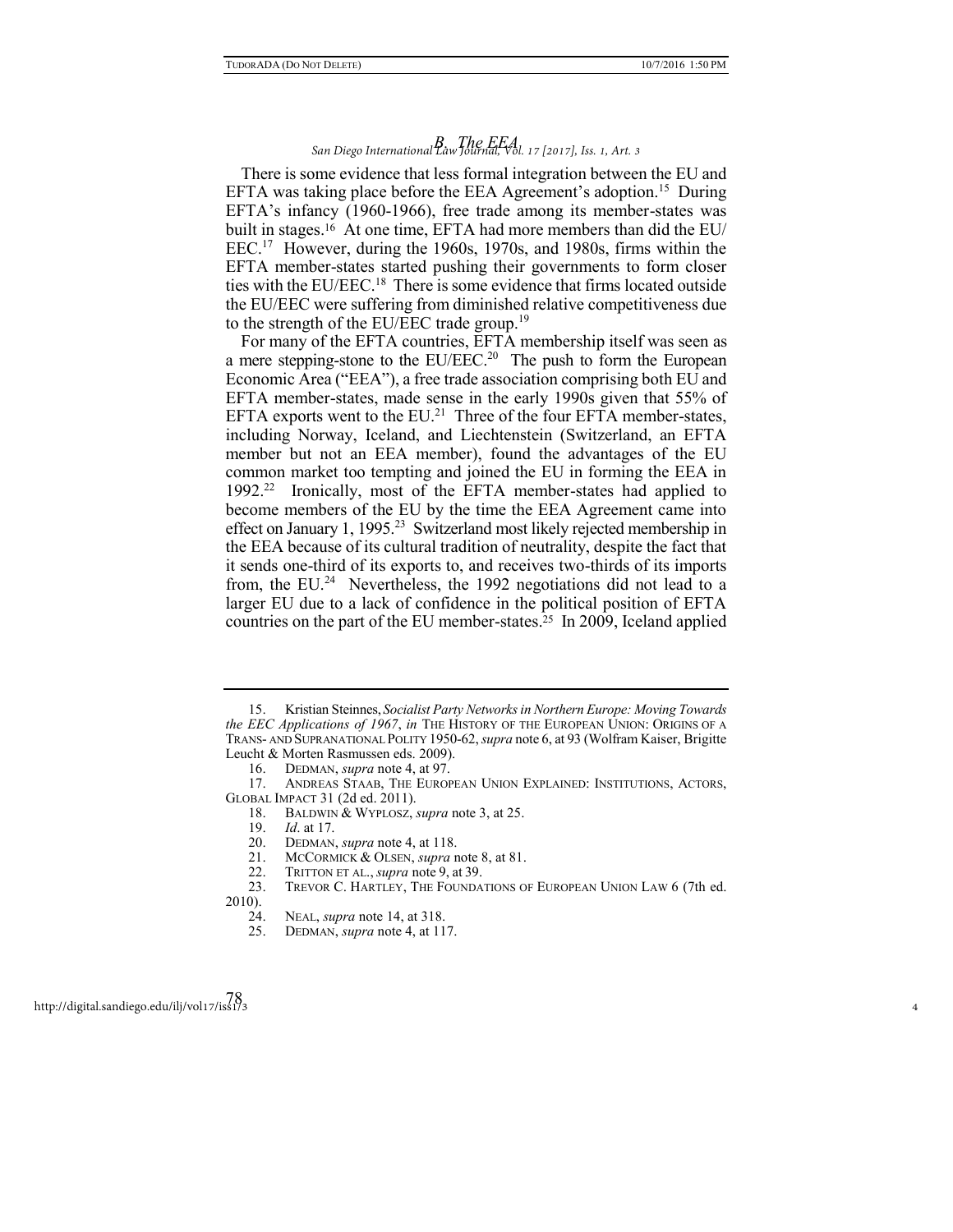to become a member-state of the EU due to the instability of its financial system, but has recently recanted its desire to join the EU.<sup>26</sup>

The EU is the world's largest single market alone with an estimated 496 million consumers, and thus, following the addition of the three EFTA countries, the 30 member-states of the EEA would clearly be considered the largest single market.<sup>27</sup> Countries in Europe not belonging to the EEA will suffer as their citizens and firms will feel the effects of tariffs and quotas.<sup>28</sup> Such an impact may serve as an incentive to join the EU or EFTA and later the EEA.29 Other applicant and candidate countries to the EU such as Albania, Bosnia-Herzegovina, Macedonia, and Montenegro as well as other possible EU-candidate countries such as Armenia, Azerbaijan, Belarus, Georgia, and Ukraine could further enlarge the EEA.<sup>30</sup>

The EEA has both a general objective and an economic objective. The general objective is to work toward continuous economic relations aided by the development of a common set of rules for trade and competition.<sup>31</sup> The economic objective is to extend the EU's common market rules to the three EFTA member-states that are part of the  $EEA$ <sup>32</sup>. Thus, the provisions that ensure non-discrimination with regard to the origin of goods traded from one member-state of the EEA to another member-state are of great importance.<sup>33</sup>

Although the EEA can generally be considered an extension of the EU, the professionals working in this field should constantly review the jurisprudence of the ECJ and the EFTA Court to make sure that the rules of the common market are being interpreted harmoniously.<sup>34</sup> The EEA's enactment gave birth to the EFTA Court, a separate court from the ECJ, which has a mission to determine whether an EFTA member-state has violated its obligations under the EEA and to provide advisory opinions

<sup>26.</sup> STAAB, *supra* note 17, at 41. Anna Molin, *Iceland Says It Has No Plans For EU Membership*, WALL ST. J. (Mar. 12, 2015, 6:11PM), http://www.wsj.com/articles/ iceland-says-it-has-no-plans-for-eu-membership-1426198286?KEYWORDS=iceland+euro pean+union.

<sup>27.</sup> THOMAS OATLEY, INTERNATIONAL POLITICAL ECONOMY 31 (5th ed. 2012).<br>28. Neal, *supra* note 14, at 43.

NEAL, *supra* note 14, at 43.

<sup>29.</sup> *Id*.

<sup>30.</sup> RONALD H. LINDEN, ROLE OF INTERNATIONAL ACTORS 137–38 (Sharon L. Wolchik & Jane L. Curry eds. 2011).

<sup>31.</sup> TRITTON ET AL., *supra* note 9, at 39.

<sup>32.</sup> *Id*. at 39, 41.

<sup>33.</sup> *Id*.

<sup>34.</sup> CHRISTOPHER STOTHERS, PARALLEL TRADE IN EUROPE: INTELLECTUAL PROPERTY, COMPETITION AND REGULATORY LAW 423 (2007).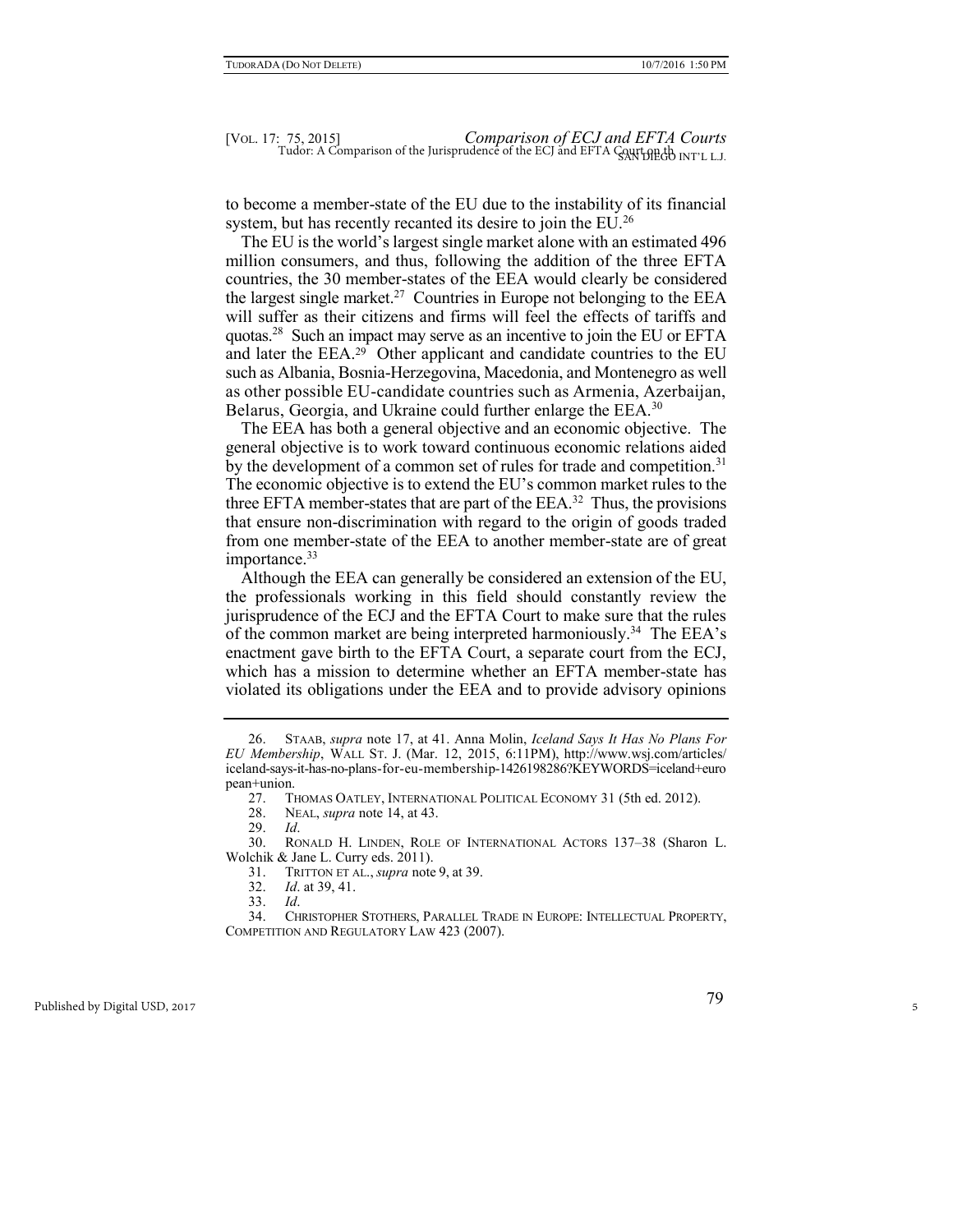to national courts on the same subject.<sup>35</sup> The EFTA Court maintains and *San Diego International Law Journal, Vol. 17 [2017]*, *Iss. 1, Art.* 3<sup>3</sup> 1, 41 *PFF* similar rules of procedure to those of the ECJ.<sup>36</sup> For example, both EFTA Court and ECJ do not allow for dissenting opinions.<sup>37</sup> At one time, there existed a proposal for an all-competent "EEA Court" but in 1991 the ECJ found that provision of the EEA Agreement in violation of EU law.<sup>38</sup> The ECJ's greatest concern was that the EEA Court would have sole jurisdiction to interpret the EEA Agreement.<sup>39</sup> This reality leads to the possibility that EEA law and EU law may not be harmonized. $40$ 

The ECJ should, with some exceptions, interpret the EEA as it would TFEU.<sup>41</sup> There is really no one court that maintains the competence to determine the proper interpretation of the EEA Agreement.<sup>42</sup> It is generally accepted that EEA law, through EFTA Court decisions, does not impact the case law of the ECJ. $43$  It is unclear, however, what impact the ECJ has on the case law of the EFTA Court when the ECJ interprets the EEA Agreement.<sup>44</sup> When the ECJ and the EFTA Court interpretations differ, the EEA Joint Committee, which is entrusted to constantly monitor the development of case law on both sides, can take action to promote consistency in the EEA.<sup>45</sup> However, the EEA Joint Committee cannot alter the case law of either the ECJ or the EFTA Court. <sup>46</sup> The EFTA Surveillance Authority is also empowered to avoid legal imbalances between the EFTA and EU member-states.<sup>47</sup> The Surveillance Authority operates much like the European Commission for reasons of homogeneity and credibility with its counterpart.<sup>48</sup>

# *C. Article 11 of the EEA and Article 34 of the TFEU*

Article 11 of the EEA is a mirror image of Article 34 (ex 28, 30) of The Functioning of the European Union ("TFEU"), which prohibits a memberstate of the EEA from imposing regulations that create quantitative restrictions

<sup>35.</sup> TRITTON ET AL., *supra* note 9, at 45.

<sup>36.</sup> NIELS FENGER ET AL., EUROPEAN FREE TRADE ASSOCIATION (EFTA) AND EUROPEAN ECONOMIC AREA (EEA) 115 (2012).

<sup>37.</sup> *Id*. at 115–16.

<sup>38.</sup> HARTLEY, *supra* note 23, at 5.

<sup>39.</sup> *Id*.

<sup>40.</sup> *See* FENGER, ET AL., *supra* note 36, at 59.

<sup>41.</sup> *See id*. at 75.

<sup>42.</sup> *Id*.

<sup>43.</sup> *Id*. at 60.

<sup>44.</sup> *Id*. at 75.

<sup>45.</sup> *See id*. at 76.

<sup>46.</sup> *Id*.

<sup>47.</sup> *Id*. at 57.

<sup>48.</sup> *Id*. at 58.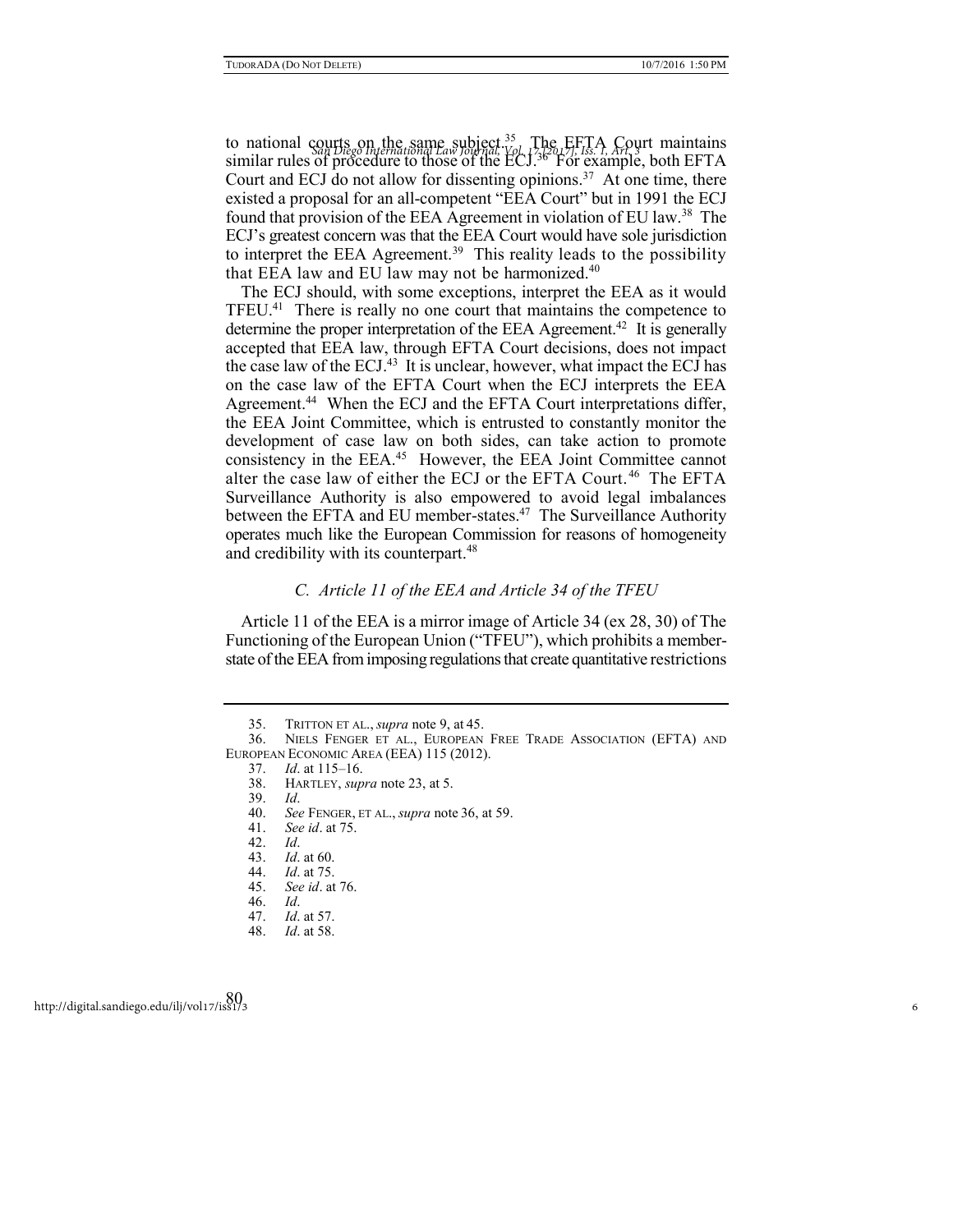## [VOL. 17: 75, 2015] *Comparison of ECJ and EFTA Courts*   $Tudor: A Comparison of the Jurisprudence of the ECJ and EFTA  $Qayt HEdo INT'LLJ$ .$

on imports or any measure that has the equivalent effect.<sup>49</sup> Likewise, Article 13 of the EEA is a mirror image of Article 36 (ex 30, 36) of TFEU. Article 13 modifies Article 11 in that it allows for quantitative restrictions on grounds such as public morality or public policy, for example, but in any case, cannot constitute a means of arbitrary discrimination.<sup>50</sup> In other words, Articles 13 and 36 serve as a set of permissible exceptions to the bars put forth in Articles 11 and 34 of the EEA and the Treaty, respectively.

#### III. PURPOSE OF THIS WORK

The goal of this work is to determine whether the EFTA Court is meeting its obligations by interpreting the EEA in accordance with the existing jurisprudence of the ECJ with regard to quantitative restrictions on imports. This work will present case law that reflects a condition of differing jurisprudence on the same topics. If such a condition does exist, the law of the EEA and the law of the EU become separated, leaving member-states, lawyers, government officials, and businesses to question the status of the law within the EEA, generally. More narrowly, these

TFEU art. 36.

<sup>49.</sup> Article 10 and Article 11 of the EEA states: "Quantitative restrictions on imports and all measures having equivalent effect, shall be prohibited between the Contracting Parties"; "Without prejudice to the arrangements in Protocol 5, this shall also apply to customs duties of a fiscal nature." Article 34 (ex 28, 30) of the TFEU states: "Quantitative restrictions on imports and all measures having equivalent effect shall be prohibited between the Member States." Consolidated Version of the Treaty on the Functioning of the European Union art. 34, Mar. 30, 2010, 2010 O.J. (C83) 61 [hereinafter TFEU].

<sup>50.</sup> Article 13 of the EEA states:

The provisions of Articles 11 and 12 shall not prelude prohibitions or restrictions on imports, exports or goods in transit justified on grounds of public morality, public policy or public security; the protection of health and life of humans, animals or plants; the protection of national treasures possessing artistic, historic or archaeological value; or the protection of industrial and commercial property. Such prohibitions or restrictions shall not, however, constitute a means of arbitrary discrimination or disguised restriction on trade between the Contracting Parties. Article 36 (ex 30, 36) of the TFEU reads:

the provisions of Articles 34 and 35 shall not preclude prohibitions or restrictions on imports, exports or goods in transit justified on grounds of public morality, public policy or public security; the protection of health and life of humans, animals or plants; the protection of national treasures possessing artistic, historic or archaeological value; or the protection of industrial and commercial property. Such prohibitions or restrictions shall not, however, constitute a means of arbitrary discrimination or a disguised restriction on trade between Member States.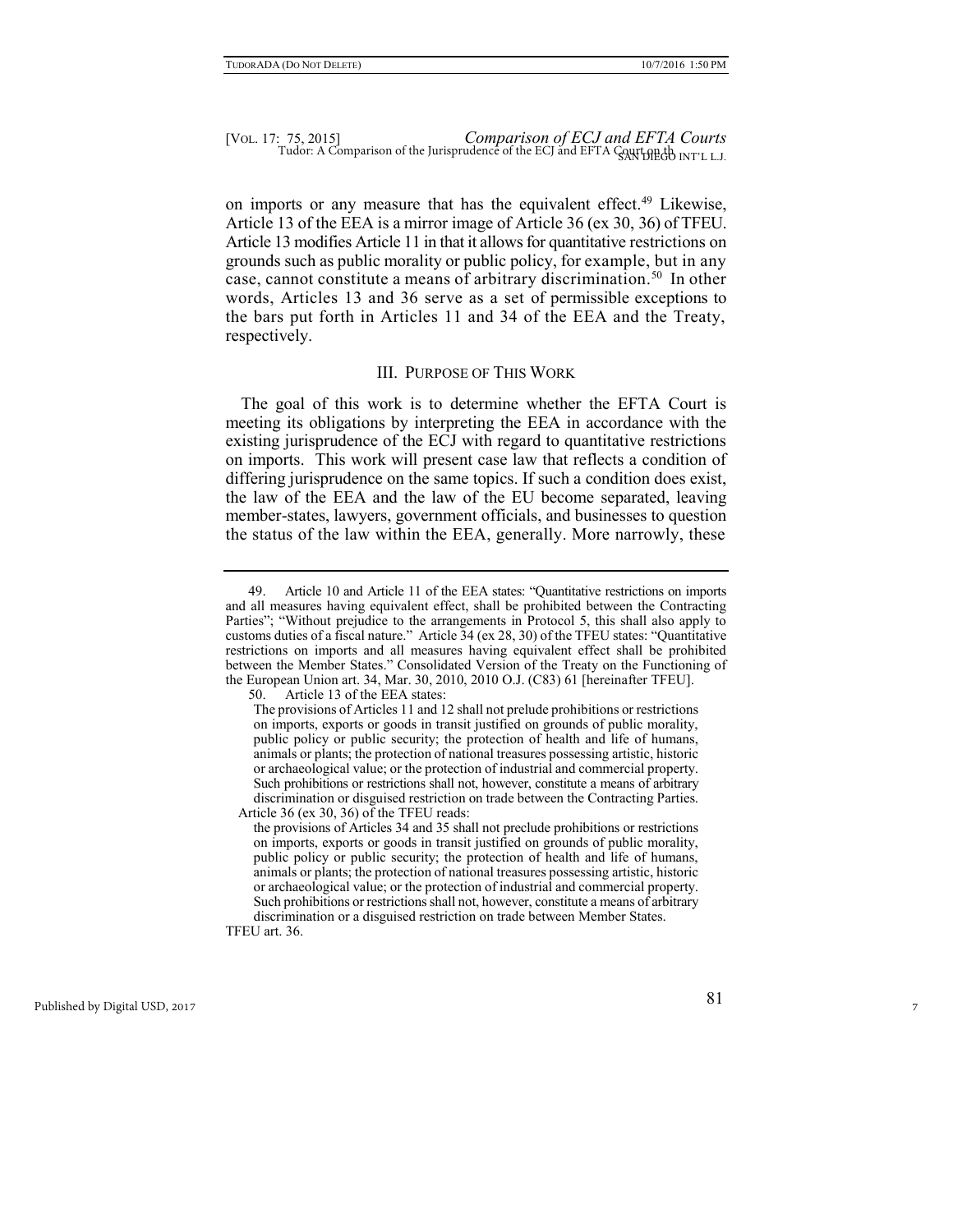individuals and entities will be left to question the law on quantitative individuals and entities will be left to question the law on quantitative restrictions on imports, specifically, in Europe. Another purpose of this work is to explore some of the arguments that a member-state might put forth in an attempt to maintain a quantitative restriction in an effort to promote its own interests.

#### IV. CASE LAW ON THE FREE MOVEMENT OF GOODS FROM THE ECJ

# *A. Certificate of Authenticity*

The decision by the ECJ in *Procureur du Roi v. Dassonville* serves as one of the early, bedrock cases showing little tolerance for any attempt by a member-state to enact regulations that limit trade under the TFEU.<sup>51</sup> Although the ECJ's opinion was short, its holding was concrete: a member-state's requirement that an importer obtain a certificate of authenticity before importing goods into a member-state that were already in free circulation in another member-state was a violation of Article 34's (ex 28, 30) prohibition against quantitative restrictions on imported goods.<sup>52</sup> In *Dassonville*, importers were criminally charged by the Belgian government after importing (into Belgium) Scotch whisky they had acquired in free circulation in France, without first obtaining a certificate of authenticity.<sup>53</sup> The required certificate would have, according to the Belgian government, served as a source of consumer protection as potential buyers would know what exactly they were purchasing.<sup>54</sup> The Court's rationale in striking the Belgian rule focused on the difficulty that the trader would have in obtaining the certificate, which, in this case, would have to come from the British government.<sup>55</sup>

# *B. Pricing*

The ECJ in *Criminal Proceedings Against Keck* offered to support domestic legislation and stated that its rulings in *Dassonville* and *Rewe-Zentral* did not apply to a French law that prohibited the resale of goods at a level below cost.<sup>56</sup> In *Keck*, two supermarket retailers that sold both beer and coffee products at below cost argued that Article 34 (ex 28, 30)

<sup>51.</sup> Case C-8/74, Procureur du Roi v. Dassonville, 1974 E.C.R. 837. Id. 19.

<sup>52.</sup> *Id*. ¶ 9.

<sup>53.</sup> *Id*. ¶ 3.

<sup>54.</sup> *Id*. ¶ 6.

<sup>55.</sup> *Id*. ¶ 4.

<sup>56.</sup> Case C-267/91 and 268/91, Criminal Proceedings Against Keck and Mithouard, 1993 E.C.R. I-6097, 6131.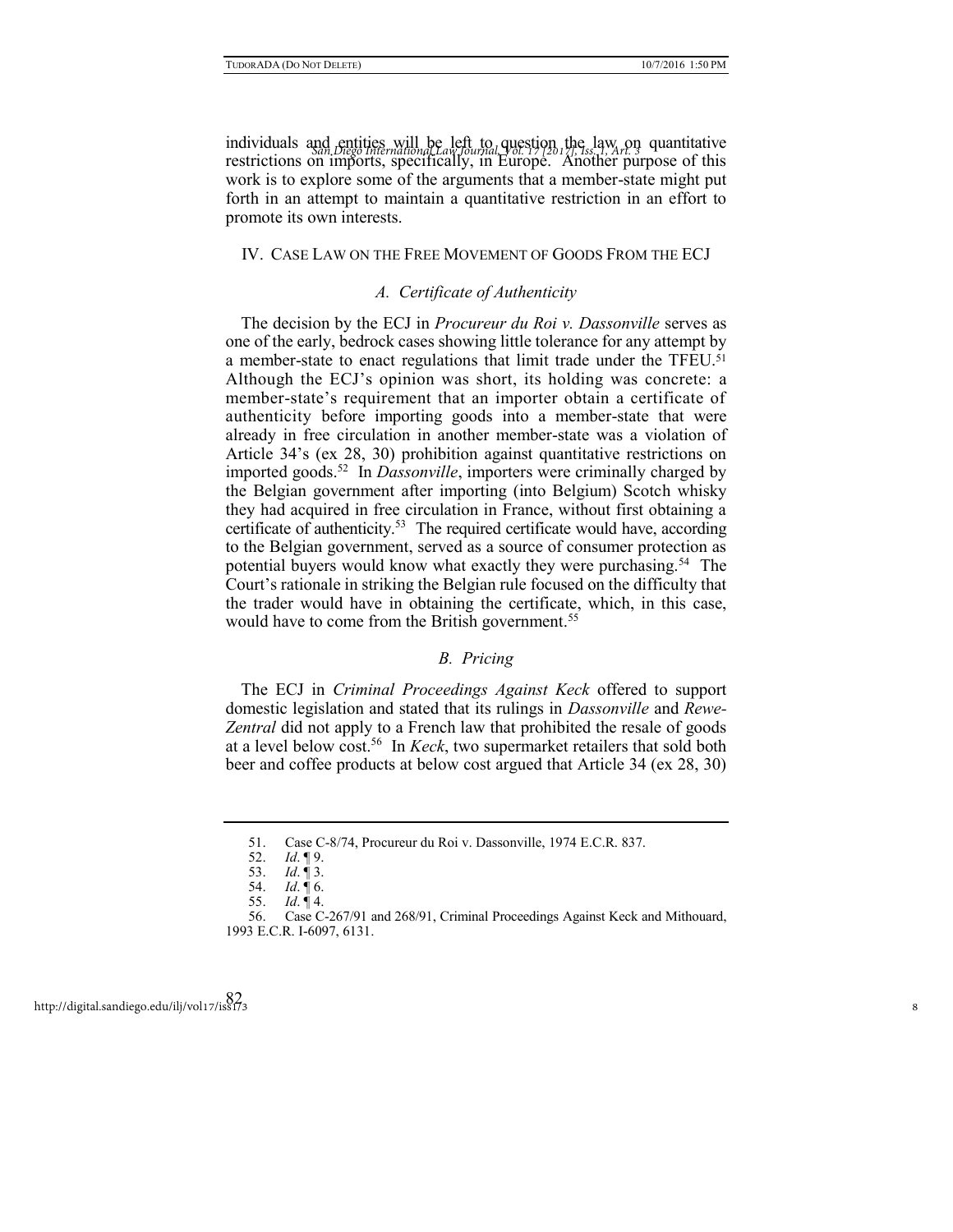and Article 18 (ex 12, 6) should prohibit application of the French law.<sup>57</sup> They argued that the French law limited the free movement of goods by removing a sales strategy, thereby limiting the traders' competitiveness, as traders in other member-states did not have to contend with such laws.<sup>58</sup>

Although admitting that the French law might indirectly cause a reduction in cross-border trade, the ECJ upheld the law, stating that TFEU applies only to the *movement* of goods, not marketing, and the French law permissibly dealt only with the marketing of goods within a memberstate.<sup>59</sup> Moreover, the ECJ did not find that the French law went as far as meeting Article 34's "equivalent effect."<sup>60</sup> The Court felt that there was a need to clarify its jurisprudence since the ECJ was concerned that retailers and traders were relying on Article 34 too often to attack domestic rules that interfered with their commercial freedom.<sup>61</sup> Thus, the ECJ stated that domestic rules that address selling arrangements do not violate Articles  $34$  and  $18^{62}$ 

# *C. Product Contents, Composition, and Licensing*

The ECJ has also held that a member-state's requirement that imported alcoholic beverages have a minimum alcohol content violates Article 34.<sup>63</sup> In *Rewe-Zentral*, the ECJ entertained three arguments put forth by the German government as to why a 1922 statute requiring minimum alcohol content for imports did not violate TFEU. First, Germany argued that the requirement advanced public health by limiting the spread of low-level alcohol products, which actually tend to induce greater alcohol tolerance in comparison to their high-level alcohol counterparts.<sup>64</sup> Second, the German government contended that its domestic rule was necessary in order to guard against unfair competition; because alcohol is the most

62. *Id*.

<sup>57.</sup> *Id*. at I-6124.

<sup>58.</sup> *See id*. Article 18 (ex 12, 6) of the TFEU states: "Within the scope of application of the Treaties, and without prejudice to any special provisions contained therein, any discrimination on grounds of nationality shall be prohibited. The European Parliament and the Council, acting in accordance with the ordinary legislative procedure, may adopt rules designed to prohibit such discrimination." TFEU art. 18.

<sup>59.</sup> *Id*. at I-6129.

<sup>60.</sup> *Id*. at I-6131.

<sup>61.</sup> *Id*.

<sup>63.</sup> *See* Case C-120/78, Rewe-Zentral v. Bundesmonopolverwaltung fur Branntwein, 3 C.M.L.R. 494, 510 (1979).

<sup>64.</sup> *Id*. at 509.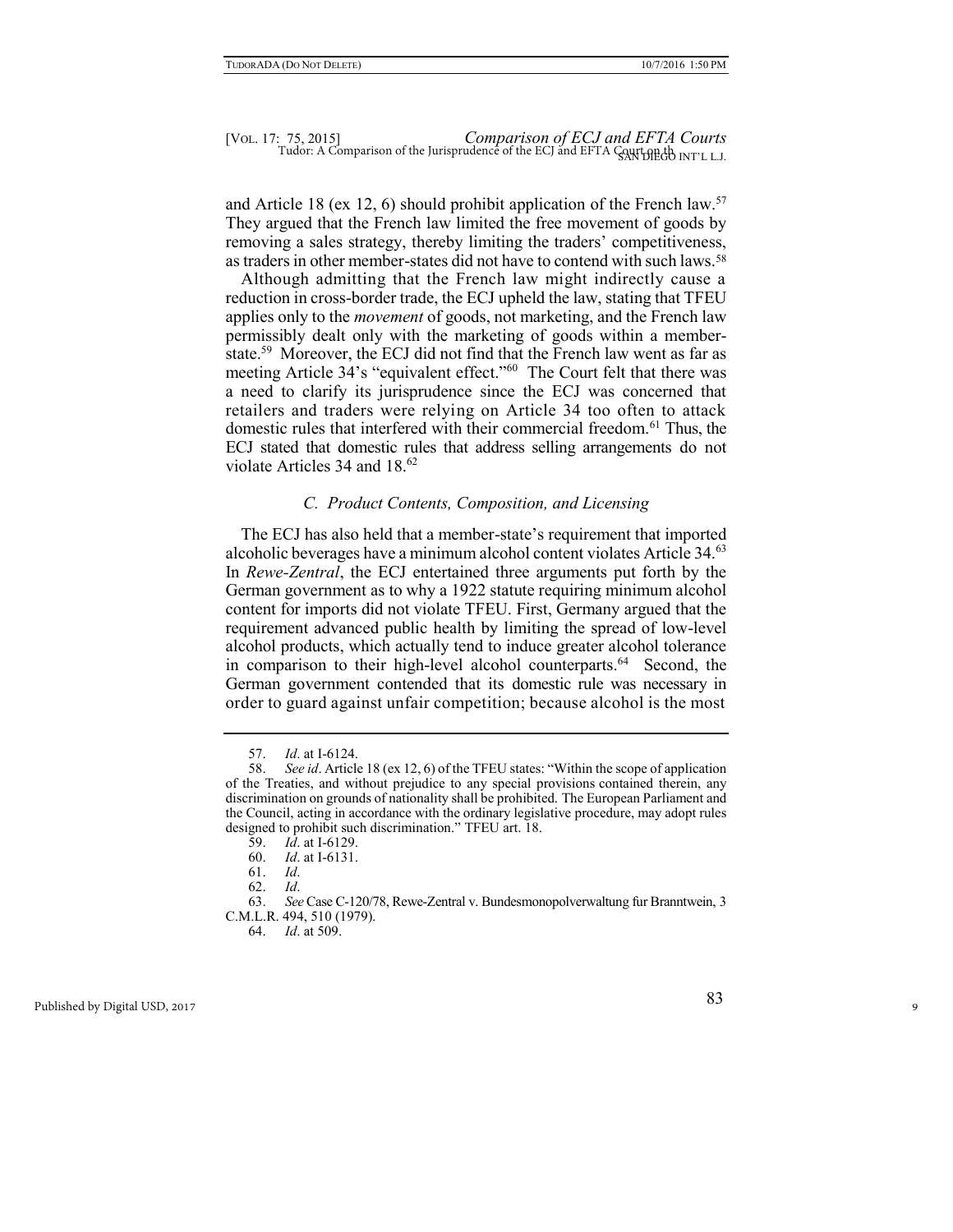expensive ingredient in an alcoholic beverage, low-level alcohol producers *San Diego International Law Journal, Vol. 17 [2017], Iss. 1, Art. 3* would have a comparative advantage in the marketplace without the rule.<sup>65</sup> Third, Germany argued that if member-states must allow imported alcoholic beverages with any alcohol content into circulation, the real regulation would come from the producing countries that are permitted to adopt domestic production rules.66 Thus, an EU-wide importation standard of minimum alcohol content would inevitably develop based on the member-state with the lowest minimum alcohol content level for purposes of production.<sup>67</sup>

The ECJ dismissed Germany's arguments, and emphasized the use and value of consumer protection law to combat Germany's marketplace fears.<sup>68</sup> As the ECJ stated, consumer protection law requires an indication of both origin and alcohol content on the exterior packaging.<sup>69</sup> Accordingly, the Court held that once alcoholic beverages are legally produced and marketed in one of the member-states, barriers must not preclude intermember-state trade of those products.70 Although the ECJ did not address the point specifically, it should be noted that part of the plaintiff's argument was that if the German law were upheld, member-states could decrease the likelihood through domestic regulation that traditional goods such as those unique to a member-state and produced in that one memberstate will cross borders.<sup>71</sup>

The ECJ has recognized that the protection of the environment is a credible cause that can lead to a viable quantitative restriction on imports by a member-state.<sup>72</sup> However, in *Re Disposable Beer Cans*, the ECJ held that any such restriction must strike a proportionate in a balance between policies encouraging free trade and a concern for environmental health.<sup>73</sup> Here, the ECJ struck down a Danish law requiring that importers of both beer and soft drink cans to package their products in a pre-approved reusable container, holding that it violated Article 34 (ex 28, 30).74 The ECJ's rationale in this case was similar to its decision in *Rewe-Zentral,* as

<sup>65.</sup> *Id*.

<sup>66.</sup> *Id*.

<sup>67.</sup> *Id*.

<sup>68.</sup> *Id*.

<sup>69.</sup> *Id*. at 509–10.

<sup>70.</sup> *Id*. at 510–11.

<sup>71.</sup> *Id*. at 496. Additionally, it should be added that the 1922 law did not apply to low-alcohol beverages that were produced in Germany. *Id*. at 494.

<sup>72.</sup> *See generally* Case C-240/83, Ass'n de Defense des Bruleurs D'Huiles Usagees, 1985-2 1 E.C.R. 531.

<sup>73.</sup> Case C-302/86, Comm'n v. Denmark (*Re Disposable Beer Cans*), 1988 E.C.R. 4607 (1989).

<sup>74.</sup> *Id*. at 632. The Danish law did allow the first 3,000 hl of beer or soft drink product per producer to be imported in a non-approved container. *Id*. at 630.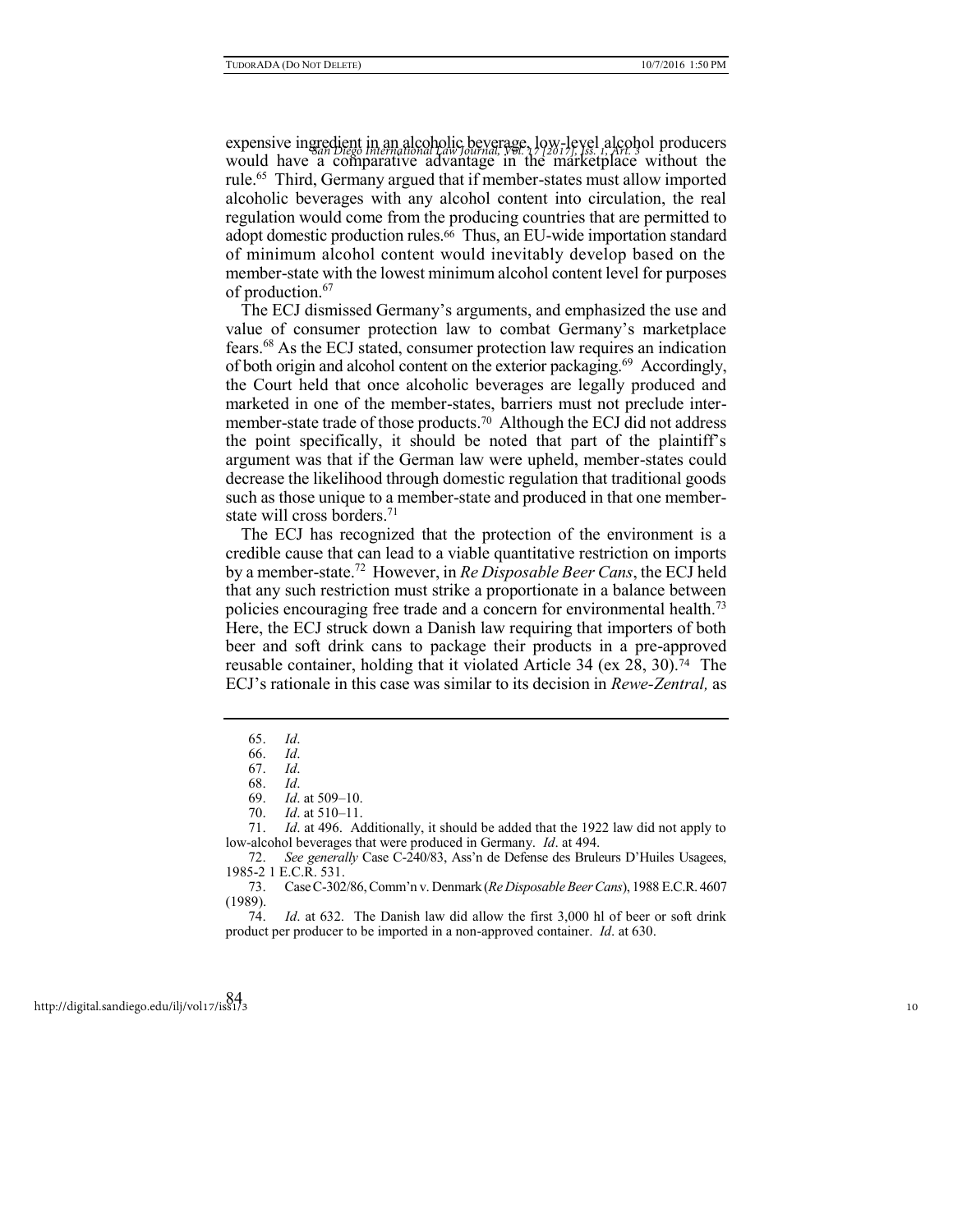it focused on the additional expense that an importer would have to incur by choosing a Danish government pre-approved container.<sup>75</sup> Although the ECJ sympathized with the Danish government's attempt at preserving the environment, the ECJ found that there were other, less restrictive ways to accomplish the same goal.<sup>76</sup> For example, the law could simply require importers to show that their containers could be reused without forcing them to use a preapproved container.<sup>77</sup>

The arguments supporting the "public health" clause of Article 36 (ex 30, 36) were likely exhausted by the German government in *Re Purity Requirements for Beer*, where the ECJ struck down a combination of German laws that made it difficult for foreign beer producers to import into Germany under the designation of "Bier" and thus are a violation of Article 34 (ex 28, 30).<sup>78</sup>

The German law imposed numerous requirements on beer producers before any beer product could become eligible for sale in Germany. For example, German beer production regulation required specific ingredients for both "bottom-fermented" beers, (malted barley, hops, yeast, and water) and "top-fermented" beers (malts, pure cane sugar, and other sugars).<sup>79</sup> In addition to the required set of ingredients, another body of German law prohibited the use of additives in products that were to be sold as "Bier."<sup>80</sup> However, it was possible for the German government to grant an exception based on a specific list.<sup>81</sup>

The German government defended this collection of purity laws on several grounds. First, the government argued that the ban on additives was necessary to ensure public health—the ECJ found this argument hollow, as Germany put forth virtually zero limits on additives in soft drinks.82 In response, Germany contended that additives in beer pose a greater danger for Germans because beer is consumed in such large quantities, compared to soft drinks, and that the long-term health effects

<sup>75.</sup> *Id*. at 631.

<sup>76.</sup> *Id*. at 632.

<sup>77.</sup> *Id*. at 632.

<sup>78.</sup> Comm'n v. Ger. (*Re Purity Requirements for Bee*r), 1 C.M.L.R. 780, 801–03, 811 (1988).

<sup>79.</sup> *Id*. at 801.

<sup>80.</sup> *Id*. at 802. The German law also defined the term "additive." *Id*.

<sup>81.</sup> *Id*. at 801. The list of exceptions included the manufacture of special beers, beers for export, and beer intended for scientific experiments. *Id*.

<sup>82.</sup> *Id*. at 805, 808.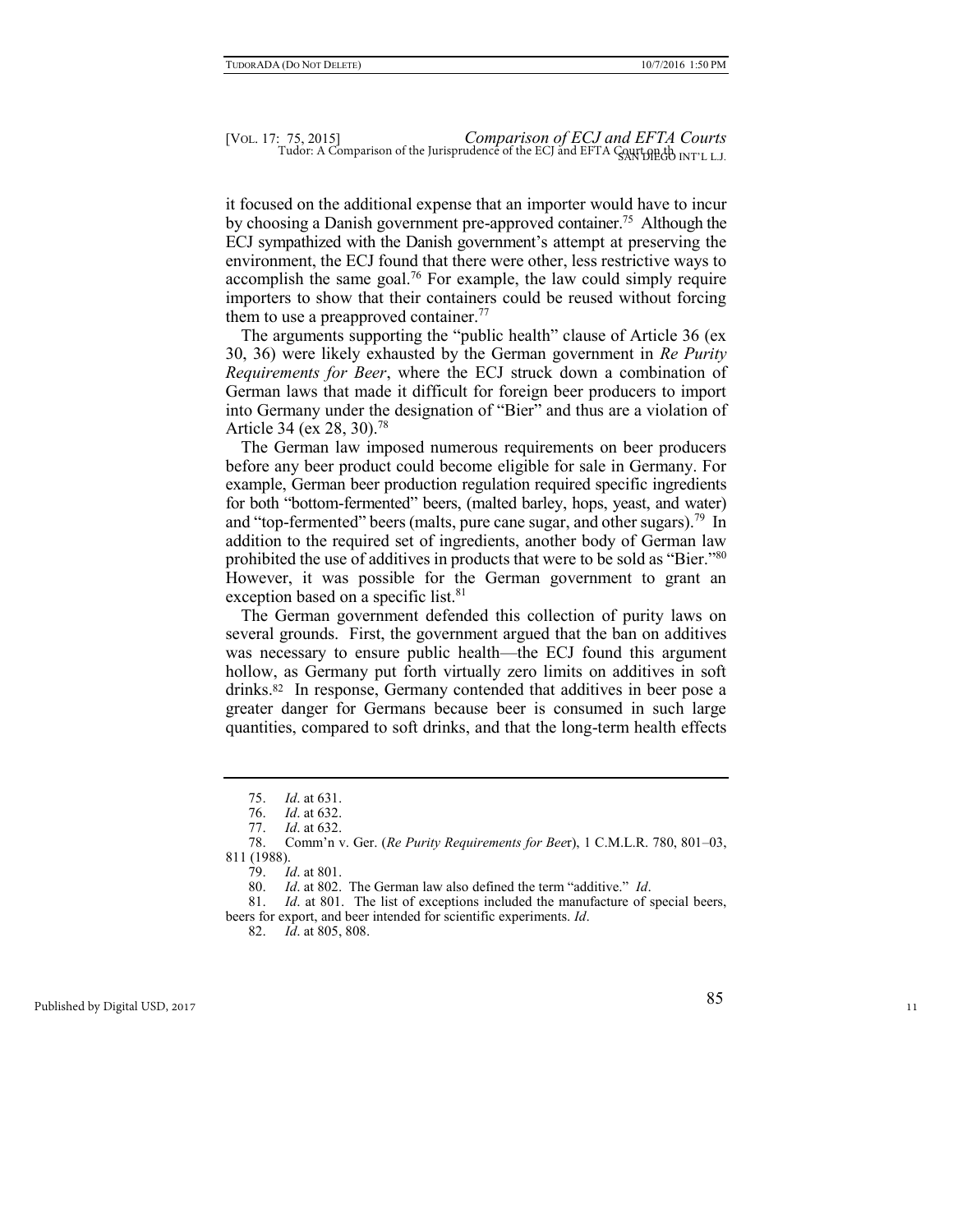of these additives, especially in conjunction with alcohol, is unknown.<sup>83</sup> Although the ECJ seemed more sympathetic to this latter argument, it found the rule in question to be disproportionate since the German government did not ban the use of the additives in other food products.<sup>84</sup>

The second argument put forth by the German government was the more traditional consumer protection argument. The government asserted that the German population attaches the term "Bier" to a specific product made with specific ingredients identified by German law.<sup>85</sup> The ECJ rejected this argument by stating that labeling requirements could adequately protect consumers and allow them to make an informed choice.<sup>86</sup> Again, the German government countered. Germany argued that not all beer containers could adequately fit a label that includes all of the ingredients and further, that products sold on draft the labels would actually require the labels to be located on the taps. $87$  The ECJ found that such a system would be adequate and that German law could be developed as to give consumers the necessary information in other ways.<sup>88</sup>

The ECJ returned to cost concerns for manufacturers to strike down domestic law in the face of Article 34 (ex 28, 30) in *Re the Use of Champagne-Type Bottles*. 89 Here, the case concerned the importation into Germany of Petillant de Raisin, which is an alcoholic beverage with an alcohol content of rarely more than 3%, but was sold in a champagne-style bottle in violation of Germany's Wine Act.<sup>90</sup> The German government argued that by allowing the importer to sell this product in Germany packaged in such a bottle, consumers would be easily confused into believing they are were purchasing champagne.<sup>91</sup> The ECJ rejected the government's argument by stating that producers of Petillant de Raisin, which is traditionally packaged in a champagne bottle in the country of origin, would face higher costs in that they would have to choose a bottle that would fit only the German market.<sup>92</sup> As well, the ECJ contended that simple labeling requirements would be adequate to protect against consumer confusion.<sup>93</sup> The Court did not believe Article 36 (ex 30, 36) permitted

91. *Id*. at 143.

<sup>83.</sup> *Id*. at 808–09.

<sup>84.</sup> *Id*. at 810.

<sup>85.</sup> *Id*. at 807.

<sup>86.</sup> *Id*. at 807–08.

*Id.* at 808.

<sup>88.</sup> *Id*.

<sup>89.</sup> Case C-179/85, Comm'n v. Germany (*Re the Use of Champagne-Type Bottles*), 1 C.M.L.R. 135, 144 (1988).

<sup>90.</sup> *Id*. at 141–42.

<sup>92.</sup> *See id*. at 142–43. One could only imagine the additional costs for importers that forced into using a separate designed bottle for each and every member-state.

<sup>93.</sup> *Id*.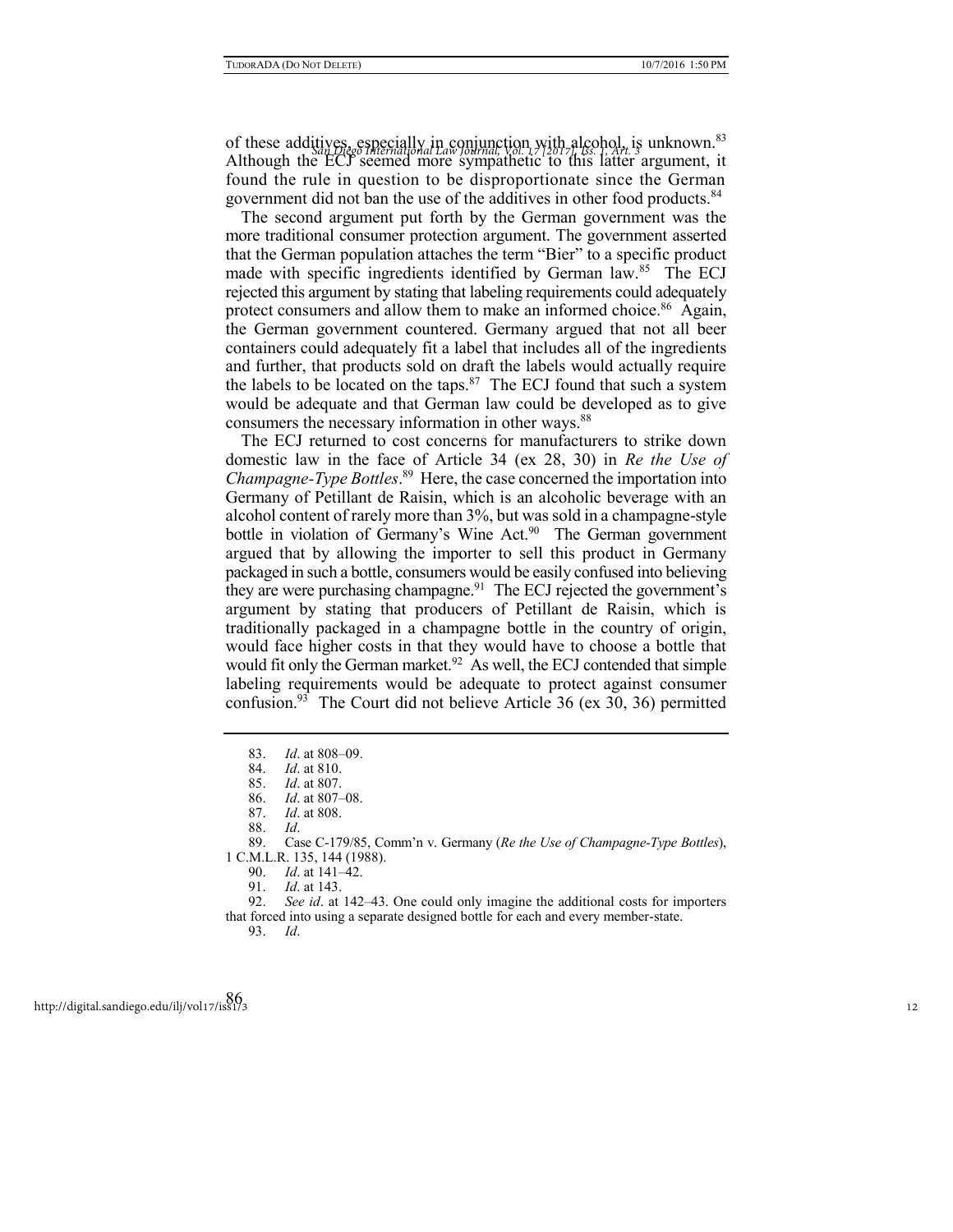Germany's request that the producer/importer of Petillant de Raisin prove that it could not afford the additional costs of a different bottle.<sup>94</sup>

In *Ahokainen and Leppik*, the ECJ stated that it was up to national courts to decide whether a Finnish rule requiring a license to import beverages with alcohol content above 80% could be justified under Article 36 (ex 30, 36).<sup>95</sup> Specifically, the ECJ stated that national courts should have the ability to determine whether the licensing system was the least restrictive measure a member-state could employ to mitigate the public health concerns associated with high rates of alcoholism in Finland, especially among youths.<sup>96</sup>

Nevertheless, the ECJ had no trouble finding that the alcohol import licensing system employed by Finland was indeed a violation of Article 34's (ex 28, 30) prohibition on regulations limiting the free movement of goods.<sup>97</sup> When discussing the balance between Articles 34 and 36, the ECJ acknowledged that the mere imposition of an import licensing system on goods that are legal and made and marketed within the EU memberstates could impose a cost to the importer that serves as an obstacle to the free movement of goods.<sup>98</sup> However, according to the ECJ, in order to support a restriction under Article 36, a member-state must put forth evidence that the restrictive measure is proportional to the objective sought and that there is no discrimination between imported and domestically produced goods.<sup>99</sup> The ECJ did not find Finland's alcohol import licensing scheme to be per se discriminatory.<sup>100</sup>

While the ECJ left open the possibility that Finland's alcohol import policy would stand (by leaving the question to the member-state national courts), the ECJ remarked that the domestic court could take into consideration particular social circumstances unique to the regulating member-state.<sup>101</sup> The ECJ made these findings despite case law cited by the ECJ that previously held that such licensing systems could be

<sup>94.</sup> *Id*. at 144.

<sup>95.</sup> Case C-434/04, Jan-Erik Anders Ahokainen and Mati Leppik v. Finland, 2006 E.C.R. I-9171, ¶ 39.

<sup>96.</sup> *Id*. ¶¶ 25, 39–40.

<sup>97.</sup> *Id*. ¶ 22.

<sup>98.</sup> *Id*. ¶ 35.

<sup>99.</sup> *Id*. ¶¶ 29, 31.

<sup>100.</sup> *Id*. ¶ 30.

<sup>101.</sup> *Id*. ¶ 32.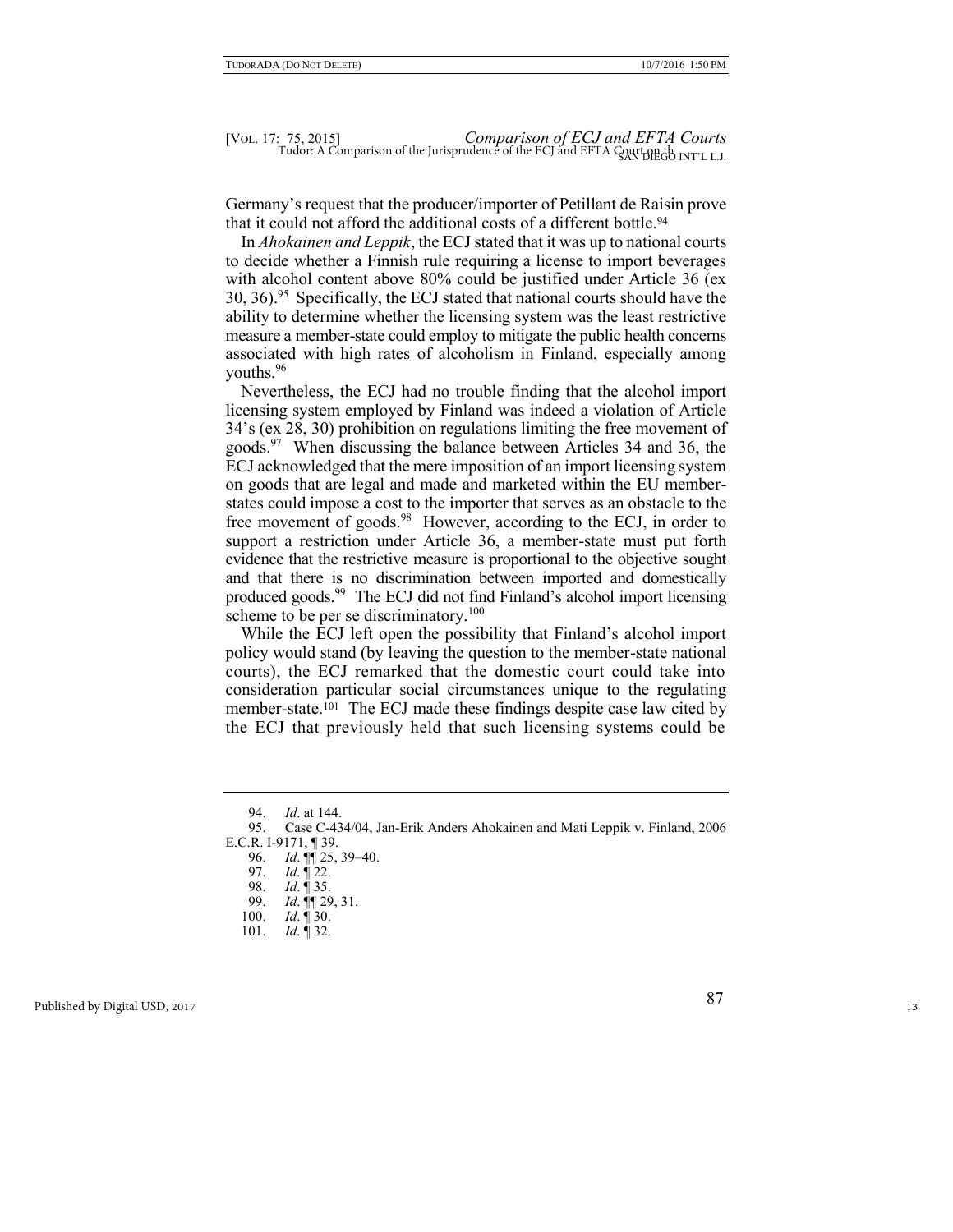disproportionate to a member-state's goals, even with regard to the protection *San Diego International Law Journal, Vol. 17 [2017], Iss. 1, Art. 3* of human health.<sup>1</sup>

The ECJ has held that a member-state cannot prohibit the marketing of foodstuffs containing added vitamins and minerals when those same foodstuffs are lawfully produced and marketed in other member-states unless there is proof of a public health risk by the prohibiting memberstate pursuant to Articles 34 (ex 28, 30) and 36 (ex 30, 36).<sup>103</sup> In the case at bar, Denmark prohibited the importation of enriched foodstuffs unless the importer's product(s) were shown to include nutrients that were needed by the Danish population.<sup>104</sup> First, the government of Denmark defended the prohibition by contending that the safety of the vitamins and minerals that served to enrich the imported foodstuffs could not be determined with sufficient certainty.<sup>105</sup> Second, the Danish government argued that the imported foodstuffs are not necessary because they do not meet a real dietary need in Denmark.<sup>106</sup> Third, while not disputing the fact that the ban would serve as the equivalent to a quantitative measure, the Danish government argued that a member-state need not establish a real risk associated with the relevant product because doing so, according to the government, would be impossible.<sup>107</sup> More narrowly, Denmark contended that ingesting great amounts of the enriching vitamins and minerals could be severe enough that the danger to human health could not be *excluded* even if scientific research was not able to clearly identify risk or the absence thereof.<sup>108</sup>

The European Commission, which brought the complaint, believed that the Danish prohibition was an "unjustified obstacle," pursuant to Articles 34 and 36, because a lack of nutritional need was not a sufficient basis for prohibition.<sup>109</sup> Rather, the European Commission argued, a prohibiting member-state should have the burden of showing that such products pose a real threat to public health.<sup>110</sup> According to the European Commission, the prohibiting member-state must present scientific data supporting the existence of a real threat to public health as a basis for prohibition.<sup>111</sup>

<sup>102.</sup> *Id*. ¶ 34.

<sup>103.</sup> Case C-192/01, Comm'n v. Den., 2003 E.C.R. I-9724,  $\P\P$  48, 57. 104. Id.  $\P$  1.

 $Id. \P 1.$ 

<sup>105.</sup> *Id*. ¶ 14. However, the Danish government did cite that the mix of vitamins A, D, and B6, even in low doses, could have a toxic effect. *Id*. ¶ 32.

<sup>106.</sup> *Id*.

<sup>107.</sup> *Id*. ¶ 16.

<sup>108.</sup> *Id*. ¶ 29.

<sup>109.</sup> *Id*.

<sup>110.</sup> *Id*. ¶¶ 13, 15.

<sup>111.</sup> *Id*. ¶ 15.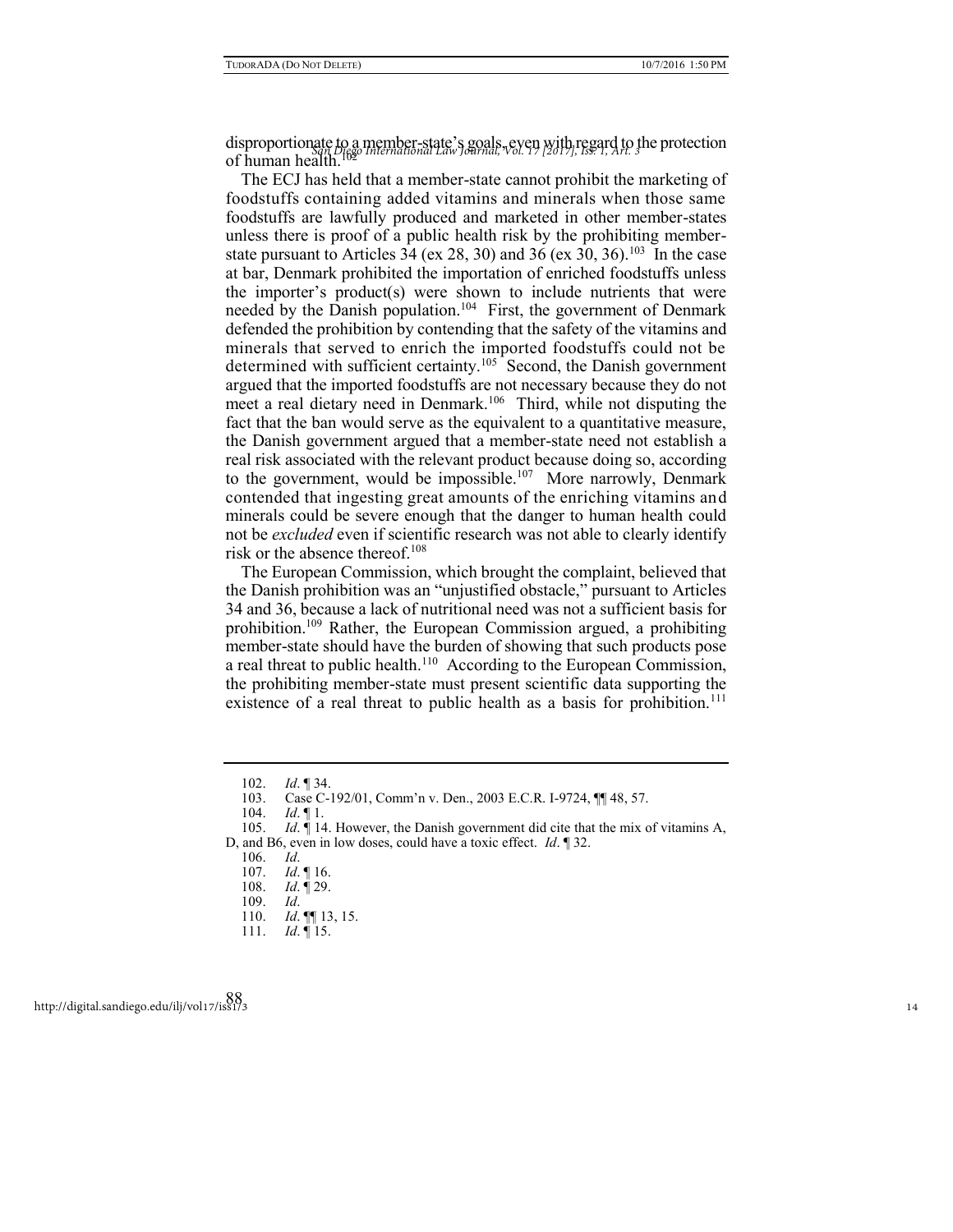Moreover, without such proof, Article 36 could not support such a ban.<sup>112</sup> The European Commission also contended that any such prohibition on the importation of enriched foodstuffs should be necessary for the protection of public health.<sup>113</sup>

The ECJ began its decision with the traditional language that the free movement of goods is fundamental to TFEU and that any quantitative restrictions, or their equivalents, would violate Article 34.<sup>114</sup> After quickly holding that the Danish law has the equivalent effect of a quantitative restriction on the free movement of goods under Article 34, the ECJ stated that member-states have significant discretion in determining what is necessary for public health, especially in cases where EU law has not been harmonized.<sup>115</sup> Regardless, according to the ECJ, strict compliance with Article 36 requires member-states to narrowly tailor prohibitions so that they prohibit only that which is absolutely necessary to maintain public health, and show that less restrictive alternative measures are insufficient.<sup>116</sup>

The ECJ set the burden of proof bar at a level whereby the prohibiting member-state must show that international scientific research involving the member-state's nutritional habits reflects a need to for the prohibition of such foodstuffs.<sup>117</sup> Furthermore, such proof requires a detailed assessment of the risks maintained associated by with the foodstuffs' entry into the member-state's marketplace.<sup>118</sup> As well, the scientific research must be current to show that the prohibition was needed at the time the ban was enacted.<sup>119</sup> However, the ECJ did give member-states room to evaluate the addition of foodstuffs into the current national diet, the varying quantity of added nutrients, the various sources of nutrients and their cumulative effect (despite whether they are from a natural or unnatural source), and the actual dietary needs of the population.<sup>120</sup> While finding that the Danish law was disproportionate to the perceived need to protect public health, the ECJ stated that the law should fail largely due to the fact that

- 112. *Id*. ¶ 20.
- 113. *Id*. ¶ 24.
- 114. *Id*. ¶¶ 38–39.
- 115. *Id*. ¶¶ 40, 42–43.
- 116. *Id*. ¶¶ 45, 46.
- 117. *Id.* 146.<br>118. *Id.* 147.
- *Id.* 147.
- 119. *Id*. ¶ 48.
- 120. *Id*. ¶¶ 48, 50, 54.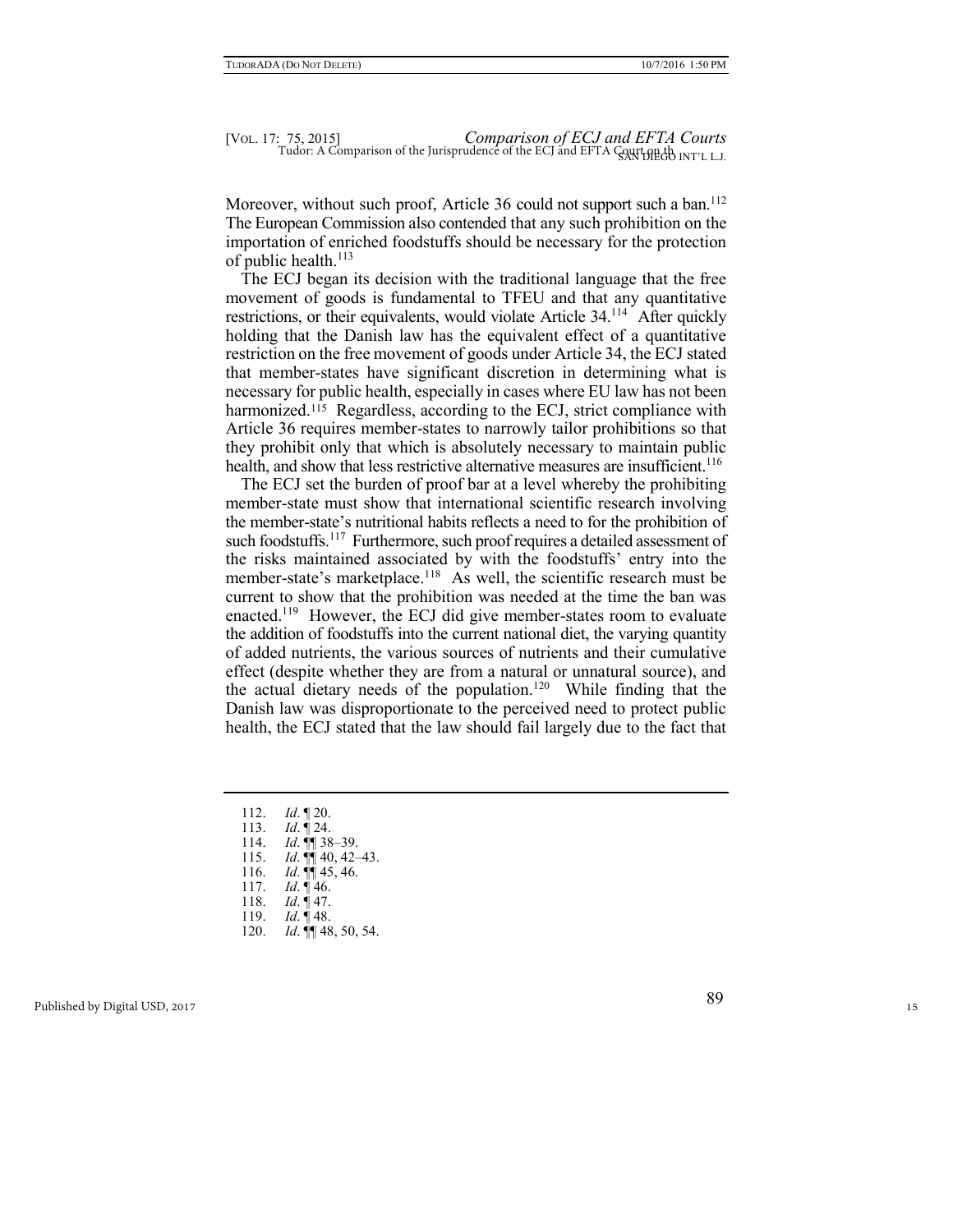the government did not specify the risks associated, with each vitamin and the government did not specify the risks associated, with each vitamin and minerals to public health.<sup>12</sup>

In a case that reflected Italy's love for pasta, the ECJ held in *Criminal Proceedings Against Zoni* that a member-state cannot prohibit the importation of pasta that is made from raw ingredients that are not normally used in that member-state on the grounds of consumer protection and unknown health effects.<sup>122</sup> At the time the case arose, the law on pasta in Italy provided that dry pasta made from common wheat or a mixture of common wheat and durum wheat could not be imported into Italy.<sup>123</sup> However, common wheat pasta could be used for export and small-scale preparation of fresh pasta (for immediate consumption).<sup>124</sup> Zoni, the defendant, after being charged with importing pasta made from a combination of common wheat and durum wheat in Germany, argued the Italian law violated the free movement of goods requirement under Article 34 (ex 28, 30) and could not be tolerated as derogation under Article 36 (ex 30, 36).<sup>125</sup>

Italy attempted to defend its pasta law on several grounds. First, the Italian government argued that common wheat pasta or pasta made from a mixture of different types of wheat is generally mixed with additives and colorants to create a particular color and flavor which, if ingested in large quantities, could create harmful effects on humans.<sup>126</sup> Second, Italy believed it to be necessary to require that all dry pasta be made from durum wheat in order to protect Italian consumers by maintaining a superior quality of pasta.<sup>127</sup> Third, Italy believed that requiring labels reflecting the raw ingredients in the marketed pasta would not suffice since, in Italy, the term "pasta" presupposes that the pasta purchased is made from durum wheat.<sup>128</sup> Fourth, Italy stated that even with labeling requirements, it would not be possible for Italian consumers to actually check the accuracy of the labeling.<sup>129</sup> Fifth, the Italian government argued that by requiring dry pasta to be made from durum wheat, the government was guaranteeing income for durum wheat growers who might otherwise only grow common wheat and consequently eliminate durum wheat from the marketplace. $130$ 

- 126. *Id*. ¶ 12.
- 127. *Id*. ¶ 16. *Id.* 19.
- 129. *See id*. ¶ 21.
- 130. *Id*. ¶ 23.

<sup>121.</sup> *Id*. ¶ 55.

<sup>122.</sup> Case C-90/86, Criminal Proceedings Against Zoni, 1988 E.C.R. I-4285, ¶¶ 20, 28.

<sup>123.</sup> *Id*. ¶¶ 1, 2, 4.

<sup>124.</sup> *Id.* 13.<br>125. *See id.* 

<sup>125.</sup> *See id*. ¶¶ 2, 6.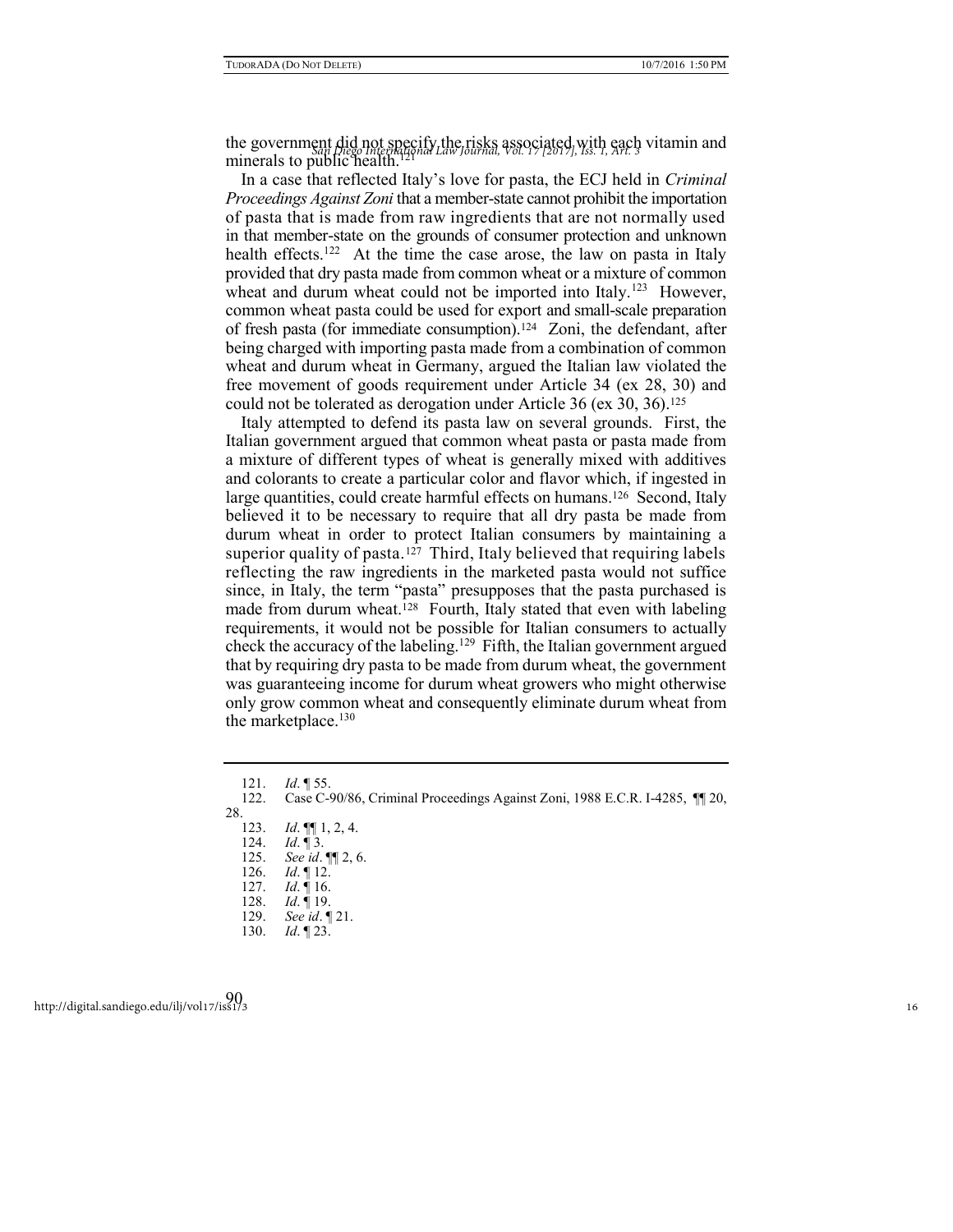# [VOL. 17: 75, 2015] *Comparison of ECJ and EFTA Courts*   $Tudor: A Comparison of the Jurisprudence of the ECJ and EFTA  $Qayt HEdo INT'LLJ$ .$

After quickly finding that the Italian law constituted an equivalent to a quantitative restriction pursuant to Article 34, the ECJ turned its attention to the many arguments put forth by Italy as the government attempted to save its pasta law.<sup>131</sup> First, the ECJ noted that Italy had no evidence that common wheat pasta or mixed pasta would contain additives or colorants.<sup>132</sup> Second, the ECJ found the Italian pasta law violated the principle of proportionality because it was not necessary to ban common wheat or mixed pasta in an attempt to protect human health.<sup>133</sup> Third, the ECJ gave much more credence to the ability of labels, a less restrictive alternative, to inform Italian consumers of the contents of dry pasta when they make purchasing decisions.<sup>134</sup> The ECJ also commented that Italy could require highly detailed labels.<sup>135</sup> Finally, the ECJ remarked that differences in pasta should exist in the marketplace and that consumer preferences should be allowed to dictate the winning pasta through competition and not the fear of loss of a specific type of wheat grown in Italy $\hat{N}$ <sup>136</sup>

In a similar case, the ECJ found that a German law prohibiting the importation and domestic sale of meat products that contained ingredients other than meat infringed upon Articles 34 (ex 28, 30) and 36 (ex 30, 36).<sup>137</sup> In the case at bar, the German government attempted to defend its importation ban on such products as it was necessary to protect the health of German consumers by making sure that the population ingests sufficient amounts of protein.<sup>138</sup> Moreover, the German government argued that vegetable proteins, presumably added to meat products, have a lower nutritional value than strict meat proteins in all-meat products.<sup>139</sup> Third, Germany stated that German eating habits, which have existed for several decades, require strict meat products and that this is what German consumers have come to expect.<sup>140</sup> Lastly, the German government contended that

136. *Id*. ¶ 27.

<sup>131.</sup> *Id*. ¶ 11.

<sup>132.</sup> *Id*. ¶ 13.

<sup>133.</sup> *Id*. ¶ 14. 134. *Id*. ¶ 16.

<sup>135.</sup> *Id*. ¶¶ 17, 20. Such a label could be "pasta made from durum wheatmeal." *Id*. ¶ 17. The ECJ also commented that the Italian government also uses pasta in a generic form so that pasta does not infer that it is made from only durum wheat. *Id*. at ¶ 20.

<sup>137.</sup> Case C-274/87, Comm'n v. Ger., 1989 E.C.R. 229, ¶¶ 2, 23.

<sup>138.</sup> *Id*. ¶ 7.

<sup>139.</sup> *Id*. ¶ 10.

<sup>140.</sup> *Id*. ¶ 12.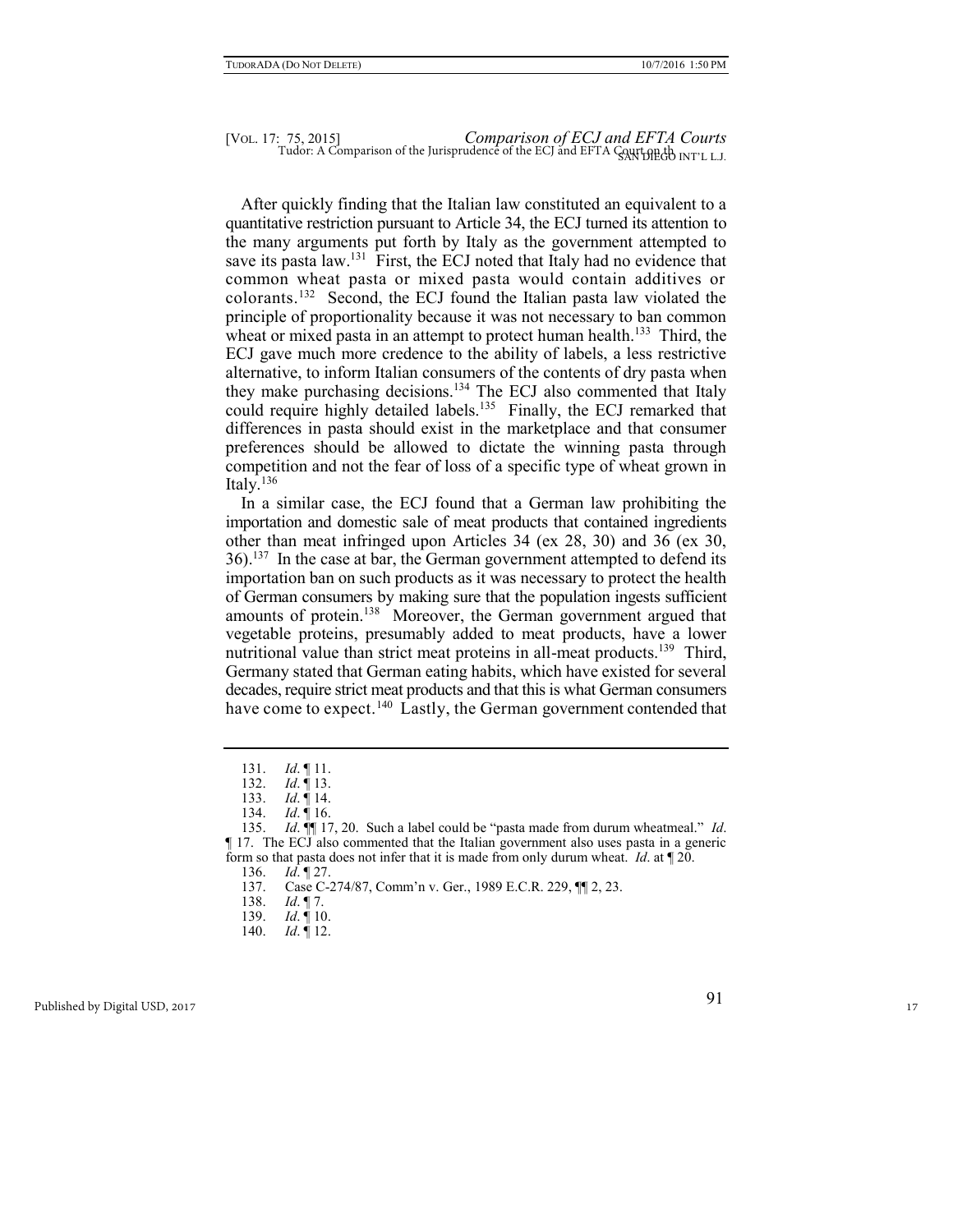the ban was necessary in order to protect producers and distributors of *San Diego International Law Journal, Vol. 17 [2017], Iss. 1, Art. 3* meat products from unfair competition as some meat-product traders may market meat products that have non-meat ingredients and will undercut higher-grade producers and that consumers would not readily see the differences.<sup>141</sup>

The ECJ, while acknowledging the primacy of a member-state's obligation and duty to protect human health, first cited the German government's own reports detailing that the protein intake of the German population was more than adequate.142 The ECJ also stated that importation bans such as Germany's ban on meat products with non-meat ingredients cannot be justified under Article 36 on grounds that the imports will have a lower nutritional content than what is currently on the market, since consumers should be able to maintain choices regarding nutritional value.<sup>143</sup> Next, the ECJ contended that any consumer confusion as to the true content of meat products could be removed through the compulsory requirement of labels on the products' packaging.<sup>144</sup> In regard to the protection of German meat producers and distributors, the ECJ again believed that compulsory labeling of meat products would be ample to inform consumers.<sup>145</sup>

## *D. Obscenity*

*Conegate Limited v. HM Customs* forced the ECJ to address geographical differences within the same member-state on the subject of public morality.<sup>146</sup> In *Conegate Limited*, a German-based importer challenged a British restriction on the importation of inflatable sex dolls and other sexual items that were deemed indecent or obscene.<sup>147</sup> Although the ECJ articulated that a member-state is free to dictate its own standards when defining public morality, the United Kingdom—comprised of England, Northern Ireland, Scotland, and Wales—maintained different rules as to whether those same inflatable sex dolls were lawful.<sup>148</sup>

The question for the ECJ was whether a member-state could exercise a restriction on the importation of indecent or obscene items when, at the same time, no general prohibition existed on the manufacture or sale of those same items within the member-state, even when the regulation of

<sup>141.</sup> *Id*. ¶ 17.

<sup>142.</sup> *Id*. ¶¶ 6, 8.

<sup>143.</sup> *Id*. ¶ 10.

<sup>144.</sup> *Id*. ¶ 13.

<sup>145.</sup> *Id*. ¶ 18.

<sup>146.</sup> Case C-121/85, Conegate Ltd. v. HM Customs, 1986 E.C.R. 1007.

<sup>147.</sup> *Id*. ¶ 2.

<sup>148.</sup> *Id*. ¶¶ 8–10, 12.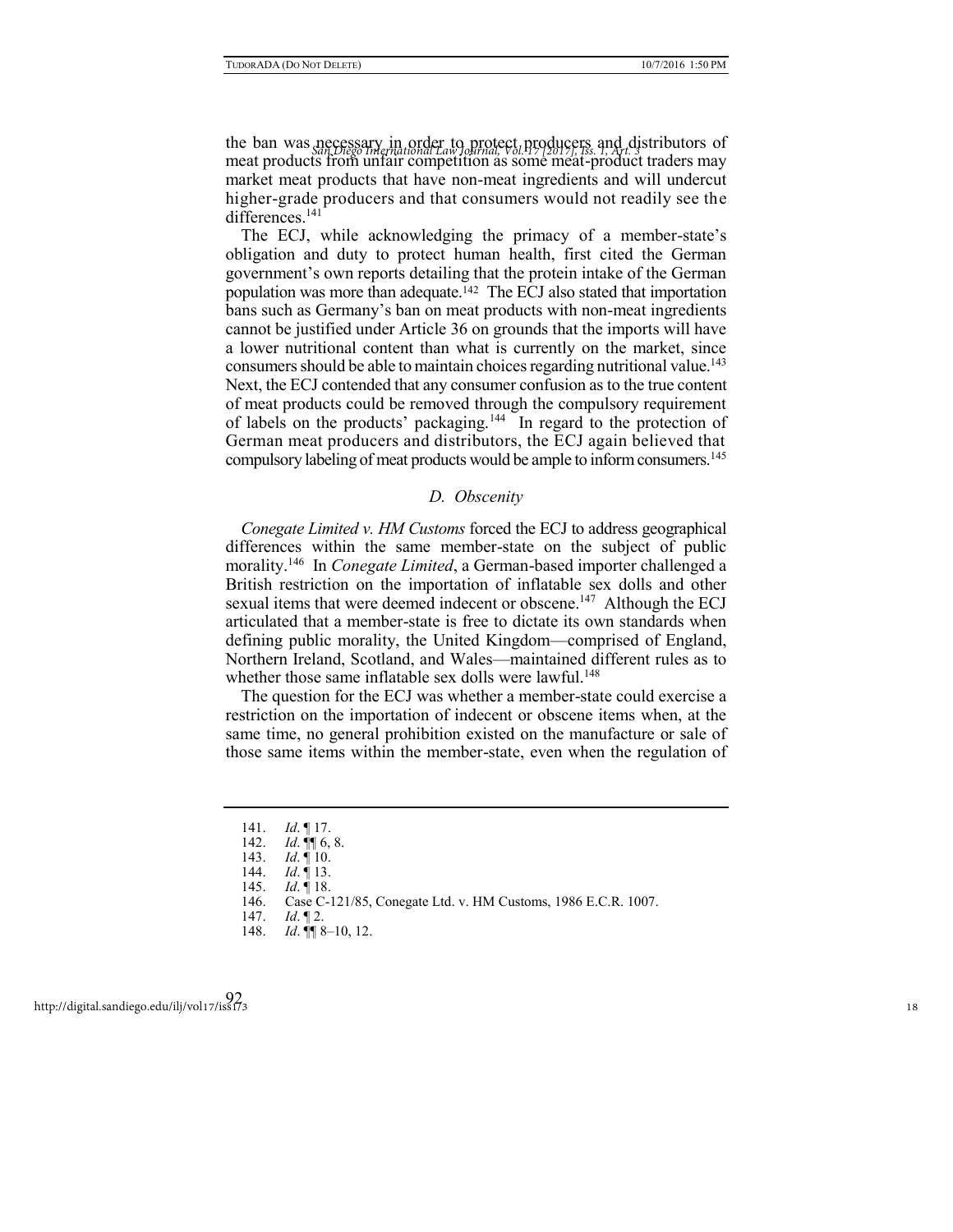those items varied by political region.<sup>149</sup> The ECJ answered the question in the negative and stated that Article 36 (ex 30, 36) would not support public morality derogation in such circumstances even when, despite the differences in regulation across political regions, there did exist a general prohibition on some forms of advertising.150 Moreover, the ECJ reminded the litigants that under no circumstances could a member-state impose regulations on imports that are stricter than those imposed on domestically produced goods.151 However, the ECJ did state that once the goods from Germany were imported into the United Kingdom, the same general restrictions on marketing and advertising would apply to the imported goods as they apply to the domestically produced goods.<sup>152</sup>

# *E. Advertising*

In *Lucien Ortscheit GmbH v. Eurim-Pharm GmbH*, the ECJ upheld, pursuant to Article 36 (ex 30, 36) (and specifically on public health grounds), a German advertising ban on pharmaceuticals imported into Germany whereby the same pharmaceuticals that were not authorized in Germany could be imported into Germany.<sup>153</sup> In the case at bar, one pharmaceutical firm, Lucien Ortscheit, attempted to block the importation of pharmaceuticals advertised by Eurim-Pharm, another pharmaceutical firm, using a German law that prohibited the advertising of such unauthorized pharmaceuticals.<sup>154</sup> Interestingly enough, the German ban on advertising applied to pharmaceuticals that were authorized for sale in another member-state but were not authorized in Germany.<sup>155</sup> Eurim-Pharm, for several years, had been marketing pharmaceuticals in Germany that were not authorized by the German government in advertisements, which specifically identified which pharmaceuticals were not authorized in Germany, directed at healthcare professionals.<sup>156</sup>

Although not specifically identified in the case, but revealed in the ECJ's description of the Advocate General's position, the German government

<sup>149.</sup> *Id*. ¶ 13.

<sup>150.</sup> *Id*. ¶ 20.

<sup>151.</sup> *Id*. ¶ 12.

<sup>152.</sup> *See id*. ¶ 21.

<sup>153.</sup> Case C-390/23, Lucien Ortscheit GmbH v. Eurim-Pharm GmbH*,* 1994 E.C.R. I-5257, ¶¶ 12, 20–21.

<sup>154.</sup> *Id*. ¶¶ 5–7.

<sup>155.</sup> *Id*. ¶ 4.

<sup>156.</sup> *Id*. ¶ 6.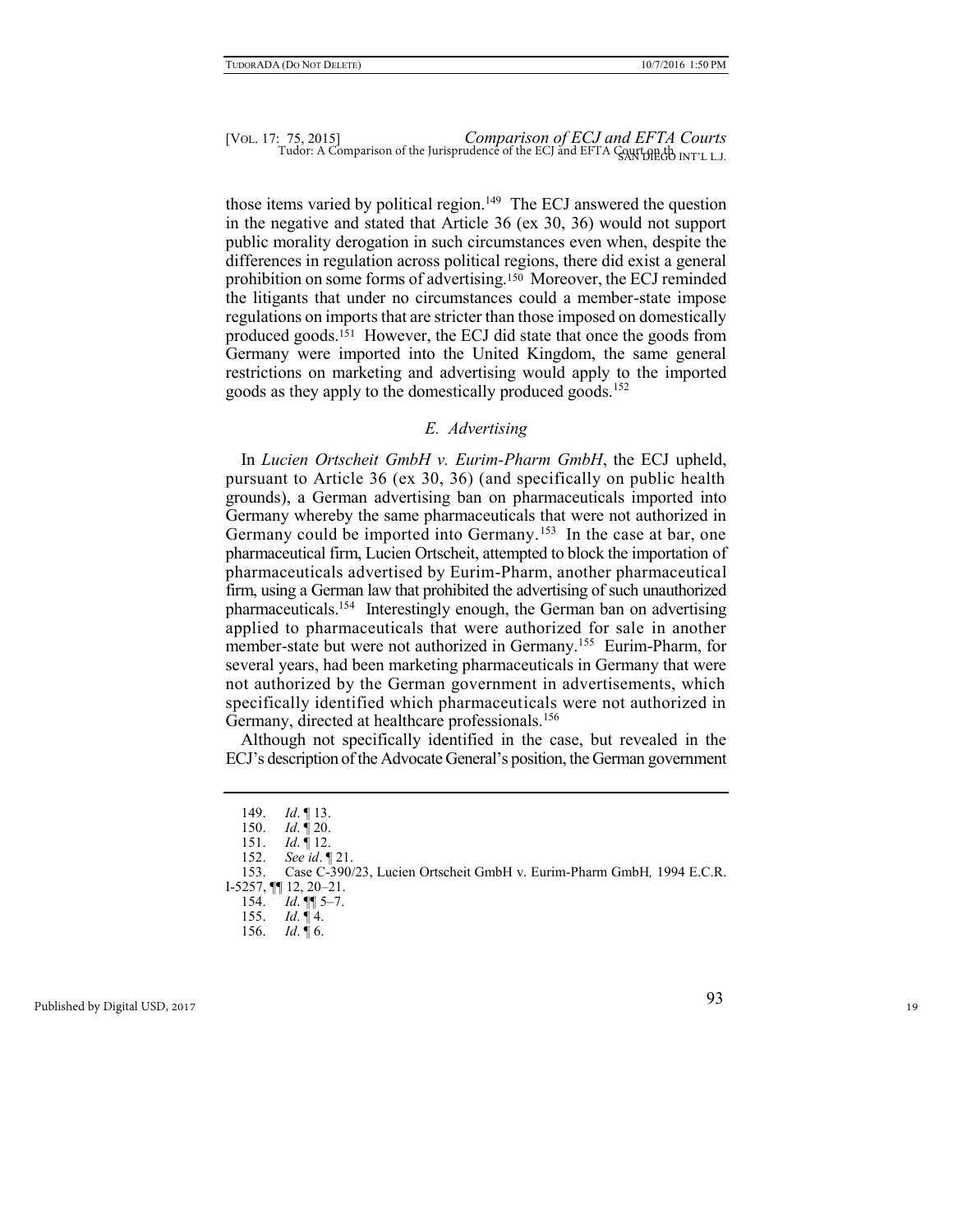defended the advertising ban on public health grounds; more specifically, *San Diego International Law Journal, Vol. 17 [2017], Iss. 1, Art. 3* that individual importation of unauthorized pharmaceuticals would remain infrequent and manufacturers could not gain approval for such pharmaceuticals in member-states where fewer requirements existed.<sup>157</sup> While supporting the German advertising ban, the ECJ made note that given the lack of harmonization in the area of pharmaceutical advertising, member-states maintained much more discretion in crafting regulations on the marketing and advertising of pharmaceutical products.158 This position taken by the ECJ coincided with the reminder that the protection of human health is among the most important interests protected by Article 36 despite the acknowledgement that such an advertising ban would limit the ability of healthcare providers to have access to information about the existence and availability pharmaceuticals that can actually be used in Germany.<sup>159</sup>

## *F. Health Screening*

Whether a member-state can impose a higher standard for public health than what is established by EU law pursuant to Article 36 (ex 30, 36) was the question presented in *Austria v. Hahn*. 160 EU law on the marketing of fish products was found in Directive 91/493/EEC, which required that such products caught in a natural environment would be subject to various health checks, including organoleptic, parasite, chemical, and microbiological evaluations.161 Additionally, Directive 91/493/EEC required that these checks take place in any place whereby fish products were "prepared, processed, chilled, frozen, packaged, or stored."<sup>162</sup> However, despite this specificity, the Directive did not identify standards for member-states to follow.163 EU Decision 94/356, which compliments Directive 91/493/EEC, however, did specify that potential hazards associated with fish products would include unacceptable contamination through biological organisms, chemicals, other raw materials, other final products, and/or contamination through a production line.164 Moreover, Decision 94/356 provided that multidisciplinary teams should consider what control measures to put in place and that such control measures should be employed to prevent health hazards.<sup>165</sup>

<sup>157.</sup> *Id*. ¶ 19.

<sup>158.</sup> *Id*. ¶ 18.

<sup>159.</sup> *Id*. ¶¶ 10, 16.

<sup>160.</sup> *See* Case C-121/00, Austria v. Hahn, 2002 E.C.R. I-9210, ¶¶ 20, 21.

<sup>161.</sup> *Id*. ¶¶ 3–4.

<sup>162.</sup> *Id*. ¶ 5.

<sup>163.</sup> *Id*. ¶¶ 3–6.

<sup>164.</sup> *Id*. ¶ 8.

<sup>165.</sup> *Id*. ¶ 9.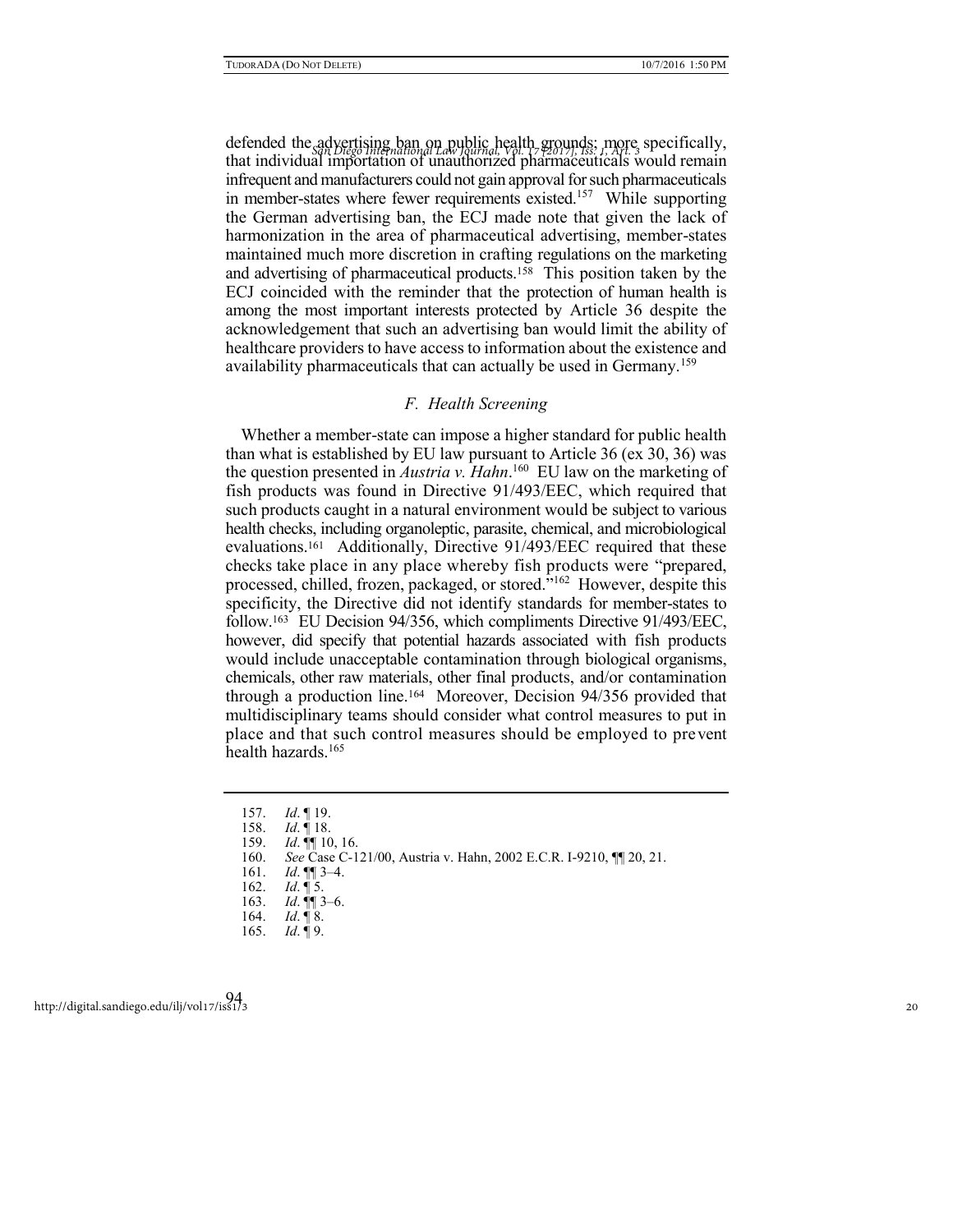Austrian law, however, was much more specific on the topic of fish related products. Austrian law prohibited the marketing of foodstuffs and products intended for human consumption that are likely to endanger or harm human health.<sup>166</sup> More specifically, Austrian law provided a "zero tolerance" policy in regard to contamination of food products by way of listeria monocytogenes in that if this form of contamination was detected at greater than 25 grams, the fish products could not be marketed in Austria, as they would be deemed harmful to human health.<sup>167</sup>

Nordsee GmbH, the defendant in the case, was charged with violating the Austrian standards on fish products.168 Nordsee contended that Austria's identification of fish products as harmful to human health if they contained listeria monocytogenes at 25 grams or more (per sample size) was the equivalent to a quantitative restriction in violation of Article 34 and could not be saved by Article 36 since the restriction was not proportionate even in cases where EU law had not been harmonized.<sup>169</sup> Nordsee cited a 1996 U.S. Center for Disease Control study finding that very few persons that ingested even low levels of listeria monocytogenes became ill and thus the Austrian standard was too strict, and therefore, an equivalent to a quantitative restriction existed.<sup>170</sup>

The Austrian government, in contrast, stated that EU law, including Directive 91/493 and Decision 94/356 did not fully harmonize EU law on the topic of safety in fish products but merely set objectives for memberstates to follow given the terms "unacceptable contamination" and "acceptable levels."<sup>171</sup>

Ironically, the Austrian court that referred the case to the ECJ could not find a scientific basis for a zero tolerance policy for listeria monocytogenes in that such a form of contamination is wide spread in the environment generally and in food production specifically. Even in good food production conditions, few clinical cases of harm were realized, and it would be almost impossible to remove listeria monocytogenes from the food production process.<sup>172</sup>

- 166. *Id*. ¶ 10.
- 167. *Id*. ¶¶ 16–18.
- 168. *Id*. ¶ 2.
- 169. *Id*. ¶¶ 22–23.
- 170. *Id*. ¶ 25.
- 171. *Id*. ¶¶ 26–27.
- 172. *Id*. ¶ 19.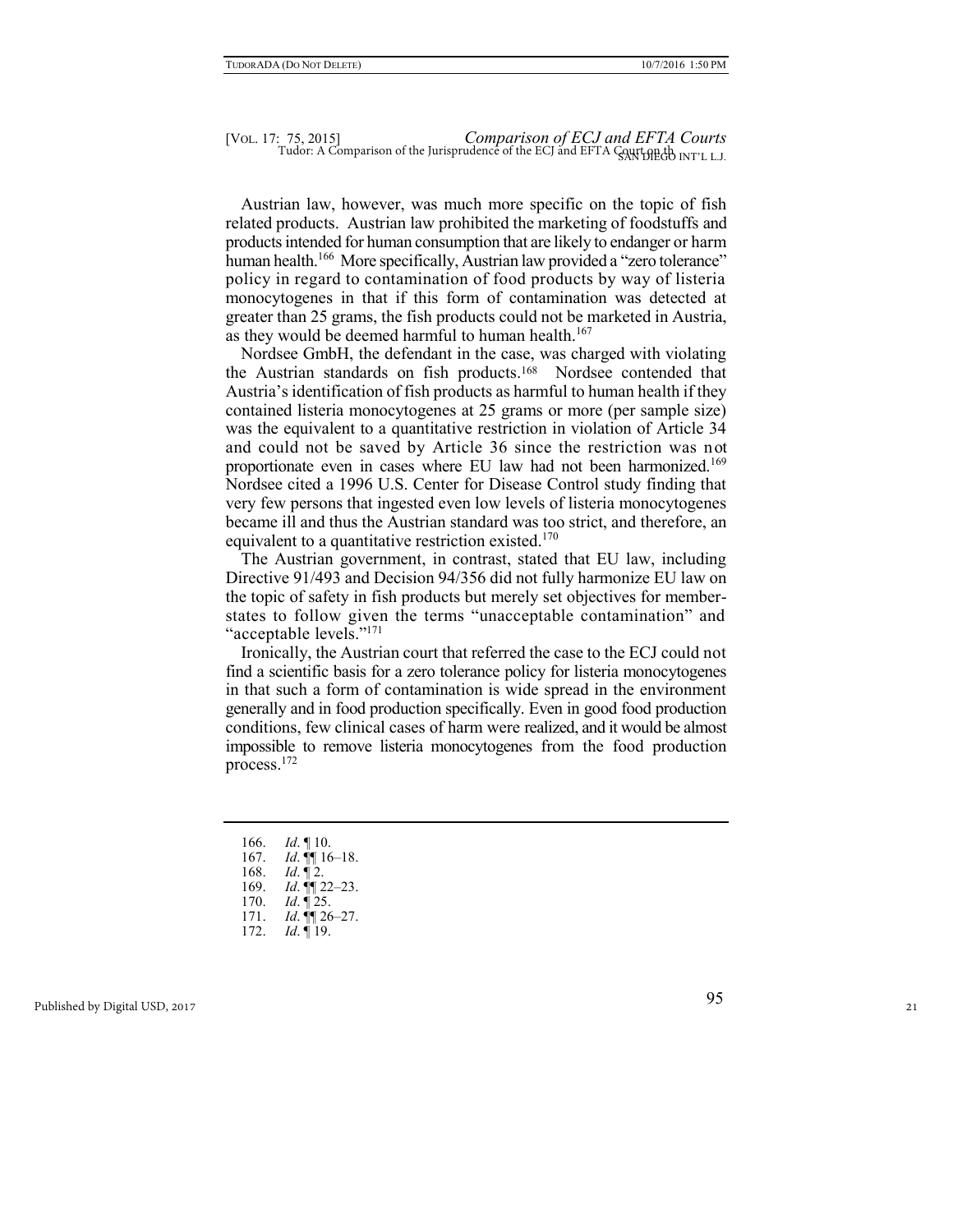The ECJ held that Austria was within its power under Article 36 to I he ECJ **San Diego International Law Journal, Vol. 17 P20121, Iss. 1, Art. 3311C1e 30 to**<br>impose stricter standards to protect human health in the area of fish products, even at a "zero tolerance" level.<sup>173</sup> The ECJ agreed with the plaintiff that Directive 91/493 and Decision 94/356 harmonized EU law in a way that could prohibit member-states from setting high standards for human health when not justified.<sup>174</sup> Although the ECJ commented that Articles 34 and 36 do not immunize a member-state's strict standards for protecting human health, the doctrine of proportionality must apply to such restrictions. The effect of the Austrian law would be to limit the trade in fish products between member-states, and any such limitation must be based on scientific research. The ECJ cited several health problems that current international scientific research has identified in regard to human consumption of listeria monocytogenes.<sup>175</sup> As well, the ECJ stated that current research did not identify a specific level of listeria monocytogenes that would be safe for human consumption.<sup>176</sup>

Differences in climate can determine whether food protected with pesticides can be blocked from importation between member-states.<sup>177</sup> In *Mirepoix*, the ECJ allowed France to block the import of fruit and vegetables once covered with a pesticide, maleic hydrazide (a synthetic chemical), which were grown in the Netherlands due to a French law that prohibited the use of the pesticide because of toxic residue likely to be found on such treated products.<sup>178</sup> The defendant contested his prosecution by the French authorities, arguing that the French ban on the pesticide was a violation of the free movement of goods under Article 34 (ex 28, 30) and the ban did not fall into the exceptions found in Article 36 (ex 30, 36). According to the defendant, (i) there was no certainty that the pesticide could harm humans, (ii) the French law went beyond what was necessary to protect human health, and (iii) other methods associated with food safety could have been implemented.<sup>179</sup>

The ECJ found that the French pesticide ban did constitute the equivalent of a quantitative restriction on the free movement of goods, but since the quantities ingested by consumers could not be predicted, the ECJ held that member-states could prohibit food protected with a banned pesticide from entering its borders.<sup>180</sup> The ECJ went as far as to comment

<sup>173.</sup> *Id*. ¶ 47.

<sup>174.</sup> *Id*. ¶¶ 32–33.

<sup>175.</sup> *Id*. ¶¶ 34, 36, 39–41. The ECJ specifically identified risks to pregnant women and the elderly. *Id*. ¶ 41.

<sup>176.</sup> *Id*. ¶ 45.

<sup>177.</sup> Case 54/85, Ministere Public v. Xavier Mirepoix, 1986 E.C.R. 1074, ¶¶ 15, 18.

<sup>178.</sup> *Id*. ¶¶ 2–3, 8.

<sup>179.</sup> *Id*. ¶ 7.

<sup>180.</sup> *Id*. ¶¶ 12, 14.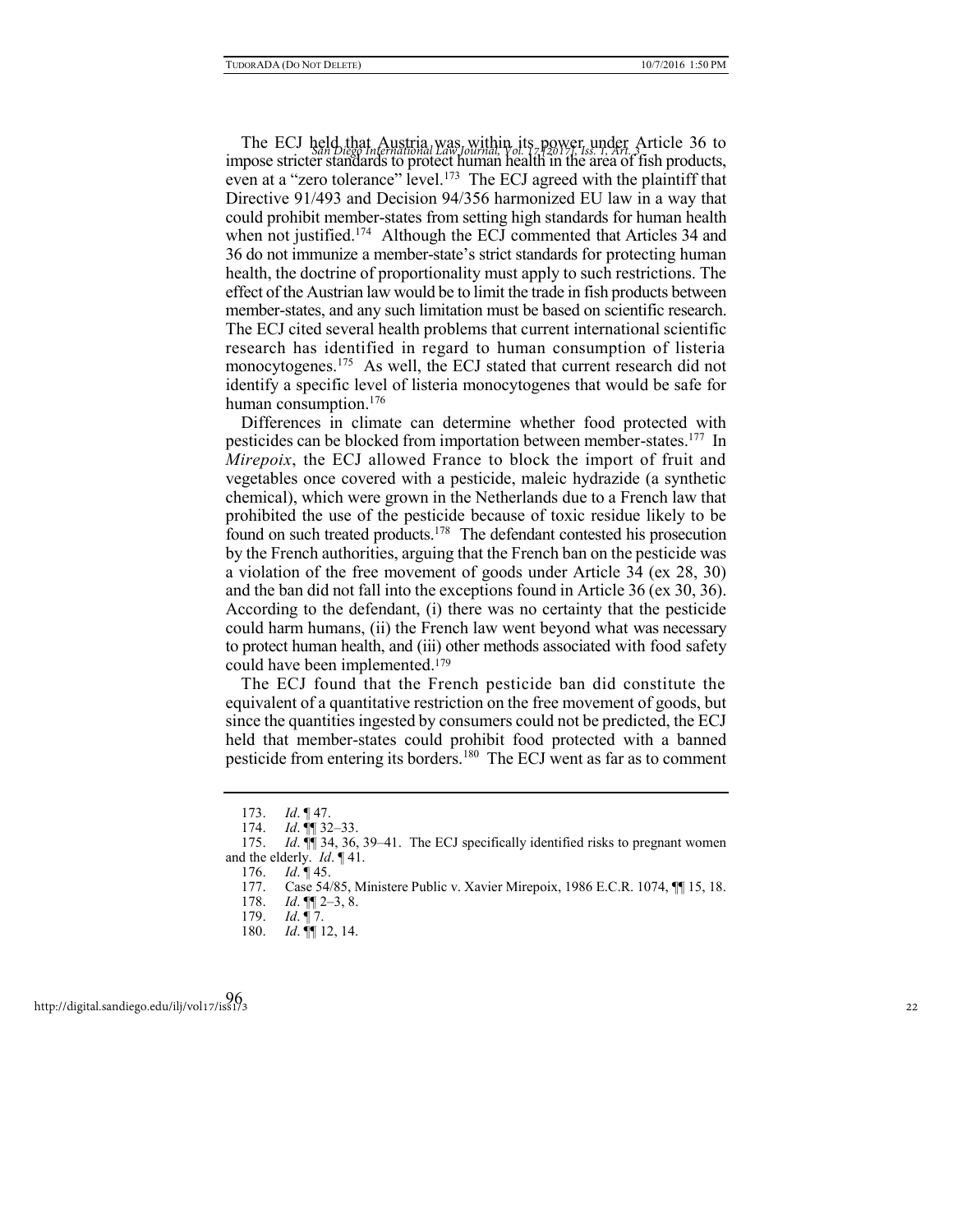that a member-state can take into consideration its own climate, the normal diet of its citizens, and the general state of health of its citizens.<sup>181</sup>

However, the ECJ did place limitations on banning products treated with a banned pesticide. Any member-state blocking the importation of such food products must first consider any reasons as to why the ban is no longer necessary.<sup>182</sup> Second, the member-state must allow for exceptions whereby the importer may contest that the pesticide is dangerous to human health.<sup>183</sup>

The ECJ in *Humanplasma GmbH v. Austria* stated that "human health ranks foremost among the assets or interest protected by Article 36 (ex 30, 36)."<sup>184</sup> As one can imagine, the possibility of tainted blood moving from one member-state to another in the stream of commerce would pose a substantial risk and therefore member-states might have the greatest leeway for regulation. However, in *Humanplasma*, the ECJ found that Austria's requirement that all traders in blood and blood products supply proof that all blood donors received no compensation violated Article 30's (ex 28, 30) prohibition against regulations that possess the equivalent effect of a quantitative restriction and could not be saved by Article 36 (ex 30, 36).<sup>185</sup>

In a rare instance, the defending member-state—here, Austria—agreed that the requirement that all traders in blood related products have proof that all blood donors received no compensation was a restriction that could limit trade in goods between member-states.<sup>186</sup> However, the ECJ did not find that the Austrian regulation on trade in blood products was discriminatory.<sup>187</sup> As well, the ECJ found that virtually all parties included in the case at bar agreed that the true mission of the Austrian regulation was to ensure that blood products were safe and of high quality and encouraging voluntary, unpaid donations to which the ECJ stated were potentially grounds for saving the regulation under Article 36.<sup>188</sup>

The ECJ, however, kept to its case law that required, even in the case of blood products moving between and among member-states, that any

185. *Id*. ¶ 46. The Austrian law prohibited the importation of blood products from compensated donors and required proof of such from importers. *Id*. ¶¶ 8–10, 15.

186. *Id*. ¶ 30.

188. *Id*. ¶ 33.

<sup>181.</sup> *Id*. ¶ 15.

<sup>182.</sup> *Id*. ¶ 16.

<sup>183.</sup> *Id*. ¶ 17.

<sup>184.</sup> Case C-421/09, Humanplasma GmbH v. Austria, 2010 E.C.R. I-2389, ¶ 32.

<sup>187.</sup> *Id*. ¶ 28.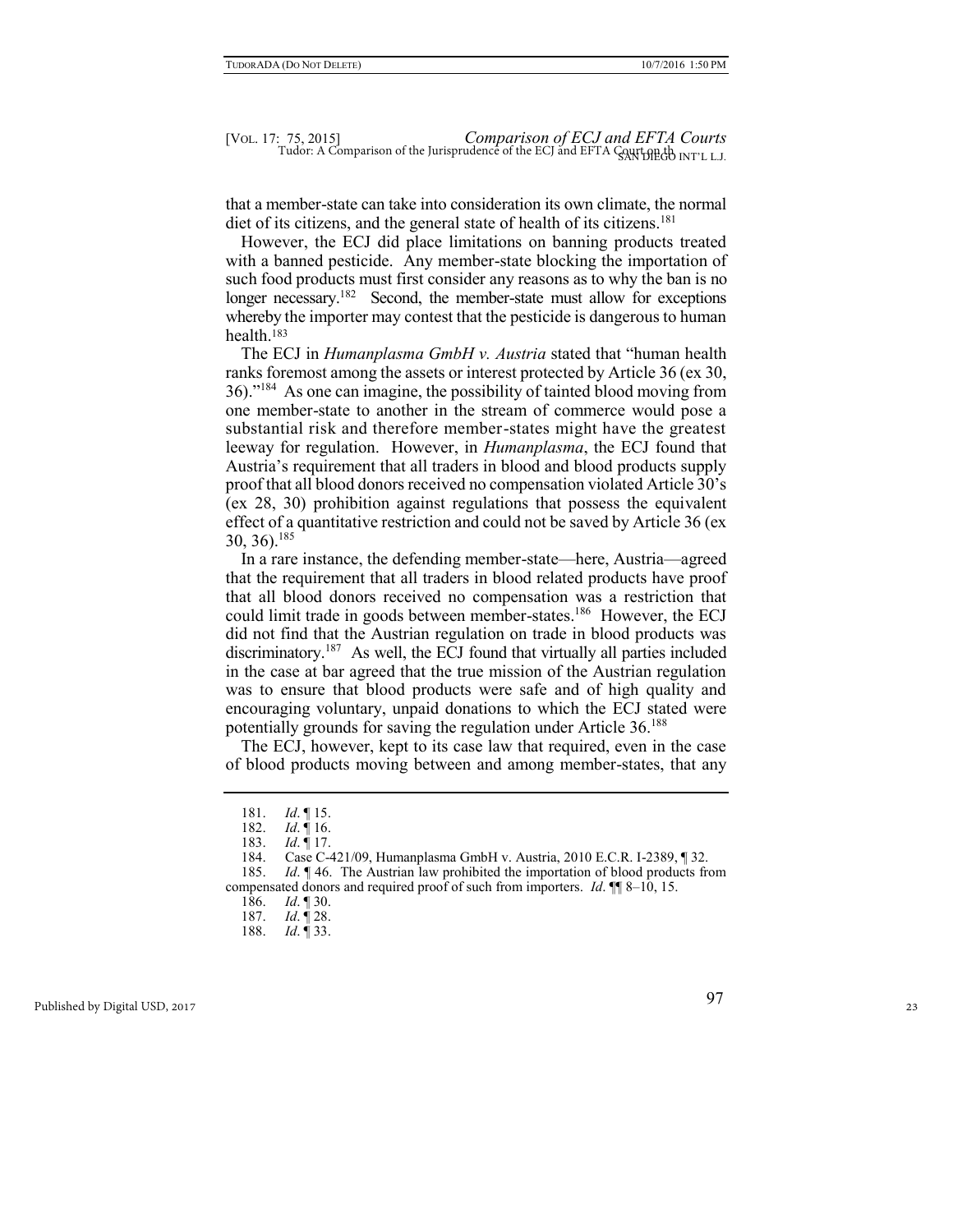restriction on the free movement of goods must be proportional and *San Diego International Law Journal, Vol. 17 [2017], Iss. 1, Art. 3* necessary to achieve the objective sought by the regulating member-state.<sup>189</sup> The ECJ stated that in the area of human health protection, member-states are afforded discretion in determining how much protection is needed, that the level of protection needed may vary from member-state to memberstate, and the variation in protection from member-state to member-state does not create a presumption that the more restrictive regulation is not in compliance with EU law.<sup>190</sup> Regardless, the fact that other member-states do compensate blood donors for their costs and the fact that EU law otherwise requires that blood and blood components be tested before entering the stream of commerce, the need for traders in blood products to obtain blood from uncompensated donors and supply proof that donors were not compensated was not necessary to achieve the objective of protecting human health.<sup>191</sup>

# V. CASE LAW ON THE FREE MOVEMENT OF GOODS FROM THE EFTA COURT

#### *A. Product Contents, Composition, and Licensing*

The EFTA Court relied heavily on the ECJ's decision in *Criminal Proceedings Against Keck* in adjudicating a Norwegian law requiring a license, to be granted from a Norwegian municipality, to sell videograms.<sup>192</sup> In *Ullensaker*, Nille AS, a nationwide chain of videogram sales stores, contested the Norwegian law was a violation of Article 11 of the EEA as a quantitative restriction on imports after a total of seven of its 120 stores were collectively denied licenses by five different Norwegian municipalities.<sup>193</sup> The Norwegian government argued that the licensing system, which would grant a license to a "specialized dealer," was necessary in order to prohibit the sale of illegal videograms and also could be justified on cultural grounds under Article 13 in that the individual municipalities could make sure that there exists a diversity of videograms for sale when granting licenses.<sup>194</sup> The Norwegian government also contended that the licensing system did not distinguish between domestically and foreign-produced videograms.<sup>195</sup> In

<sup>189.</sup> *Id*. ¶ 34.

<sup>190.</sup> *Id*. ¶¶ 39–40.

<sup>191.</sup> *Id*. ¶¶ 43–45. Many member-states provided donors with refreshments and compensation for travel costs. *Id*. ¶ 44.

<sup>192.</sup> Ullensaker kommune and Others v. Nille AS, Case E-5/96, EFTA Ct. Rep. 30, ¶ 3 (May 14, 1997), *available at* http://www.eftacourt.int/uploads/tx\_nvcases/5\_96\_Advisory \_Opinion\_EN.pdf.

<sup>193.</sup> *Id*. ¶ 5.

<sup>194.</sup> *Id*. ¶¶ 6, 18.

<sup>195.</sup> *Id*. ¶ 17.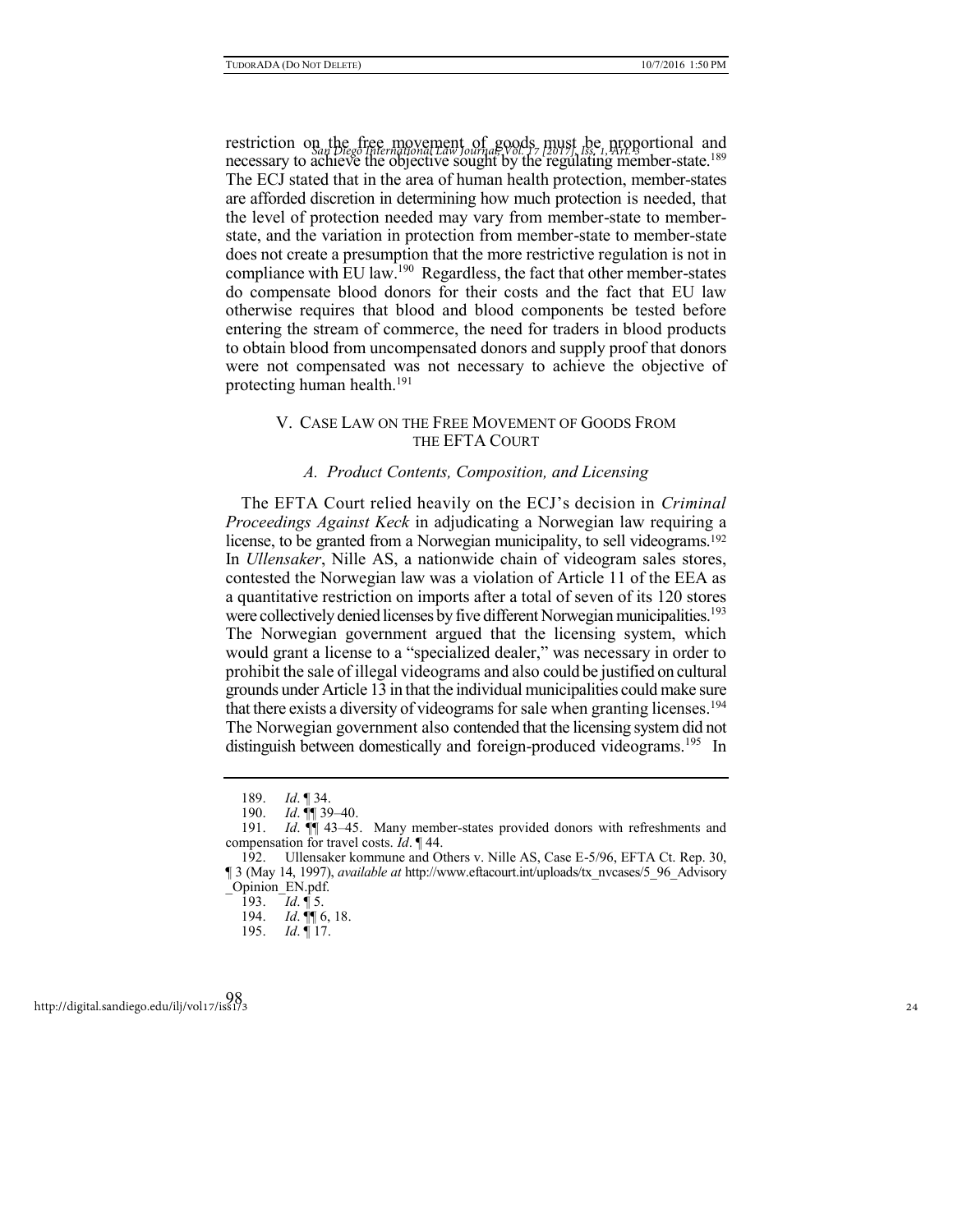contrast, Nille AS argued that the licensing system violated Article 11 because it limited the number of retail outlets for videograms and thus constituted a quantitative restriction on videogram sales since many videograms sold in Norway are imported.<sup>196</sup> Nille AS also argued that the licensing system allowed Norwegian municipalities to arbitrarily determine who could sell videograms.<sup>197</sup>

Although the EFTA Court put forth a strong endorsement of the intent of Article 11 of the EEA Agreement and its companion Article 34 (ex 28, 30) of TFEU, the Court found that neither article prohibits a domestic law that regulates selling practices as long as there is no dissimilar treatment between videograms produced domestically or abroad, which they found to be the situation here.<sup>198</sup> Although the EFTA Court referred the case back to the national court for fact-finding, it held that in the event that the national court did find a quantitative restriction in violation of Article 11, the licensing system could not be upheld under Article 13 since "cultural policy" is not a means for exemption and that Article 11 must be "interpreted strictly" as is the case with its counterpart Article 36 (ex 30, 36) of the TFEU $1^{199}$ 

In a case that involved several provisions of the EEA, the EFTA Court held that Article 11 was not violated by the practice of Iceland's State Alcohol and Tobacco Company (the "ATVR"), a government monopoly which serves as the sole customer of imported alcohol and has the exclusive right to the retail sale of alcohol, whereby imported alcohol sold to the ATVR must be placed on a specific ATVR-authorized pallet and the price of the alcohol must include the price of the pallet.<sup>200</sup> The plaintiff, HOB-vin, argued that such a policy discriminated against importers since domestic producers of alcohol were not obligated to use the required pallet nor did they have to include the cost of a pallet in the cost of the alcohol, which gives domestic producers an advantage in the marketplace.<sup>201</sup> In opposition, the Icelandic government argued that the pallets were required in order to keep uniformity in terms of both warehouse operation and price control due to the fact that if different importers used different

<sup>196.</sup> *Id*. ¶ 20.

<sup>197.</sup> *Id*.

<sup>198.</sup> *Id*. ¶ 23.

<sup>199.</sup> *Id*. ¶¶ 33, 37.

<sup>200.</sup> HOB-vín v. Ice., Case E-4/05, EFTA Ct. Rep. 4, ¶¶ 38 (Jan. 17, 2006), *available at* http://www.eftacourt.int/uploads/tx\_nvcases/4\_05\_Judgment\_EN.pdf.

<sup>201.</sup> *Id*. ¶ 28.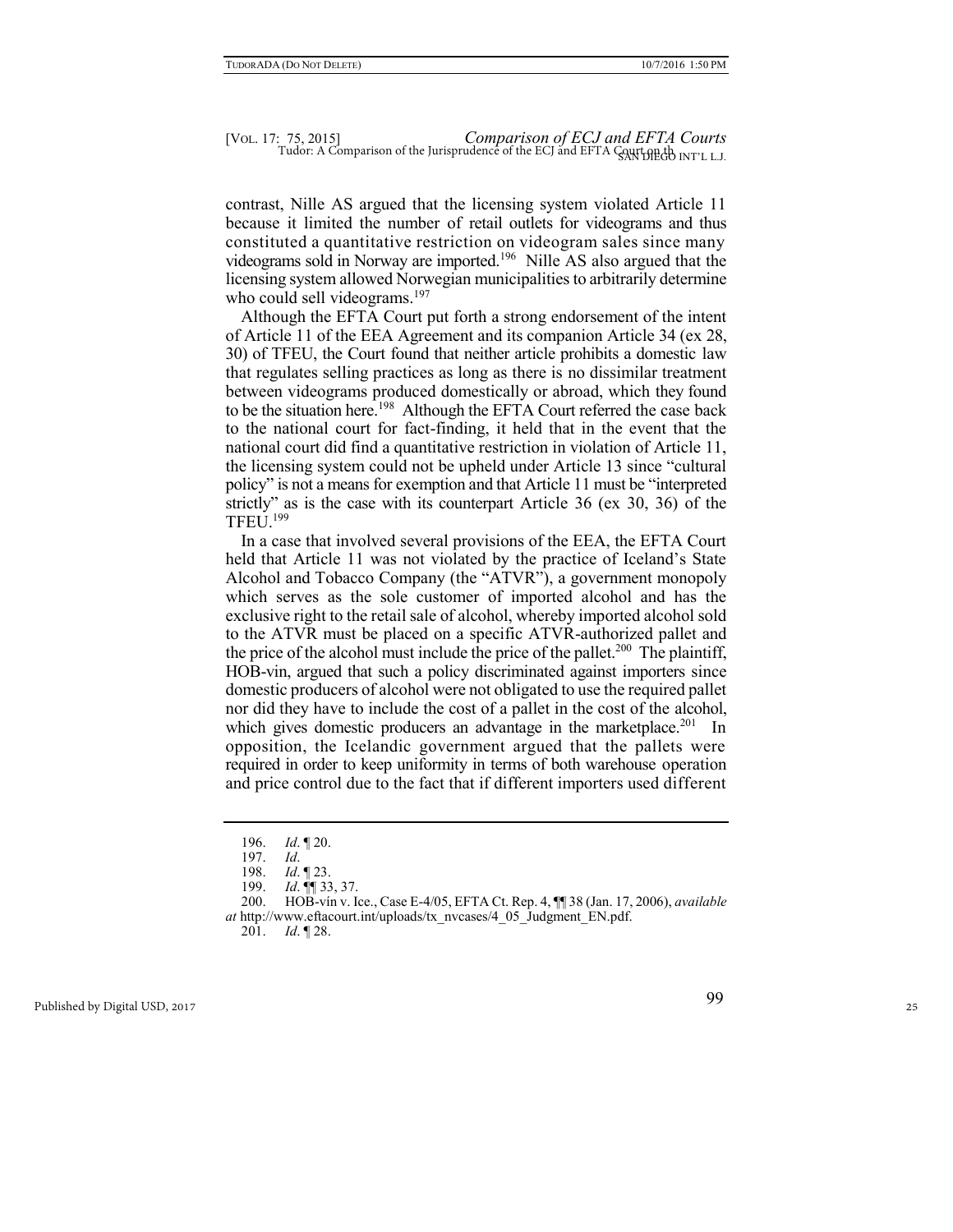pallets, different cost structures would potentially cause discrimination among *San Diego International Law Journal, Vol. 17 [2017], Iss. 1, Art. 3* importers.<sup>202</sup>

Instead of applying Article 11 of the EEA, the EFTA Court centered its decision on Article 16, which requires member-state granted monopolies to adjust their practices so that discrimination does not exist regarding the procurement and marketing of goods made in member-states of the EEA.<sup>203</sup> The EFTA Court held that Article 16 is not violated unless a national court finds that the policy of the monopoly is designed to treat importers differently from domestic producers.<sup>204</sup>

In *Tore Wilhelmsen v. Oslo Kommune*, the EFTA Court found that Norway's licensing system that favored domestic beer producers over their foreign counterparts, and a state monopoly's sole control over beer with a certain alcohol by volume level was in violation of Articles 11 and 16 of the EEA.<sup>205</sup> The plaintiff first challenged Norway's beer classification system following the denial of an application for a license that included three classifications of beer whereby beer with an alcohol by volume percentage of 4.75% or greater could only be sold by the Norwegian state-granted monopoly.<sup>206</sup> However, pursuant to the classification system, no license was necessary to sell beer with an alcohol by volume percentage below 2.5%, and beer with an alcohol by volume percentage of between 2.5% and 4.75% could be sold by anyone who met the general rules for trading eligibility under Norwegian law.<sup>207</sup> The Norwegian stategranted monopoly, which by statute was not permitted to discriminate between suppliers and products based on country of origin, could not produce alcoholic beverages and was therefore dependent upon seeking suppliers for its retail outlets.<sup>208</sup>

The EFTA Court held that the 4.75% designation could be a violation of Article 11 if the national court could find that trade patterns between domestic and foreign producers of beer were different, even though the EFTA Court found that the designation was set in order to develop two separate tax schemes and not for the purpose of discriminating against

<sup>202.</sup> *Id*. ¶ 30.

<sup>203.</sup> *Id*. ¶¶ 27–38.

<sup>204.</sup> *Id*.

<sup>205.</sup> Tore Wilhelmsen v. Oslo Kommune, Case E-6/96, EFTA Ct. Rep. 53, ¶ 111 (June 27, 1997), *available at* http://www.eftacourt.int/uploads/tx\_nvcases/6\_96\_Advisory \_Opinion\_EN.pdf.

<sup>206.</sup> *Id*. ¶ 2.

<sup>207.</sup> *See id*. ¶ 3.

<sup>208.</sup> *See id*. ¶¶ 5, 7.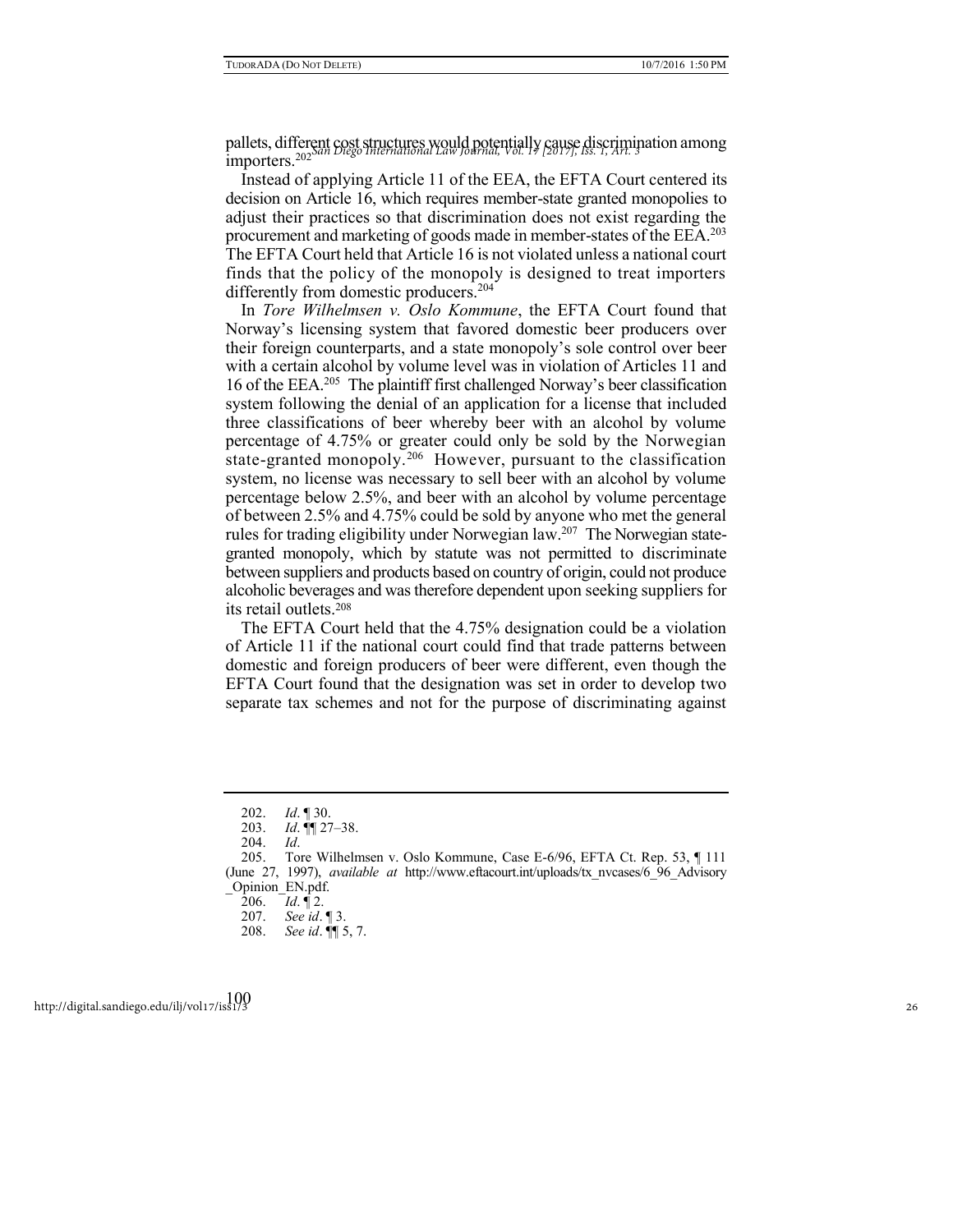foreign beer producers.<sup>209</sup> However, the EFTA Court did state that if the designation could be justified on public health grounds, Article 13 may allow for the designation in an attempt to combat alcohol abuse.<sup>210</sup> Regardless, the EFTA Court did not find the 4.75% designation permissible under Article 13 in light of the ECJ's decision in *Criminal*  Proceedings Against Keck.<sup>211</sup> Additionally, the EFTA Court stated that the Norwegian state-granted monopoly and the rules that govern its operation could still be in violation of Articles 11 and 16 despite the fact that, by statute, it was designed not to treat domestic and foreign beer producers differently.<sup>212</sup> Indeed, the EFTA Court found Article 11 to be specifically violated since foreign beer producers were denied a license to sell 4.75% beer while domestic producers did not have to apply for such a license<sup>213</sup>

Norway's ban on the importation of fortified cornflakes was at issue in *EFTA v. Norway*. 214 Here, the Norwegian Food Control Authority, exercising its power under Article 13, attempted to prohibit the importation and marketing of Kellogg's Corn Flakes due to the fact that the flakes were fortified with four vitamins and minerals including thiamine, riboflavin, niacin, and iron despite the fact that the flakes had been widely manufactured, sold, and marketed in other EEA memberstates.<sup>215</sup> Norway put forth several reasons justifying its ban, including that only authorized nutrients were needed by the Norwegian population's diet, that extensive use of fortification would lead to an unbalanced level of nutrients, that it would put consumers at risk if the fortified nutrients were advertised without providing the total nutritional value of the product, that basic foodstuffs should be manufactured only with highnutritional value raw materials, and that the addition of nutrients to cereals was not obligatory in any Nordic country.<sup>216</sup> The Norwegian Health Ministry

<sup>209.</sup> *See id*. ¶ 56–57. The Court labeled the designation a "legally neutral dividing line" but believed that this same designation should be measured against the patterns of beer production in different states. *Id*.

<sup>210.</sup> *Id*. ¶¶ 85, 111.

<sup>211.</sup> *See id*. ¶ 49–50.

<sup>212.</sup> *See id*. ¶¶ 65–66. 213. *See id*. ¶ 62.

<sup>214.</sup> EFTA Surveillance Authority v. Kingdom of Nor., Case E-3/00, EFTA Ct. Rep. 73, ¶ 1 (Apr. 5, 2001), *available at* http://www.eftacourt.int/uploads/tx\_nvcases/3\_00\_ Judgment\_EN.pdf.

<sup>215.</sup> *See id*. ¶ 1–2.

<sup>216.</sup> *Id*. ¶ 2.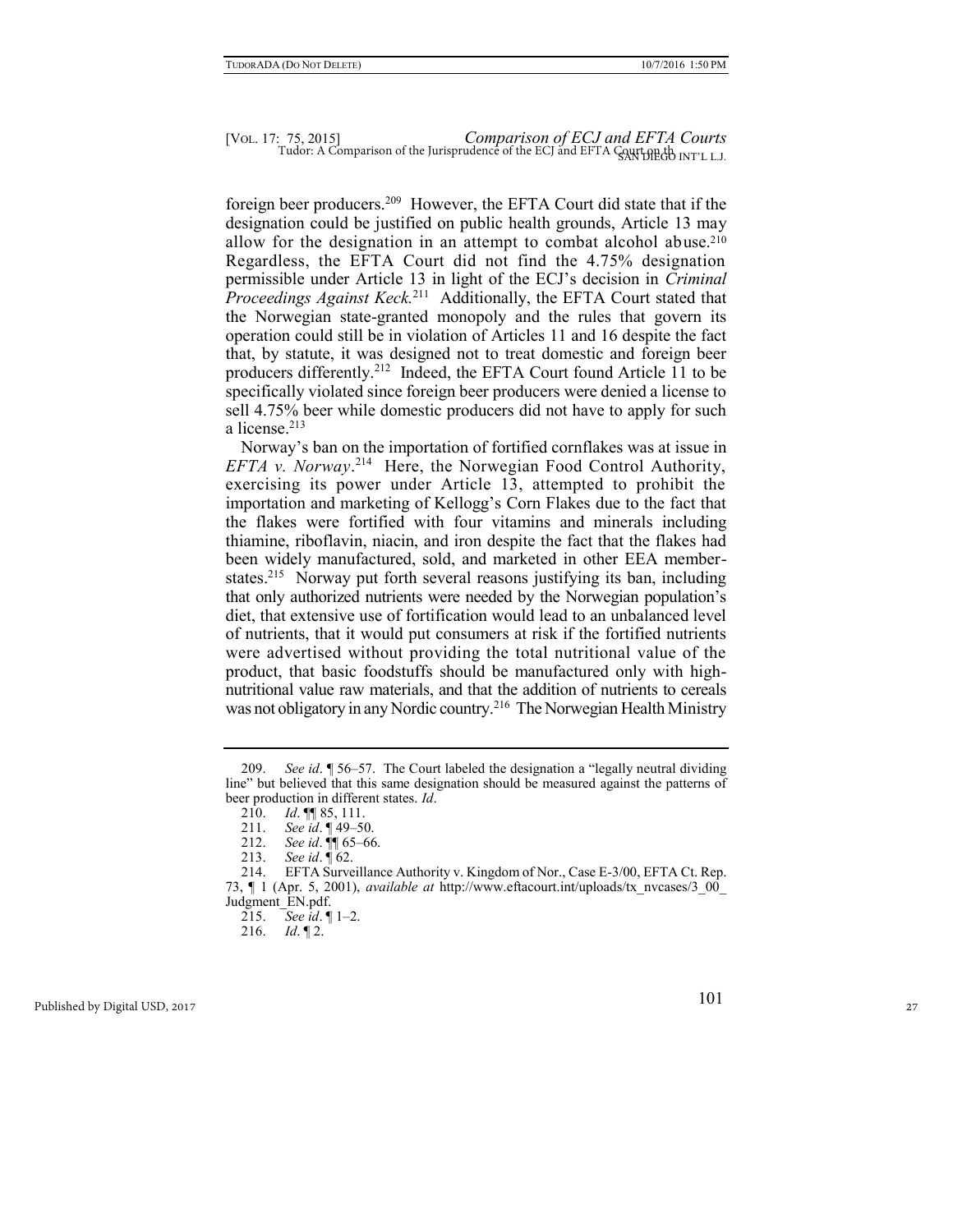added that free fortification practices could lead to additional products on *San Diego International Law Journal, Vol. 17 [2017], Iss. 1, Art. 3* the market that would create a risk to public health, and that the principle of non-discrimination in the trade in goods would require a member-state to allow the importation of all fortified food items if just one were allowed.<sup>217</sup>

The EFTA Surveillance Authority brought a complaint against Norway pursuant to Article 11, stating that in order for the fortified cornflakes ban to be upheld under Article 13, Norway would have to demonstrate that the product created a health risk.<sup>218</sup> In reply, Norway stated that it could produce scientific research to show that by eating fortified goods in an uncontrollable and unforeseen amounts, a health hazard could exist, but not that any one product alone gave rise to health hazards.<sup>219</sup> Finally, the Norwegian government contended that the precautionary principle could be applied to such products because less restrictive measures, such as labelling, would not work since consumers are unlikely to have the knowledge necessary to calculate health effects associated with the nutrients found in all dietary sources.<sup>220</sup>

The EFTA Court made mention that the European Commission and the EFTA Surveillance Authority agree that nutritional need alone is not a justification to block a product's importation and marketing on public health grounds.<sup>221</sup> The Surveillance Authority also contended that the cornflakes ban is inconsistent, since Norway has allowed other fortified goods to be produced and marketed within its borders and that such a ban can only be justified by way of international scientific research and the prevailing eating habits of the member-state.<sup>222</sup>

Ultimately, the EFTA Court found that Norway's ban on the importation and marketing of fortified cornflakes was a violation of Article 11 and was not permissible under Article 13.<sup>223</sup> The EFTA Court, while determining that the food product and its associated marketing in the case at bar was covered under EEA Agreement, stated that an EEA member-state is authorized to ban the importation and marketing of fortified foodstuffs so long as Article 13's requirements are met, which can include an assessment of the Norwegian diet.<sup>224</sup> The EFTA Court stated that the member-state imposing a ban based on public health should be granted leeway in doing so, but must balance that ban with the fundamental requirements of EEA law and

- 217. *See id*. ¶ 3.
- 218. *See id*. ¶ 4.
- 219. *Id*. ¶¶ 5, 7.
- 220. *Id*. ¶ 5.
- 
- 221. *See id*. ¶ 15. *Id.* **[16, 21.**
- 223. *See id*. ¶ 43.
- 224. *See id*. ¶¶ 10–11.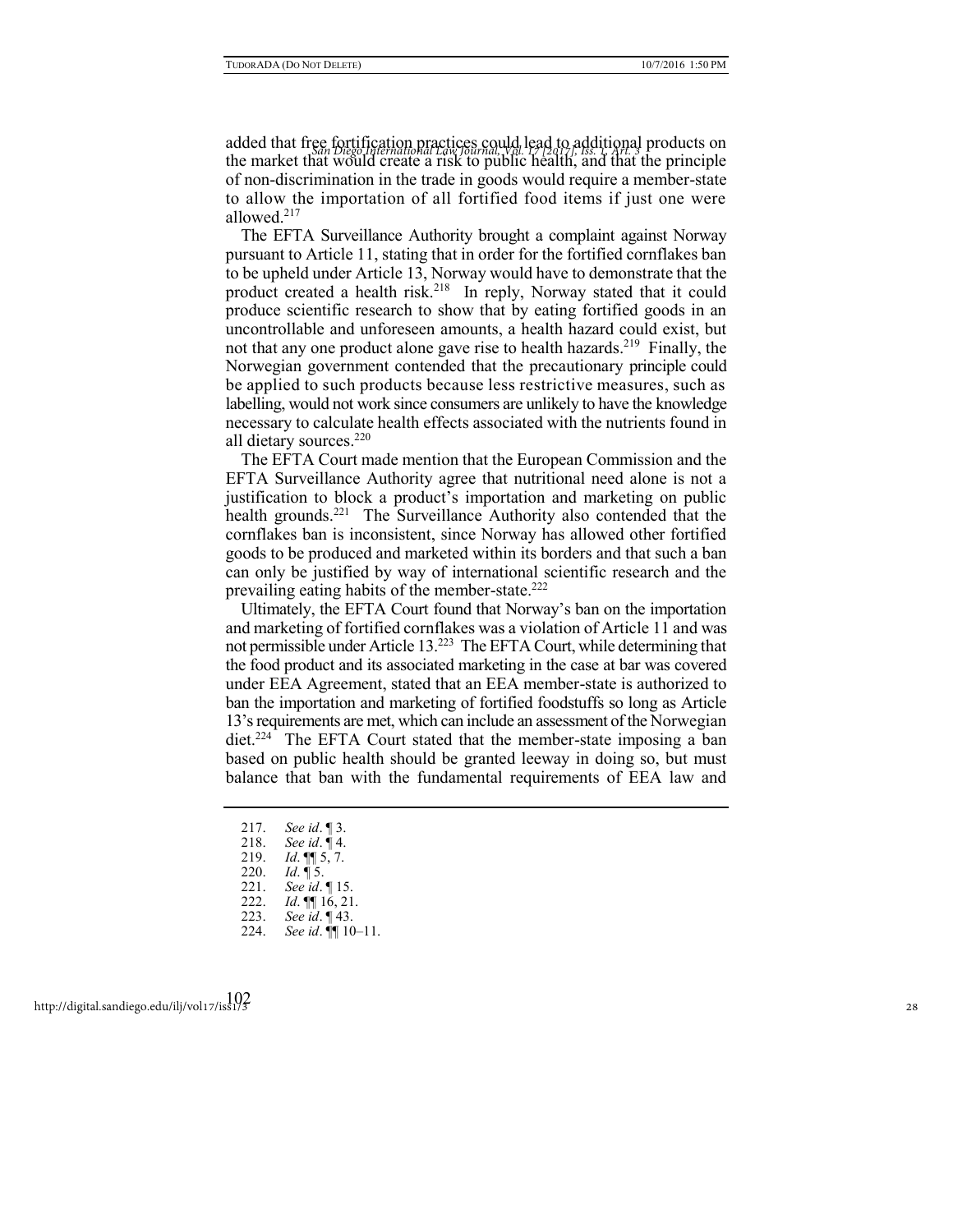scientific research. Further, the EFTA Court concluded that any such decision to ban goods should be subject to judicial review.<sup>225</sup> Moreover, the scientific evidence must be proportionate, non-discriminatory, transparent, and consistent with other measures taken to protect public health in that member-state.<sup>226</sup> According to its view of the proportionality principle, the EFTA Court agreed with the Surveillance Authority and the European Commission that the lack of a nutritional need cannot support an import ban under the EEA Agreement, a particularly restrictive measure, especially when the banned good is freely available in the EEA.<sup>227</sup>

Regarding scientific research, the EFTA Court held that insufficient, inconclusive, and imprecise scientific conclusions cannot be used to support the precautionary principle, and thus less restrictive measures would have to be taken by the member-state, and further, a zero-risk policy cannot be pursued except under the most exceptional circumstances.<sup>228</sup> However, although the EFTA Court found no reason to believe that Norway's ban was motivated by economic protectionism, it did find that the reason for the ban was based chiefly on the lack of need in the Norwegian diet for fortified nutrients and that if one such fortified food product were allowed entry into Norway, others must be made eligible for import.<sup>229</sup> It was the EFTA Court's belief that both grounds were faulty since the concern over lack of need for nutrients does not address the essential elements of Article 13 and that any application for importation into a member-state can be evaluated only on the merits of that specific good.<sup>230</sup>

EEA member-states that require building materials used in government contracts are manufactured in that member-state also run afoul of Article 11 and Article 13.<sup>231</sup> In *Fagtun ehf*, the EFTA Court found that Iceland's requirement that building materials (in this case, roofing elements) to be used in a government contract to construct school buildings be approved by the Icelandic government was an unlawful regulation serving as the equivalent effect of a quantitative restriction that could not be saved. The EFTA Court concluded this on the grounds that public safety concerns mandate

<sup>225.</sup> *See id*. ¶¶ 24–25.

<sup>226.</sup> *Id*. ¶ 26.

<sup>227.</sup> *See id*. ¶ 28.

<sup>228.</sup> *See generally id*. ¶¶ 30–32.

<sup>229.</sup> *See id*. ¶¶ 33, 35–36.

<sup>230.</sup> *See id*. ¶¶ 35, 37.

<sup>231.</sup> Fagtun ehf v. Government of Iceland, Case E-5/98, EFTA Ct. Rep., ¶ 37 (May 12, 1999), *available at* http://www.eftacourt.int/uploads/tx\_nvcases/5\_98\_Advisory\_ Opinion\_EN.pdf.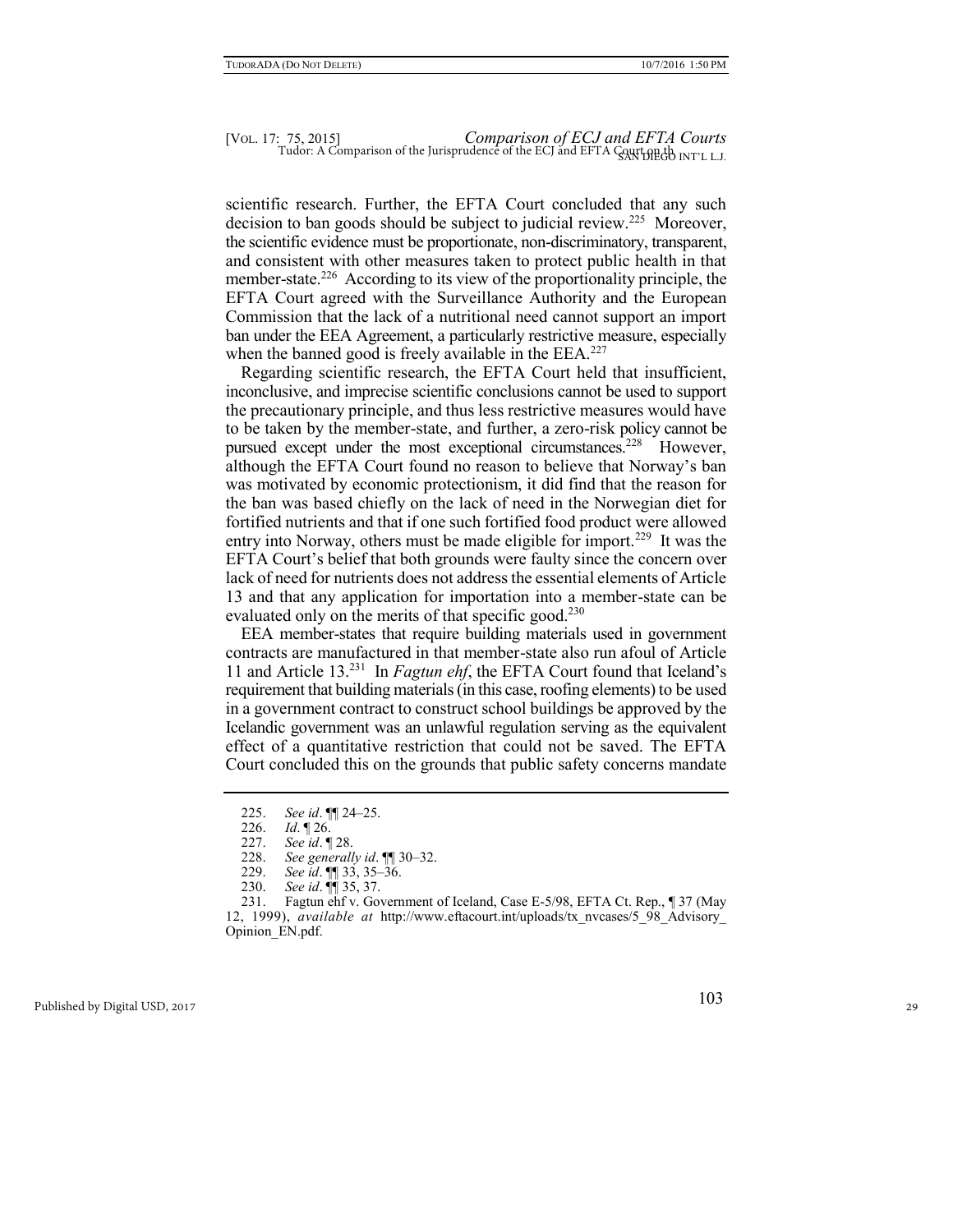that the Icelandic government supervise the construction of those materials that the Icelandic *gan Diego International Law Journal, Vol. 17 [2017]*, *Iss. 1, Art.* 30se materials given the unique weather conditions in Iceland.<sup>232</sup>

In reaching its decision, the EFTA Court first had to deal with the preliminary issue of whether a "building committee," which set the parameters for the public works contract, was operating on behalf of the government for the purposes of Article  $11.^{233}$  Although the Icelandic government tried to argue otherwise, the EFTA Court believed that the building committee was operating on behalf of the Icelandic government, the City of Reykjavik, and the Municipality of Mosfellsbaer, since all three forms of government selected the members of the building committee and all three levels of government owned the school buildings that were subject to the regulations at bar.<sup>234</sup>

In finding that an Article 11 violation existed, the EFTA Court took notice of several facts. First, there was no determination on the part of the Icelandic government as to whether the roofing materials, made in Norway and imported into Iceland, would meet the standards set by Iceland's building regulations, nor was there an evaluation as to whether the roofing materials would qualify for an exemption.<sup>235</sup> Second, the EFTA Court noted that the EFTA Surveillance Authority and the European Commission both believed that any such regulation that requires materials to be used in public works contracts be manufactured in the member-state that establishes the public works project is a form of discrimination against foreign production.<sup>236</sup> Third, the EFTA Court cited case law from its own jurisprudence, as well as the ECJ, holding that any such restrictions on the free movement of goods, direct or indirect, actually or potentially, would serve as an unlawful limitation of Article 11 of the EEA Agreement and Article 34 (ex 28, 30) of TFEU.<sup>237</sup> In the end, the EFTA Court found the Icelandic building regulation to be a blatant form of discrimination in that the regulation expressly favored national production and excluded all possible use of imported goods.<sup>238</sup>

The EFTA Surveillance Authority and the European Commission decided that Article 13 could not save the Article 11 infraction because the discrimination was so overt.<sup>239</sup> Adding to that sentiment, the EFTA Court also found that the Icelandic government should have the burden of proof to show that only the domestically produced roofing elements could

- 232. *Id*. ¶¶ 25–26, 33, 37.
- 233. *See id*. ¶¶ 20, 23–24.
- 234. *Id*. ¶ 23.
- 235. *Id*. ¶ 25.
- 236. *Id*. ¶ 28.
- 237. *Id*. ¶ 29.
- 238. *Id*. ¶¶ 30, 32.
- 239. *Id*. ¶¶ 35–36, 38.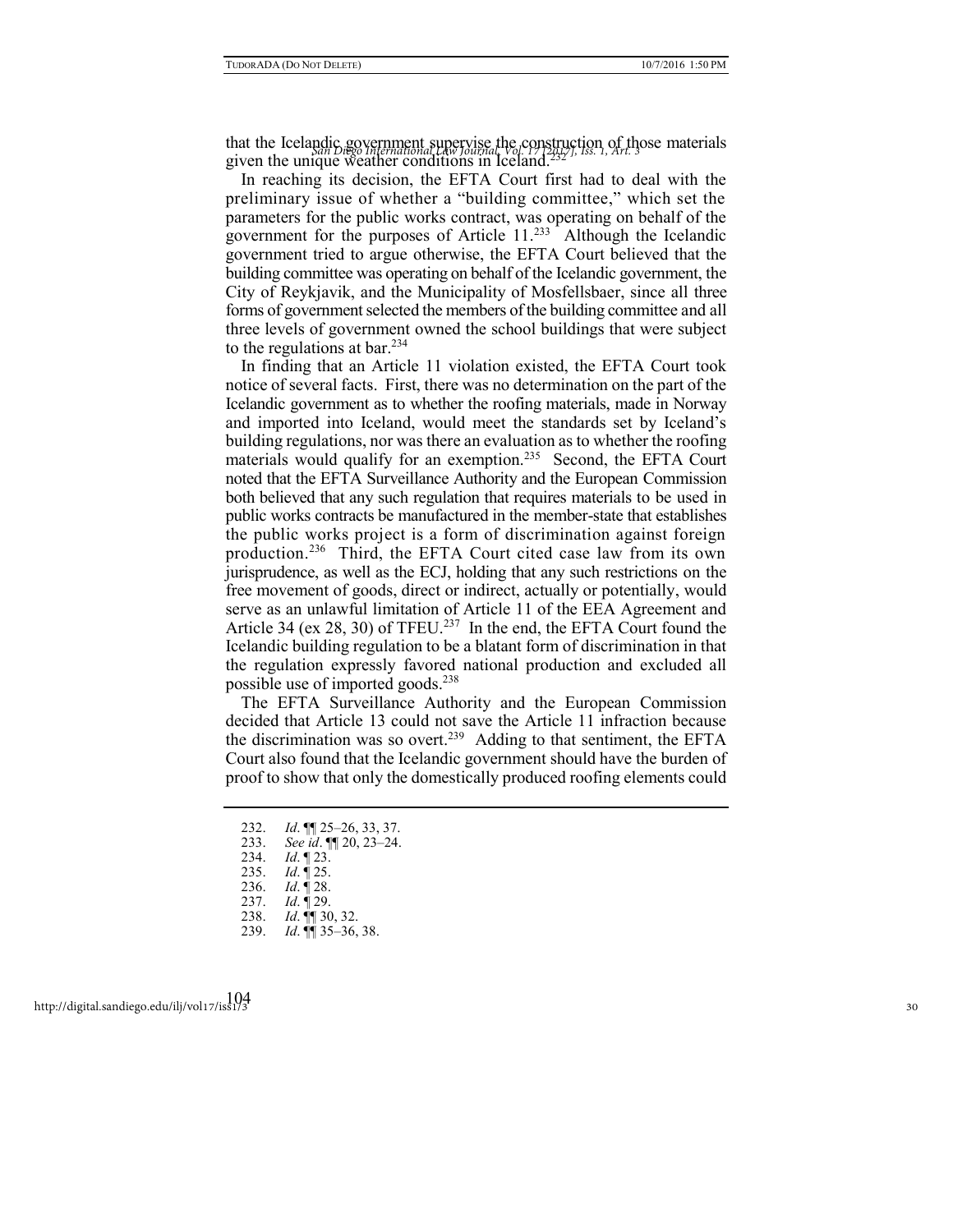provide the necessary protection in Iceland's weather, which the government failed to achieve.<sup>240</sup>

### *B. Advertising*

The enforcement of a copyright, even in an attempt to protect the health and safety of potential users of a pharmaceutical, cannot be justified under Article 13.<sup>241</sup> In *Astra Norge*, the namesake plaintiff brought proceedings against the Norwegian government to prohibit the latter from issuing Summaries of Product Characteristics ("SPC") on Astra Norge's products that were brought into Norway through parallel import.<sup>242</sup> Specifically, Astra Norge stated that it had a national copyright on the SPC it prepared that could not be duplicated by the Norwegian government as was Norway's practice in an attempt to comply with its own Medicinal Products Act, which required an SPC on all imported medicinal products.<sup>243</sup> It is implied, but not specifically stated in the case, that if Astra Norge could enforce its copyright on the SPC it created and prevent the Norwegian government from applying it to parallel imports, the parallel importer would be prohibited from operating in the Norwegian market.

The EFTA Court's opinion largely focused on the issue concerning a potential limitation on the free movement of goods in violation of Article 11 through an assertion of a copyright, instead of the public health concern that might justify an exception to Article 11 through Article 13.<sup>244</sup> Both the EFTA Surveillance Authority and the European Commission contended that the enforcement of a copyright on behalf of Astra Norge would be a violation of Article 11's free movement guarantee and could not be saved under Article 13's set of exceptions. $245$ 

According to the EFTA Court, and pursuant to European Union Directive 83/570/EEC, the purpose of an SPC was to protect a consumer's health through an authorization system whereby any medicinal product would have to possess an SPC to be eligible for sale in a member-state, and while the manufacturer of the drug product can write the SPC, the

<sup>240.</sup> *Id*. ¶¶ 37–38.

<sup>241.</sup> Norwegian Government v. Astra Norge AS, Case E-1/98, EFTA Ct. Rep. 140, ¶ 26 (Nov. 24, 1998), *available at* http://www.eftacourt.int/uploads/tx\_nvcases/1\_98 \_Advisory\_Opinion\_EN.pdf.

<sup>242.</sup> *Id*. ¶ 4.

<sup>243.</sup> *Id*. ¶¶ 2–4, 15.

<sup>244.</sup> *Id*. ¶ 14.

<sup>245.</sup> *Id*. ¶ 15.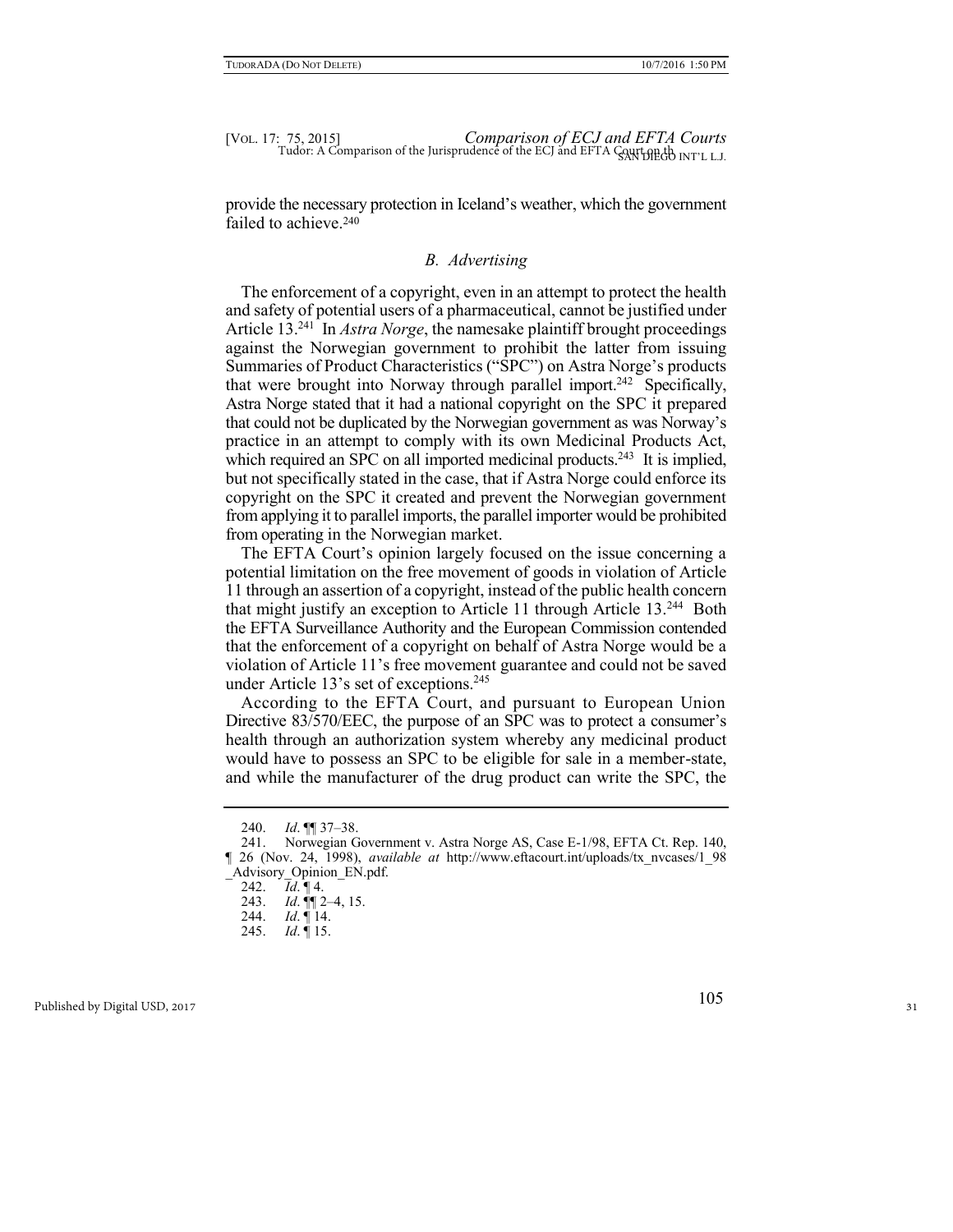contents of the SPC are dictated by EU law.<sup>246</sup> This position was in contrast to that of Astra Norge, which argued that the SPC was largely a function of marketing and advertising.<sup>247</sup> While finding that Article 13 could not save the assertion of copyright by Astra Norge, the EFTA Court stated that without the ability to allow the Norwegian government to use the SPC from the original manufacturer/importer and place it on the equivalent drug that is brought into Norway by way of a parallel import, the parallel importer would be faced with the costs of drafting a new SPC, applying for approval of the SPC, and hiring a qualified pharmacist to participate in the process.<sup>248</sup> Moreover, the EFTA Court stated that it might be impossible for the parallel importer to draft an SPC that is sufficiently new and different so as to not infringe on the manufacturer-direct importer's copyright.<sup>249</sup> The EFTA Court also contended that since the drug was the same, regardless of whether it was directly imported or imported in a parallel fashion, the same SPC on both sets of drugs would be desirable from a public health standpoint.<sup>250</sup> In the end, the EFTA Court believed that the assertion of a copyright in such fashion would be incompatible with EEA law.<sup>251</sup>

The link between advertising and the use of tobacco was the subject of *Phillip Morris Norway AS v. The Norwegian State*. 252 In *Phillip Morris*, the Norwegian government had instituted a ban on advertising tobacco products as far back as 1973, but in the case at bar, the issue was whether the 2009 ban on visual display advertising constituted an unlawful quantitative restriction on imports given that, although the ban applied to all tobacco products, importers of tobacco products would be at a disadvantage since firms that at one time produced tobacco products in Norway would have an unfair advantage due to brand loyalty.<sup>253</sup>

The EFTA Court, in routine fashion, sought to address two questions. The first question was whether the prohibition on the visual display of tobacco products constituted an illegal measure having the equivalent effect of a quantitative restriction on the free movement of goods pursuant

<sup>246.</sup> *Id*. ¶¶ 18–19. The EFTA Court did state that a member-state governmental authority could also write the SPC. *Id*. ¶ 19.

<sup>247.</sup> *Id*. ¶ 20.

<sup>248.</sup> *Id*. ¶ 22.

<sup>249.</sup> *Id*.

<sup>250.</sup> *Id*. ¶¶ 20, 22.

<sup>251.</sup> *Id*. ¶ 22.

<sup>252.</sup> Philip Morris Norway AS v. The Norwegian State, Case E-16/10, Judgment, European Free Trade Area Court, EFTA Ct. Rep. 330, ¶ 4 (Sept. 12, 2011), *available at* http://www.eftacourt.int/uploads/tx\_nvcases/16\_10\_Judgment\_EN.pdf.

<sup>253.</sup> *Id*. ¶¶ 2–5. The 1973 advertising ban covered all advertising of tobacco products in all forms of media. *Id*. ¶ 2. The 2009 visual display ban had one exception for "dedicated tobacco boutiques." *Id*. ¶ 5.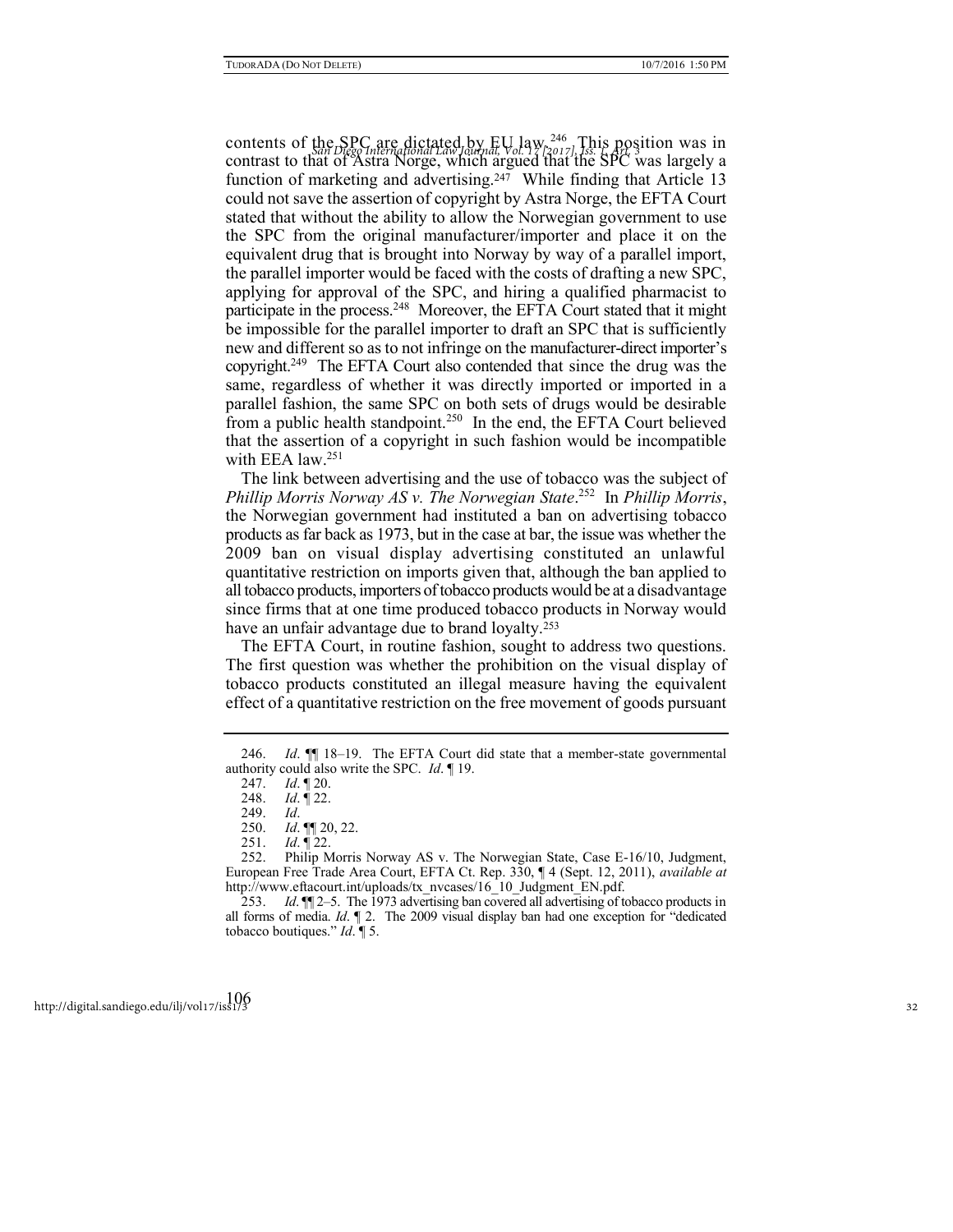to Article 11.<sup>254</sup> Phillip Morris, the plaintiff, put forth several arguments as to why the EFTA Court should find a violation of Article 11. First, the plaintiff stated that, although no tobacco production existed in Norway by 2009 and the visual display ban was designed to apply to all products both domestic and imported, the visual display ban would favor domestic products over imported products since consumers would be more familiar with the former and this form of discrimination would be more punitive toward imported products.<sup>255</sup> Second, and related, since a complete media advertising ban existed, the only way in which to communicate information to consumers was to utilize a visual display in a retail outlet.<sup>256</sup>

Norway contended that the purpose of the visual display ban was to reduce tobacco consumption, recognizing a link between the advertising of tobacco and tobacco use, especially in regard to young persons and children.<sup>257</sup> Norway also argued that neither EU, nor EEA law (although both addressed the advertising of tobacco) addressed visual displays, and thus EEA member-states have the ability to impose stricter rules.258 Third, Norway stated that the visual ban is not discriminatory in that it does not affect the free movement of goods and is instead the mere regulation of a selling arrangement.<sup>259</sup>

The EFTA Surveillance Authority stated that Norway's visual display ban was a regulation on a selling arrangement that applied to all traders, both domestic and foreign, and thus no discrimination existed.<sup>260</sup> The European Commission felt that the visual display ban was a "more radical form of an advertising ban" and since no tobacco production exists in Norway, there was no quantitative restriction despite recognizing that imported brands would have a much more difficult pathway in penetrating the Norwegian market for tobacco products.<sup>261</sup>

The EFTA Court stated that Article 11 prohibits EEA member-states from imposing regulations that treat imported goods differently than domestic goods, regulations that affect both domestic and imported goods, and regulations that hinder access to markets.<sup>262</sup> The EFTA Court noted

- 254. *Id*. ¶ 14.
- 255. *Id*. ¶¶ 16 –17.
- 256. *Id*. ¶ 19.
- 257. *Id*. ¶ 21.
- 258. *Id*. ¶ 22.
- 259. *Id*. ¶ 25.
- *Id.* ¶ 35.
- 261. *Id*. ¶¶ 36 –37.
- 262. *Id*. ¶ 41.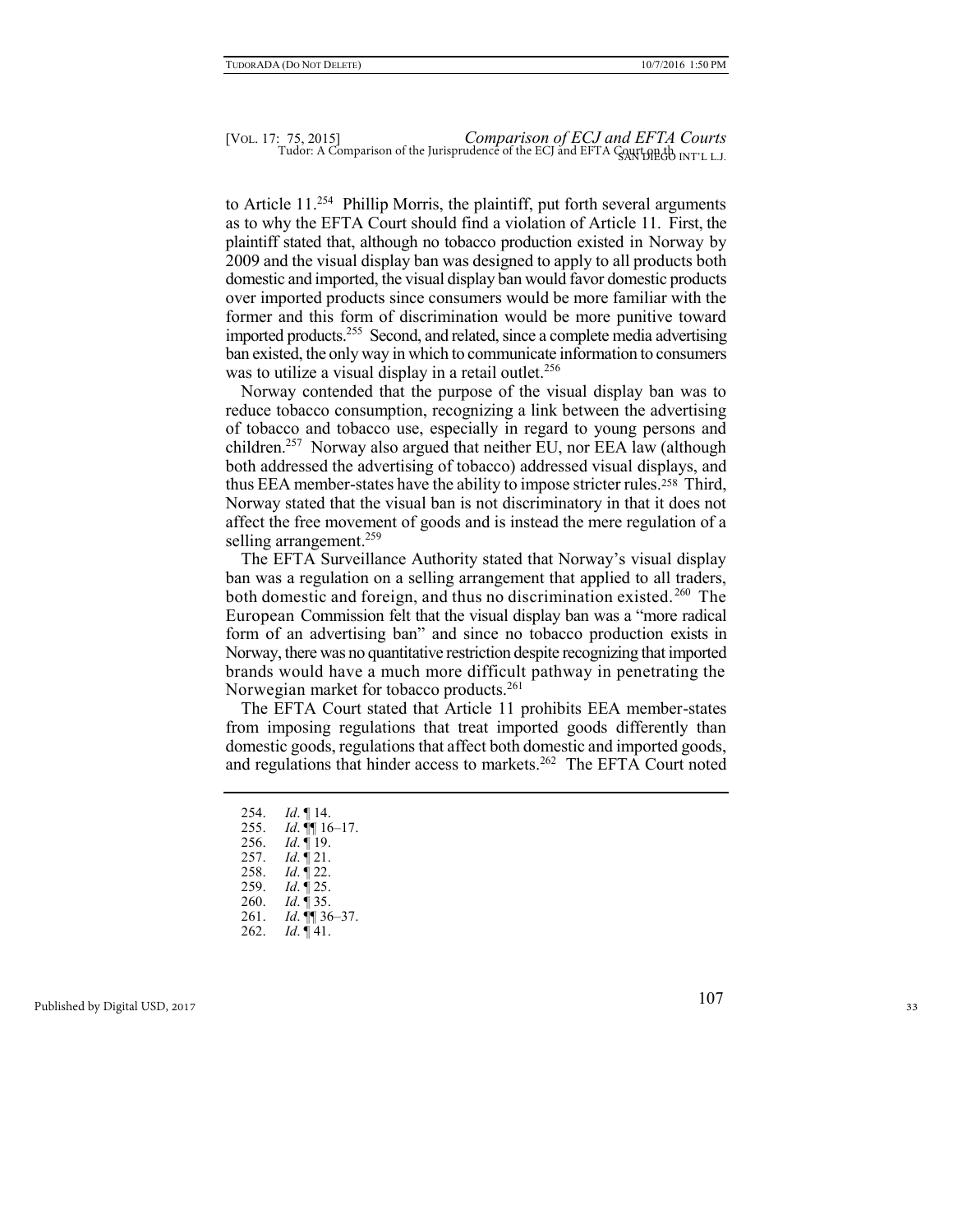that the intent of Norway's visual display ban was not to regulate trade *San Diego International Law Journal, Vol. 17 [2017], Iss. 1, Art. 3* among EEA member-states, but that the ban is capable of making market entry very difficult for new products.<sup>263</sup> However, the EFTA Court noted that if the ban were to be treated as a mere selling arrangement regulation that covered both domestic and imported goods, then a quantitative restriction is not present.<sup>264</sup> Although the EFTA Court found that the visual display ban was a selling arrangement regulation, the EFTA Court held that the visual display ban would have a discriminatory effect on imported tobacco products that were continuously imported into Norway in contrast to those tobacco products that were previously manufactured in Norway.<sup>265</sup> The EFTA Court acknowledged directly that tobacco brands formerly produced in Norway would have an advantage, and suggested that tobacco could at some point be manufactured once again in Norway.<sup>266</sup> The EFTA Court also stated that national courts, when addressing such an issue, must consider the relevant characteristics of the market and any effects of a visual ban on products that are new to the market.<sup>267</sup>

The second question for the EFTA Court was whether the Article 11 restriction could be allowed pursuant to Article 13.<sup>268</sup> Phillip Morris contended that the visual display ban was not suitable for reducing tobacco consumption and that Norway had an obligation to adopt a less-restrictive approach to achieving that goal.<sup>269</sup> Norway justified the visual display ban on public health grounds, asserting that the ban was proportional in that it was suitable to reduce tobacco consumption.<sup>270</sup> The EFTA Court stated that the burden of proof in such a matter should rest with the member-state government. However, Norway contended that a member-state should not be forced to prove that no other conceivable measure could be implemented to meet the proportionality requirement.<sup>271</sup>

The EFTA Surveillance Authority believed that the visual display ban could be justified on public health grounds pursuant to Article 13 and that EEA member-states should be granted a wide level of discretion on such matters.<sup>272</sup> The European Commission agreed that the visual display ban was acceptable under Article 13 as not only necessary, but also proportionate,

- 263. *Id*. ¶¶ 41–43.
- 264. *Id*. ¶ 44.
- 265. *Id*. ¶¶ 47–48, 51.
- 266. *Id*. ¶ 48.
- 267. *Id*. ¶ 49.
- 268. *Id*. ¶ 53.
- 269. *Id*. ¶ 56.
- *Id.* **¶** 57, 59.
- 271. *Id*. ¶¶ 59, 62. 272. *Id*. ¶¶ 71–72.
- 108 http://digital.sandiego.edu/ilj/vol17/iss1/3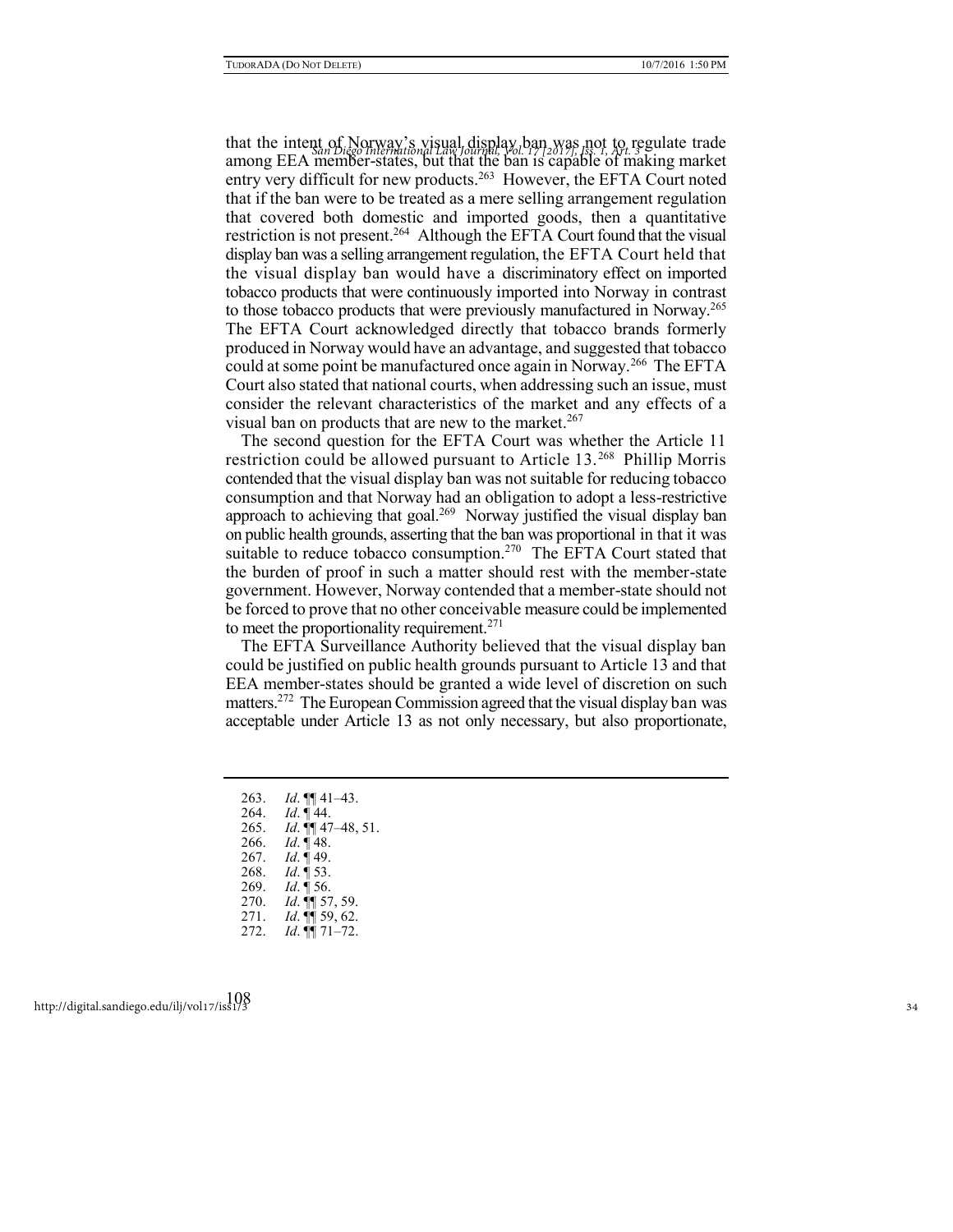further concluding that member-states should maintain wide discretion in such matters.<sup>273</sup>

On the second question, the EFTA Court agreed that on the issue of whether a regulation is proportionate, a member-state should be granted a wide level of discretion to determine what degree of protection to give its citizens in the field of public health.<sup>274</sup> Moreover, the EFTA Court acknowledged that this level of discretion could lead to varying levels of protection across the member-states, but the fact that varying levels exist does not make any one member-state's level of protection disproportionate.<sup>275</sup> However, contrary to the beliefs of the EFTA Surveillance Authority, the European Commission, and Norway, the EFTA Court stated that any restriction on a fundamental freedom can only be justified if the restriction is appropriate for obtaining the objective.<sup>276</sup> According to the EFTA Court, the area occupied by uncertainty in public health should allow a member-state to act to reduce threats to public health. Further, each EEA member-state should be given a presumption that it is doing what it can to protect human health, even if the member-state maintains the burden of proof.<sup>277</sup> Although the EFTA Court believed that the visual display ban was acceptable under Article 13, the EFTA Court stated that such an issue should be resolved by a member-state's court to determine whether a lessrestrictive measure is possible to achieve the public health goal.<sup>278</sup>

# *C. Health Concerns*

Articles 11 and 13 prohibit EEA member-states from requiring importers to gain permission from a member-state created alcohol monopoly before importing alcohol.<sup>279</sup> In *Restamark*, the EFTA Court entertained a challenge by an importer wishing to bring several bottles of whiskey and wine into Finland that already existed in commerce within the EEA.280 The importer was required to seek, but was refused, authorization by Oy Alko Ab

280. *Id*. ¶ 2.

<sup>273.</sup> *Id*. ¶¶ 75–76.

<sup>274.</sup> *Id*. ¶ 80.

<sup>275.</sup> *Id*.

<sup>276.</sup> *Id*. ¶ 81.

<sup>277.</sup> *Id*. ¶¶ 82–83, 85.

<sup>278.</sup> *Id*. ¶ 88.

<sup>279.</sup> Ravintoloitsijain Liiton Kustannus Oy Restamark, Case E-1/94, EFTA Ct. Rep. 15, ¶ 61 (Dec. 16, 1994), *available at* http://www.eftacourt.int/uploads/tx\_nvcases/1\_94\_ Judgment\_EN\_03.pdf.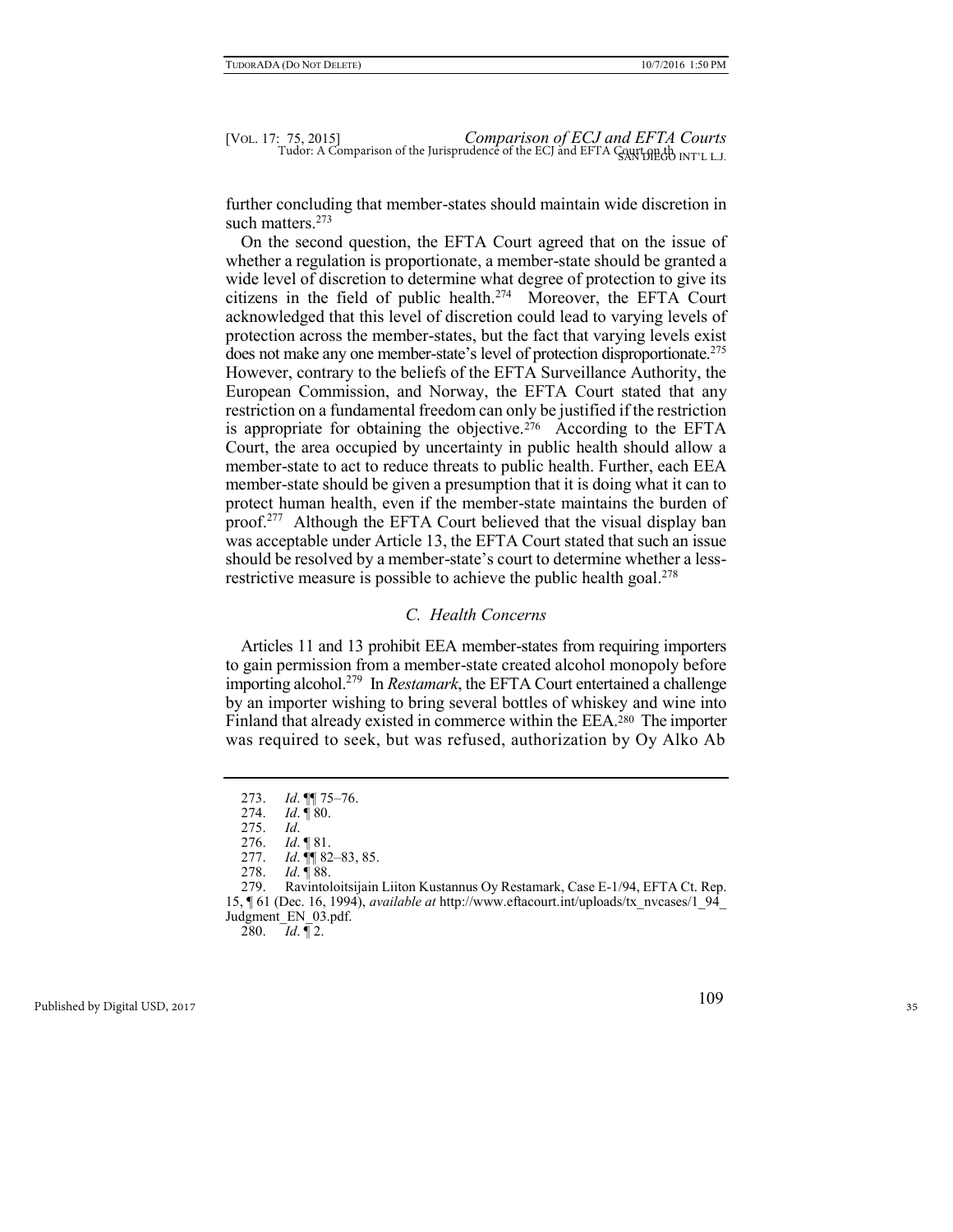("OAA"), an entity created by the Finnish government maintaining a *San Diego International Law Journal, Vol. 17 [2017], Iss. 1, Art. 3* monopoly on the manufacture, sale, and export of alcohol in Finland.<sup>281</sup> The importer argued that such a permission-based restriction in the form of a license on the importation of alcohol in Finland was a violation of Article 11's prohibition on quantitative restrictions on the free movement of goods and not permitted as an exception pursuant to Article 13.<sup>282</sup> In contrast, the Finnish government argued that its licensing system was necessary to promote its general health and social policy by attempting to mitigate the harmful effects of alcohol.<sup>283</sup>

The EFTA Court held that the licensing system had the same effect as a quantitative restriction and was thereby prohibited under Article 11.<sup>284</sup> According to the EFTA Court, the licensing system could be an impediment to trade among the EEA member-states and could create conditions of delay and abuse by the member-state imposing such a system.<sup>285</sup> Moreover, the EFTA Court believed that the ECJ has consistently held the same position even when the licenses sought were granted automatically.<sup>286</sup>

The next question was whether the alcohol import licensing system was permissible under Article 13 as a public health exception to Article 11.<sup>287</sup> The EFTA Court did not doubt Finland's argument that the alcohol licensing system was designed to promote social and health concerns, but stated that even in cases of public health concerns, any such restriction on the free movement of goods must be proportionate to the goal of reducing alcohol consumption.288 The EFTA Court did not find evidence that the goal of reducing alcohol consumption could only be met by entrusting the total control to alcohol to one state-granted monopoly.289 The EFTA Court believed that the alcohol licensing system was too restrictive and thus a violation of Article 11 and not permitted by Article 13.<sup>290</sup>

In *Restamark*, the EFTA Court also addressed the question of whether entrusting total control over alcohol to a state-created monopoly was a violation of Article 16 of the EEA Agreement, which prohibits the creation of state-granted monopolies that engage in discrimination based on country of origin in regard to the sale of goods.<sup>291</sup> Most of the content in Article

- 281. *Id*. ¶¶ 3, 60.
- 282. *Id*. ¶ 44.
- 283. *Id*. ¶¶ 53–54.
- 284. *Id*. ¶ 50.
- 285. *Id*.
- *Id.* ¶ 49.
- 287. *Id*. ¶ 52.
- 288. *Id*. ¶¶ 57–59.
- *Id.* ¶ 60.
- 290. *Id*. ¶ 61.
- 291. *Id*. ¶ 62. (Article 16 of the EEA Agreement states: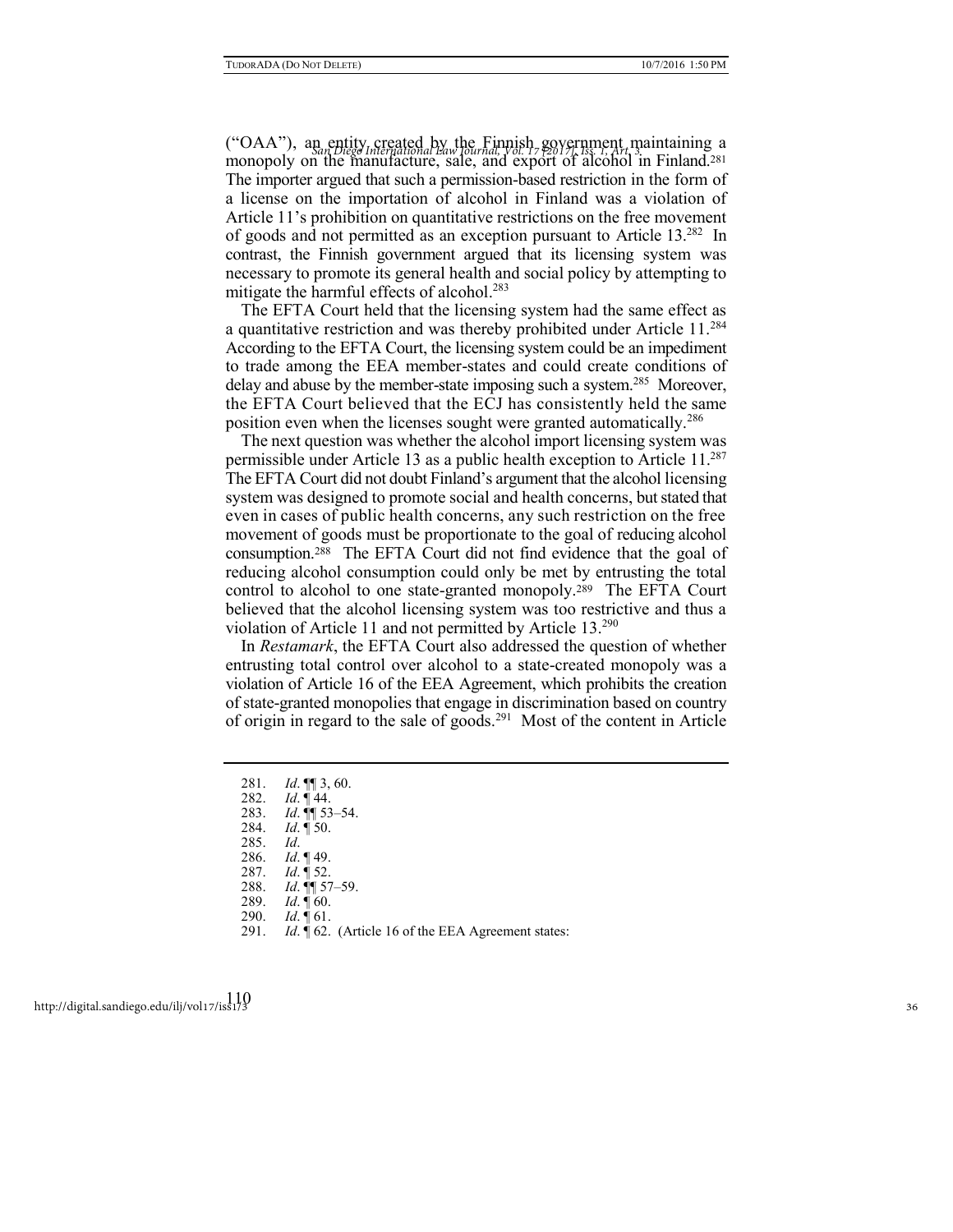16 of the EEA Agreement mirrors Article 37 of the TFEU.<sup>292</sup> Specifically, Article 16 requires that any existing state-created monopolies be altered in a way that their operations do not discriminate against goods coming from other member-states.<sup>293</sup> The EFTA Court held that Finland's alcohol authority as the guardian of the alcohol licensing system must be adjusted to allow the importer in such a case to import alcohol products.<sup>294</sup>

An argument could be made that a member-state's gravest public health concern, whereby its stance that Article 13 should allow for restrictions, is in the area of pharmaceuticals. However, in *Grund, elli-og v. Icelandic Medicines Agency*, the EFTA Court held that a member-state cannot require parallel importers of medicines to submit manufacturing control reports.<sup>295</sup>

In the case at bar, the plaintiff was an Icelandic nursing home operator that purchased pharmaceuticals from a Norwegian wholesaler that purchased

294. *Id*. ¶ 74.

<sup>1.</sup> The Contracting Parties shall ensure that any State monopoly of a commercial character be adjusted so that no discrimination regarding the conditions under which goods are procured and marketed will exist between nationals of EC Member States and EFTA States. 2. The provisions of this Article shall apply to any body through which the competent authorities of the Contracting Parties, in law or fact, either directly or indirectly supervise, determine or appreciably influence imports or exports between Contracting Parties. These provisions shall likewise apply to monopolies delegate by the State to others).

<sup>292.</sup> TFEU art. 37. (Article 37 (ex 31, 37) of the TFEU reads:

<sup>1.</sup> Member States shall adjust any State monopolies of a commercial character so as to ensure that no discrimination regarding the conditions under which goods are procured and marketed exists between nationals of Member States. The provisions of this Article shall apply to any body through which a Member State, in law or in fact, either directly or indirectly supervises, determines or appreciably influences imports or exports between Member States. These provisions shall likewise apply to monopolies delegated by the State to others. 2. Member States shall refrain from introducing any new measure which is contrary to the principles laid down in paragraph 1 or which restricts the scope of the Articles dealing with the prohibition of customs duties and quantitative restrictions between Member States. 3. If a State monopoly of a commercial character has rules which are designed to make it easier to dispose of agricultural products or obtain for them the best return, steps should be taken in applying the rules contained in this Article to ensure equivalent safeguards for the employment and standard of living of the producers concerned).

<sup>293.</sup> Restamark, EFTA Ct. Rep. 15, ¶ 65.

<sup>295.</sup> Case E-7/11, Grund, elli- og hjúkrunarheimili v. Icelandic Medicines Agency (Lyfjastofnun), EFTA Ct. Rep. 1, ¶ 68 (Mar. 30, 2012), *available at* http://www.efta court.int/uploads/tx\_nvcases/7\_11\_Judgment\_EN.pdf.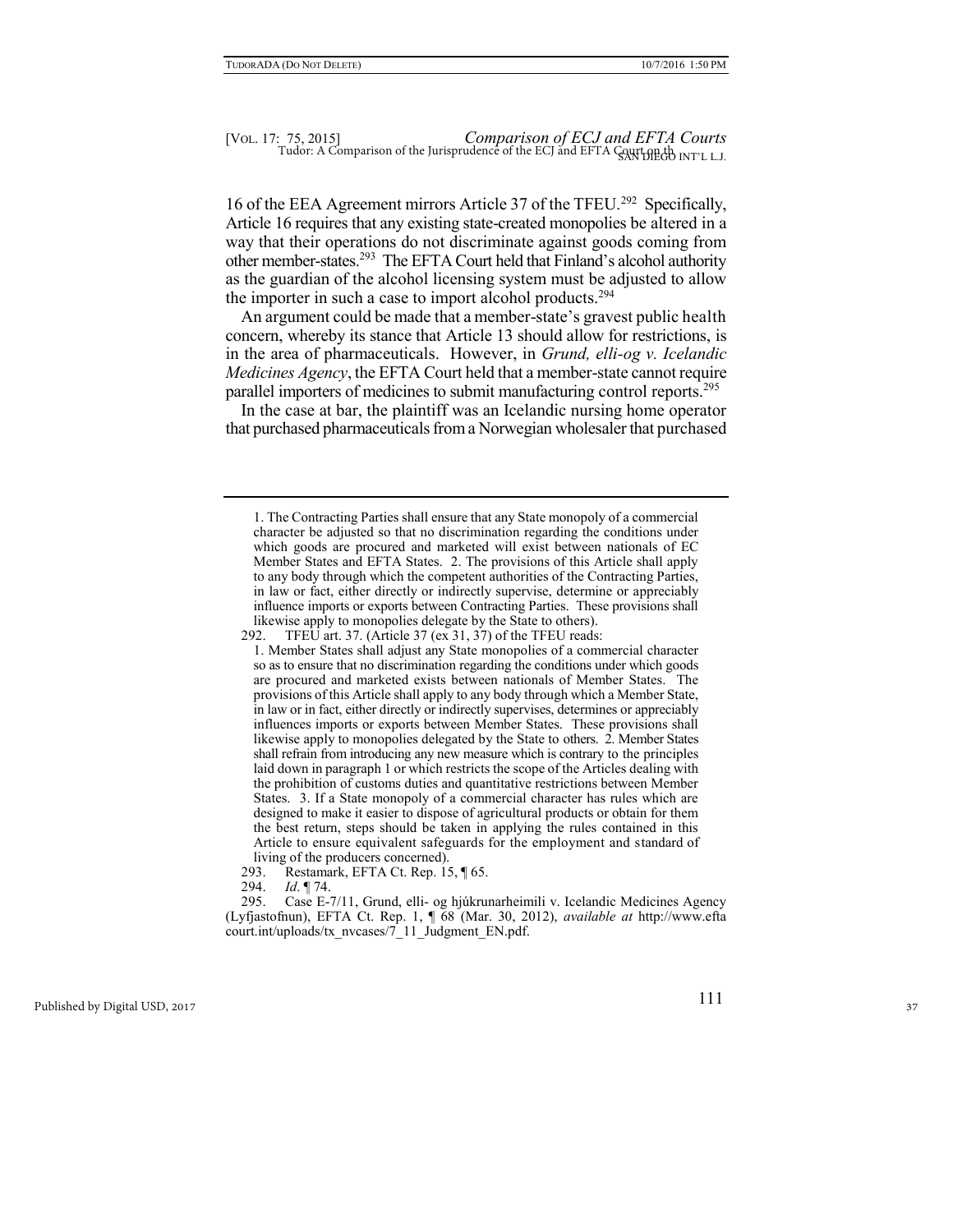the pharmaceuticals from another manufacturer.<sup>296</sup> However, in order to bring pharmaceuticals into Iceland, the Icelandic government required proof that such pharmaceuticals fulfilled the requirements of an Icelandic marketing authorization which according to the Icelandic government, the invoice and SPC failed to meet, meaning that the nursing home should have provided a control report as required by Icelandic law.<sup>297</sup> According to the Icelandic government, an SPC is not the equivalent of a control report.<sup>298</sup>

The key question posed to the EFTA Court was whether the Icelandic government could deny a parallel importer's ability to bring into Iceland pharmaceuticals that have marketing authorizations from a fellow member-state (here, Norway), on grounds that the Norwegian marketing authorization does not meet the requirements of the Icelandic marketing authorization for pharmaceuticals having the same name.<sup>299</sup> Second, the EFTA Court had to determine how a parallel importer without access to the original manufacturing control report could satisfy the concerns of the Icelandic government if the first part of the question is answered affirmatively. $300$ 

The provision for a marketing authorization is embedded in EU Directive 2001/83/EU, which mandates that no pharmaceutical product can be placed in the marketplace of an EEA member-state unless it has secured a marketing authorization that is designed to indicate that the benefits of using the pharmaceutical outweigh the associated risks.<sup>301</sup>

The EFTA Court was primarily concerned with the fact that the member-state requiring a unique marketing authorization for a pharmaceutical subject to a parallel import, when the pharmaceuticals have the same name, is likely to have all of the necessary information associated with the pharmaceutical, thereby making concern for the health and safety of its citizens unnecessary.302 Requiring that a parallel import submit a manufacturing control report, which was not in the possession of the parallel importer and was likely submitted previously by the domestic seller of the same pharmaceutical, constituted an unnecessary measure having the effective equivalent to a quantitative restriction under Article

<sup>296.</sup> *Id*. ¶ 14. In such a case, the nursing home is the parallel importer since the pharmaceuticals in question were already available in Iceland with Icelandic authorization. The wholesaler is merely an exporter.

<sup>297.</sup> *Id*. ¶ 15.

<sup>298.</sup> *Id*. ¶ 16.

<sup>299.</sup> *Id*. ¶ 22.

<sup>300.</sup> *Id*. ¶ 23.

<sup>301.</sup> *Id*. ¶ 51.

<sup>302.</sup> *Id*. ¶ 58.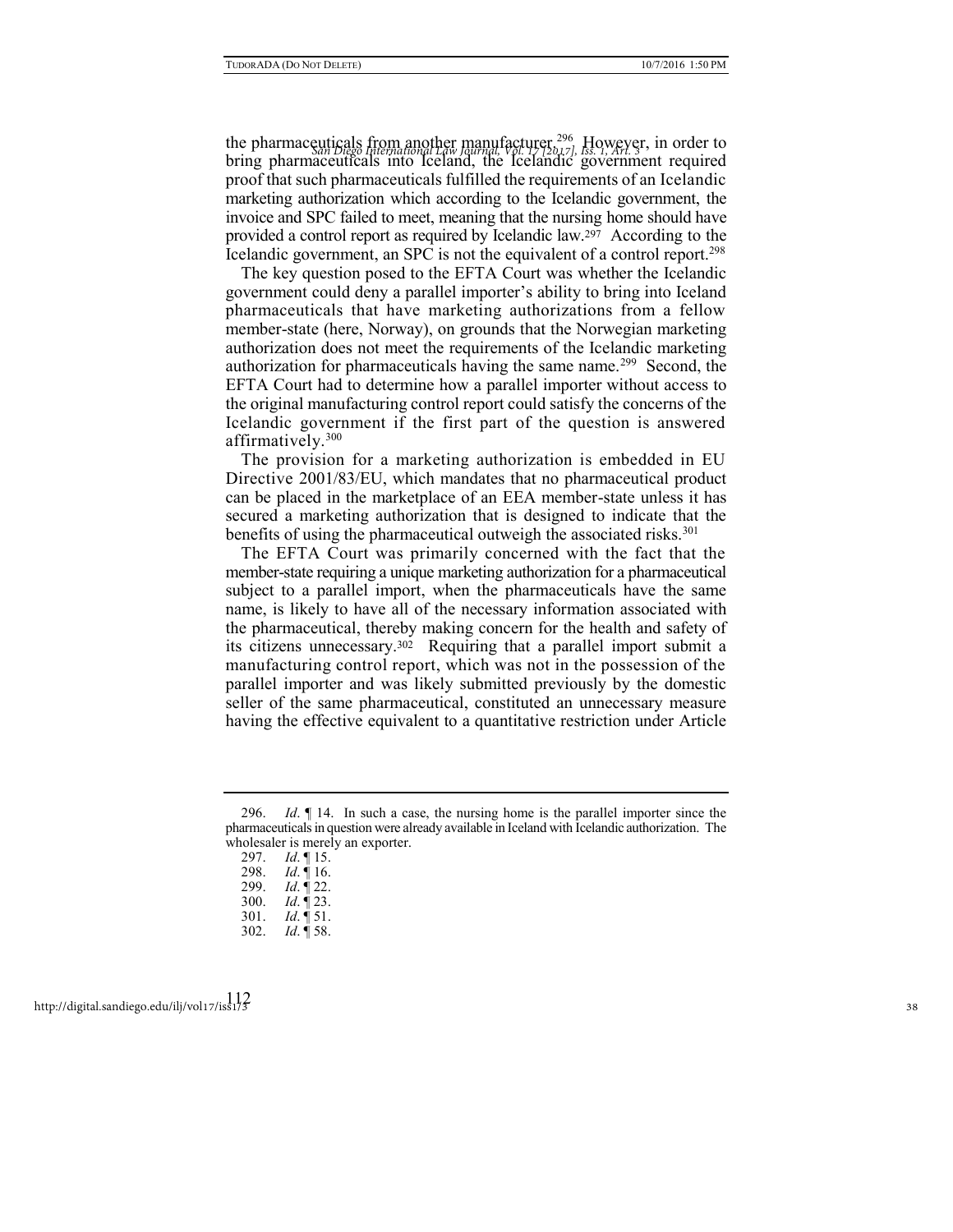11 and not subject to a derogation under Article 13 since clearly lessrestrictive measures are possible.<sup>303</sup>

The EFTA Court did prescribe solutions to member-states such as Iceland. According to the EFTA Court, member-states can engage in less restrictive maneuvers such as requiring manufacturers to provide control reports to the public, using existing information held by the member-state and other member-states, instituting a rebuttable presumption of conformity between the pharmaceutical already available in the member-state and that which is subject to a parallel import, and allowing the parallel importer to provide other information in an effort to prove conformity between the domestically available pharmaceutical and its parallel import counterpart.<sup>304</sup>

The EFTA Court further discussed the merits of parallel importing in that such importers work in the pharmaceutical sector in a way that allows the price of pharmaceuticals to drop to the benefit of both patients and national health care systems.<sup>305</sup> Moreover, the presence of parallel importers avoids "unnecessary partitioning" of the EEA marketplace by memberstate and avoids monopolies.<sup>306</sup>

### VI. ANALYSIS OF THE ECJ'S JURISPRUDENCE ON ARTICLE 34

There are seven prevailing themes found in the ECJ's jurisprudence. First, according to the ECJ, any possible restriction posed by a memberstate must be proportionate to the member-state's goal.307 In *Re Disposable Beer Cans*, the ECJ stated that there must be a proportional balance struck between a member-state's concern for the environment and a restriction on the free movement of goods pursuant to Article 34.<sup>308</sup> However, the ECJ found the requirement that any imported beer be placed in reusable cans to be an unlawful quantitative restriction while stating that there would exist other, less restrictive measures that could be employed to meet the member-state's concern for its environment.<sup>309</sup> Likewise, in a case that most would agree incorporates a more serious set of facts than beer cans, the ECJ held in *Humanplasma* that member-states must allow those

<sup>303.</sup> *Id*. ¶¶ 62–63, 66.

<sup>304.</sup> *Id.* ¶ 67.

<sup>305.</sup> *Id.* ¶ 64.

<sup>306.</sup> *Id.* ¶ 65. 307. Comm'n v. Den. (*Re Disposable Beer Cans*), 1988 E.C.R. 4607, ¶ 13.

<sup>308.</sup> *Id*.

<sup>309.</sup> *Id.* ¶ 21–22.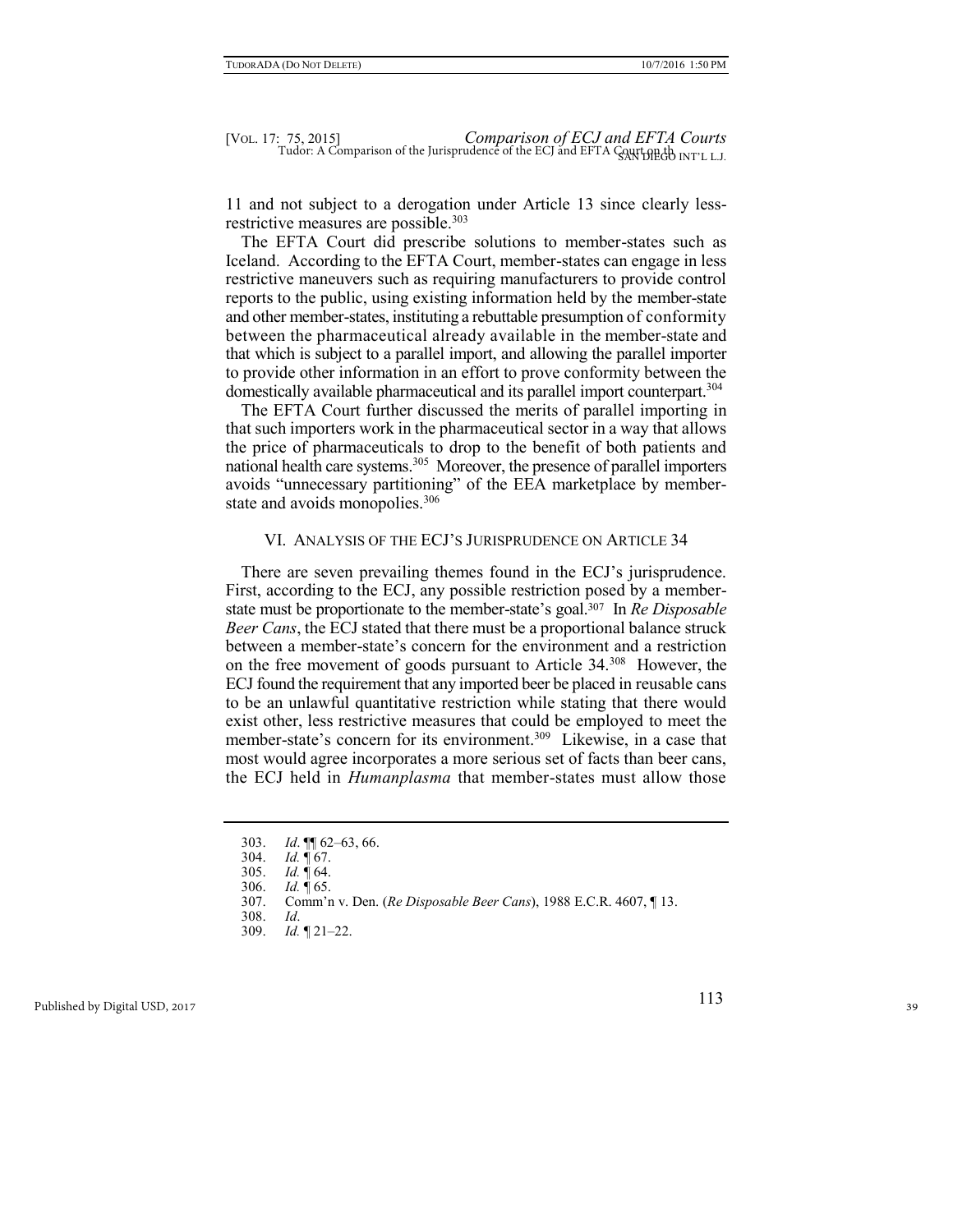importing human blood to show proof that the blood is untainted and safe *San Diego International Law Journal, Vol. 17 [2017], Iss. 1, Art. 3* instead of a blanket rule that prohibits the import of human blood without proof that the donor was unpaid for the donated blood.<sup>310</sup> The ECJ found Austria's ban unpalatable given its proportionality test and further provided methods member-states could employ to make sure donated blood passing national boundaries is safe.<sup>311</sup>

A second and related theme in the *Disposable Beer Cans* and *Humanplasma* cases is the strong preference by the ECJ to force memberstates to allow private parties to prove that they can meet the concerns of the member-states. In *Disposable Beer Cans*, the ECJ suggested that Denmark allow importers to prove that the beer cans they use could be reusable instead of being forced to purchase a particular type of beer can.<sup>312</sup> In *Humanplasma*, the ECJ suggested that Austria could require that blood be tested before importation.313 Thus, any member-state considering a restriction on the free movement of goods in the form of a quantitative restriction should anticipate that, if the restriction is challenged, the ECJ will force the member-state to prove that a private party itself cannot show means to meet the goal of the member-state that supports the restriction.

A third major theme depicted in this survey of cases is that memberstates must be uniform in their health concerns when defending a regulation that amounts to a quantitative restriction. In *Criminal Proceedings Against Zoni*, the ECJ found intolerable, in the face of Article 34, an Italian law that prohibited the importation of pasta made of either common wheat or a mix of durum wheat and common wheat, partially on grounds that Italy had supplied no evidence that the imported pasta would contain any harmful additives or colors.<sup>314</sup> Similarly, the ECJ stated in *Commission v. Denmark* that its ban on foodstuffs containing added vitamins and minerals was a violation of Article 34 largely due to Denmark's inability to provide scientific proof that the ban was necessary to protect human health.<sup>315</sup> The ECJ provided a related result in *Humanplasma* stating that since other member-states allow for blood donors to be compensated and EU law requires testing of such blood donations, the Austrian government could not enforce its ban on imported blood coming from member-states that allowed for donor compensation.<sup>316</sup> Likewise, Germany could not enforce its ban on imported meat products that included non-meat elements against

<sup>310.</sup> Humanplasma GmbH, 2010 E.C.R. I-2389, ¶¶ 42, 46.

<sup>311.</sup> *Id*. ¶¶ 43–45.

<sup>312.</sup> Comm'n v. Den. (*Re Disposable Beer Cans*), 1988 E.C.R. 4607, ¶ 19.

<sup>313.</sup> Humanplasma GmbH, 2010 E.C.R. I-2389, ¶¶ 43–45.

<sup>314.</sup> Case C-90/89, Criminal Proceedings Against Zoni, 1988 E.C.R. 4285, ¶¶ 13, 20, 28.

<sup>315.</sup> Comm'n v. Den., 2003 E.C.R. I-9724, ¶¶ 48, 55, 57.

<sup>316.</sup> Humanplasma GmbH, 2010 E.C.R. I-2389, ¶¶ 43–46.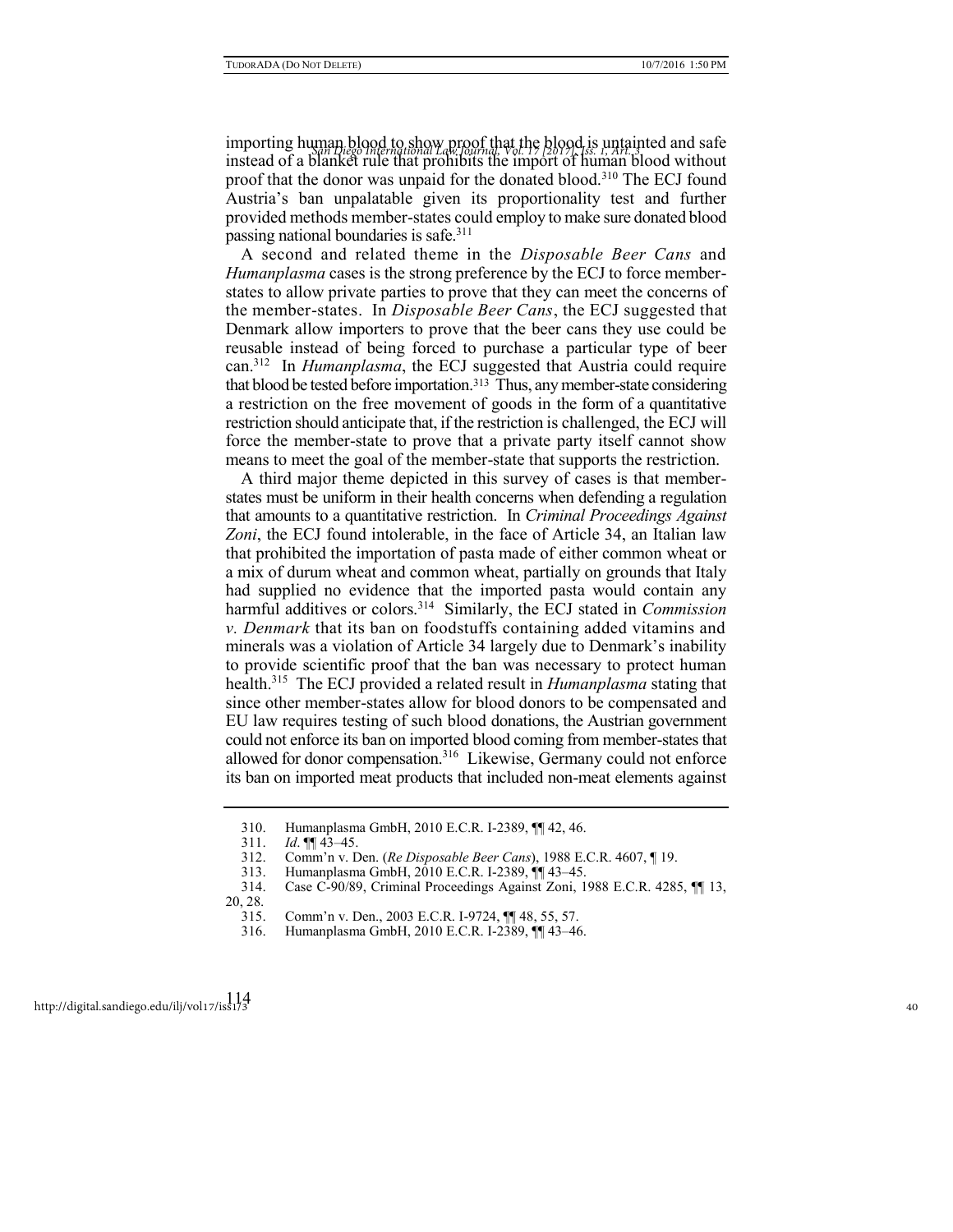Article 34 since, although Germany attempted to justify the ban on grave concerns for health, the ECJ found that Germany's own research purported that Germans were receiving sufficient amounts of protein in their diets.<sup>317</sup> In a second case from Germany, *Re Purity Requirements for Beer*, the ECJ found fault with Germany's ban on imported beer products not meeting its requirements, in part due to the fact that Germany prohibited certain additives in beer yet allowed many of those additives to remain in its soft drinks.<sup>318</sup>

The fourth major theme is the almost uniform faith the ECJ possesses for warning labels as a means to allay fears among member-states that consumers will not be protected from imported products in which they are not familiar. In *Criminal Proceedings Against Zoni*, despite fears on the part of the Italian government that Italians would not be able to check the accuracy of labeling, the ECJ endorsed the potential labeling requirement as a means to meet Italy's consumer protection concerns so that consumers would know the contents of their purchased pasta.<sup>319</sup> In a similar fashion, the ECJ contended that labeling requirements in lieu of an absolute ban would suffice to protect consumers from purchasing the wrong kind of alcoholic beverage despite the similarity in bottle design in *Re the Use of Champagne-Type Bottles*. 320 The result was the same in *Re Purity Requirements for Beer*, in which the ECJ stated that labeling requirements could allow purchasers of beer to know the beverage's contents.<sup>321</sup> Ironically, the ECJ rejected a Belgian requirement that Scotch whisky imported into that member-state be accompanied by a certificate of authenticity, which seemingly would serve the same function as a warning label. $322$ 

The fifth major theme exhibited by these cases is the trust that the ECJ has in consumers to make their own choices and choose their own risks. The fourth major theme, the faith in warning labels, alone reflects an ECJ belief that consumers *will* read those espoused warning labels. However, the ECJ has gone further. In *Criminal Proceedings Against Zoni*, the ECJ

<sup>317.</sup> Comm'n v. Ger., 1989 E.C.R. 229, ¶¶ 2, 6, 8, 23.

<sup>318.</sup> Comm'n v. Ger. (*Re Purity Requirements for Beer*), 1987 E.C.R. 1227, ¶ 38.

<sup>319.</sup> Zoni, 1988 E.C.R. 4285, ¶¶ 1, 2, 4, 16, 17, 20.

<sup>320.</sup> Case C-179/85, Comm'n v. Ger. (*Re Use of Champagne-Type Bottles*), 1986 E.C.R. 3879, ¶¶ 13–15.

<sup>321.</sup> Comm'n v. Ger. (*Re Purity Requirements for Beer*), 1987 E.C.R. 1227, ¶ 33– 35.

<sup>322.</sup> Case C-8/74, Procureur du Roi v. Dassonville, 1974 E.C.R. 837, ¶ 4. The ECJ's focus was more so on cost to the importer rather than consumer protection. *Id.* ¶¶ 4, 6.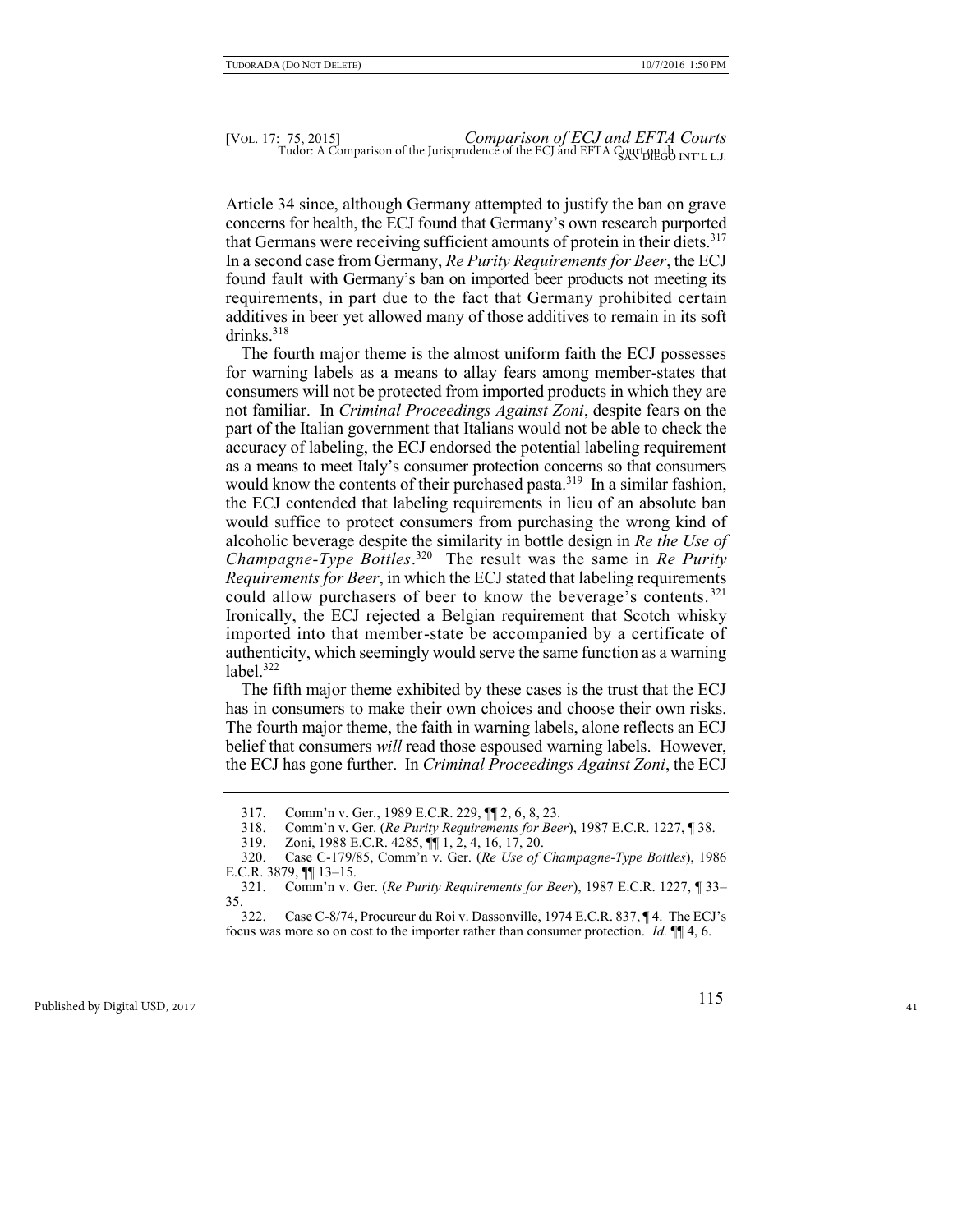specifically endorsed consumer preference by stating that it was desirable<br>*Article Ban Diego International Law Journal, Vol. 17 [2017], As. 1, Art.* 37 *as* to have many kinds of pasta available for purchase and consumers should be able to use their purchasing power to choose a pasta.<sup>323</sup> Likewise, in *Commission v. Germany*, the ECJ contended that consumers should be allowed to maintain choices as to the nutritional value of meat products available for purchase.<sup>324</sup>

There are three cases surveyed in this work that exemplify the sixth major theme, which is the ECJ's insistence on equal treatment. In *Conegate v. HM Customs*, the ECJ found a British ban on imported sex dolls incompatible with Article 34 since the various political units in the United Kingdom had different standards and the import ban itself was more restrictive than any of those standards.<sup>325</sup> The ECJ commented similarly in *Ahokainen and Leppik*, stating that Finland's requirement that alcohol importers must maintain a license to do so violates Article 34 when the goods being imported (alcohol) are legal, made, and marketed in Finland and elsewhere.<sup>326</sup>

The last major theme revealed in the case law is the lack of support the ECJ maintains for member-state regulations that may increase costs to the importer. In *Dassonville*, the ECJ immediately picked up on Belgium's requirement that imported Scotch whisky be accompanied by a certificate of authenticity, which would increase the cost to the importer and make the importer's product more expensive.<sup>327</sup> The ECJ was equally concerned with additional costs that could be extended to the importer in *Re Disposable Beer Cans* in that the mandatory use of the government-required beer cans could be an additional expense for the importer and possibly pricing the importer out of the Danish market.<sup>328</sup>

However, there are two cases that do not fit the ECJ's strict prohibition on quantitative restrictions in the face of Article 34—*Lucien Ortscheit* and *Hahn.* The facts of *Lucien Ortscheit* make it the most troublesome in light of the dominant disposition of ECJ jurisprudence: the ECJ allowed Germany to engage in an advertising ban of pharmaceuticals being imported into Germany, but did not ban the pharmaceuticals themselves despite the fact that the pharmaceuticals were available in other member-states.<sup>329</sup> Although it is difficult to rationalize the ECJ's decision in *Lucien Ortscheit*, it likely rests with the fact that the ECJ itself stated that EU law was not

<sup>323.</sup> Zoni, 1988 E.C.R. 4285, ¶ 27.

<sup>324.</sup> Comm'n v. Ger., 1989 E.C.R. 229, ¶10.

<sup>325.</sup> Conegate Ltd., 1986 E.C.R. 1007, ¶¶ 8–10, 12.

<sup>326.</sup> Ahokainen, 2006 E.C.R. I-9171, ¶¶ 35, 39.<br>327. Dassonville, 1974 E.C.R. 837, ¶ 4.

<sup>327.</sup> *Dassonville*, 1974 E.C.R. 837, ¶ 4.

<sup>328.</sup> Comm'n v. Den. (*Re Disposable Beer Cans*), 1988 E.C.R. 4607, 4631–32.

<sup>329.</sup> Lucien Ortscheit GmbH, 1994 E.C.R. I-5243, ¶¶ 12, 20–21.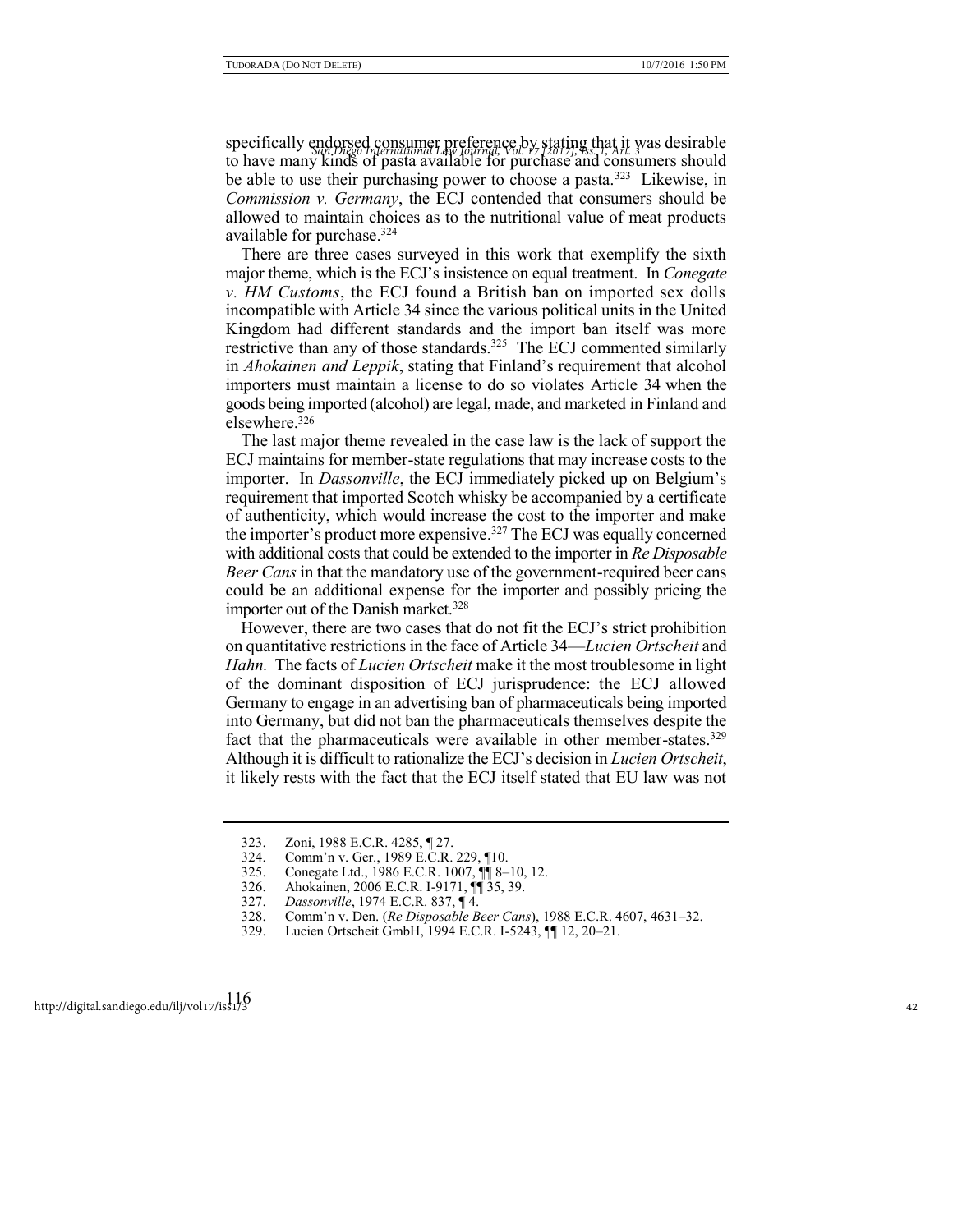harmonized on this topic.<sup>330</sup> However, the facts of *Hahn* seem less than compelling. Here, the ECJ allowed Austria to impose health-screening standards above what EU law already required.331 In other words, and perhaps making the decision in *Lucien Ortscheit* more difficult to rationalize, EU law had clearly been harmonized in the form of both a directive and a decision on fish contamination.<sup>332</sup>

The lack of jurisprudential fit is perhaps strongest in *Ministere Public v. Mirepoix*. In that case, the ECJ allowed France's ban on imported agricultural products that were sprayed with a banned pesticide.333 It could certainly be argued that of all the cases surveyed in this work from the ECJ, this case has the best set of pro-member-state regulation facts in that the quantitative restriction was based on a dangerous and banned pesticide, but the facts do not seem as compelling as those in *Humanplasma*, where the Austrian ban was based on a concern that contaminated blood might flow across member-state boundaries. Regardless, the facts of *Humanplasma* seem more compelling than a concern for tainted fish crossing international lines, as was the case in *Hahn*. Most likely, the ECJ's decision in *Hahn* can be justified on grounds that the ECJ found international scientific research finding adverse health effects associated with the chemical by which the Austrian government had attached a zero tolerance level.<sup>334</sup>

## VII. SEPARATIONS AND SIMILARITIES IN THE JURISPRUDENCE OF THE ECJ AND EFTA COURT AND ANALYSIS

The first separation in jurisprudence between the ECJ and the EFTA Court can be found by examining *Ullensaker Kommune v. Nille*. In *Ullensaker*, the EFTA Court upheld a Norwegian regulation against an Article 11 attack requiring sellers of videos to maintain a license that would be granted by Norwegian municipalities.<sup>335</sup> The focus on the EFTA Court's decision was not on the ability of videos to make their way into

<sup>330.</sup> *Id*. ¶ 18.

<sup>331.</sup> Case C-121/00, Austria v. Hahn (Criminal Proceedings Against Walter Hahn) 2002 E.C.R. I-9193, ¶¶ 45–47.

<sup>332.</sup> *Id*. Case C-54/85, Ministere Public v. Xavier Mirepoix, 1996 E.C.R. I-1067,  $\P\P$  14, 16.

<sup>334.</sup> *Hahn*, 2002 E.C.R. I-9193, ¶¶ 34, 36, 39–41.

<sup>335.</sup> Ullensaker Kommune v. Nille AS, Case E-5/96, EFTA Ct. Rep. 30, ¶ 23 (May

<sup>14, 1997),</sup> *available at* http://eftacourt.int/uploads/tx\_nvcases/5\_96\_Advisory\_Opinion \_EN.pdf.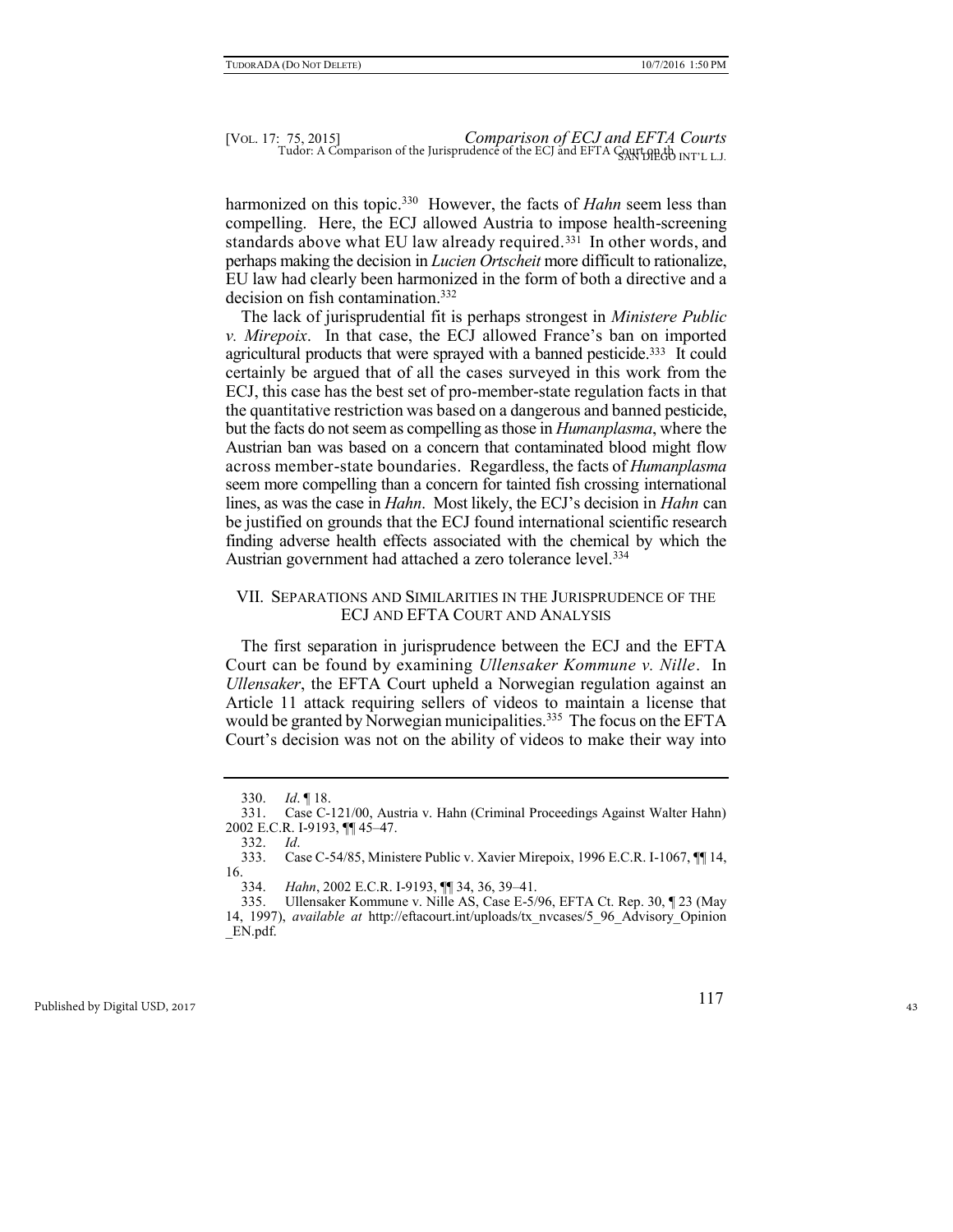Norway, but instead the potential impact for unequal treatment once the *San Diego International Law Journal, Vol. 17 [2017], Iss. 1, Art. 3* videos made their way inside Norway despite the fact that most videos sold in Norway come into the country as imports.<sup>336</sup> Although the EFTA Court relied on the ECJ's decision in *Criminal Proceedings Against Keck* to reach a conclusion that the licensing regime should be upheld, the EFTA Court's ruling seems to part ways with the ECJ's decision in *Ahokainen and Leppik*. In the latter case, the ECJ found disfavor in light of Article 34 with Finland's requirement that alcohol importers have a license to do so.<sup>337</sup> The ECJ's decision reflected a greater concern that the importer would suffer increased costs associated with its product in comparison to the EFTA Court's lack of concern that the Norwegian video sales license requirement would raise prices associated with imported videos.<sup>338</sup> What is also very noticeable when comparing the two licensing cases is that the ECJ maintained its proportionality requirement while the EFTA Court took a more deferential approach and stated that a national court could better measure balance between Article 11 and Article 13.<sup>339</sup>

As stated above, the ECJ has been continuously concerned with the extra costs that an importer may suffer because of a member-state's regulation on goods coming in from another member-state. Here lies the second instance of separation between the ECJ and the EFTA Court. In *HOB-vin v. Iceland*, the EFTA Court upheld Iceland's requirement that all imported alcohol come into the country on a government-authorized pallet.<sup>340</sup> Despite the plaintiff's chief arguments that the authorized pallet requirement would force additional costs to be assessed against its alcohol product, the EFTA Court found that Article 11's prohibition against quantitative restrictions on imports did not apply to regulations applicable to the procurement and marketing of products.<sup>341</sup>

The EFTA Court's approach is quite different than the theory espoused by the ECJ in the *Dassonville*, *Ahokainen and Leppik*, and *Re Disposable Beer Cans* cases. In these three cases, the ECJ found that the requirement of a certificate of authenticity, the mandate that importers of alcohol have an import license, and perhaps more to the point, the requirement that importers of beer used government-approved reusable cans to be an

<sup>336.</sup> *Id*. ¶ 20.

<sup>337.</sup> Ahokainen, 2006 E.C.R. I-9171, ¶¶ 22, 39.

<sup>338.</sup> *Id.* ¶ 35.

<sup>339.</sup> *Ahokainen*, 2006 E.C.R. I-9171, ¶¶ 29, 31; *Ullensaker*, EFTA Ct. Rep. 30, ¶¶

<sup>33, 37.</sup> 

<sup>340.</sup> HOB-vín v. Ice., Case E-4/05, EFTA Ct. Rep. 4, ¶ 38.

<sup>341.</sup> *Id*. ¶¶ 27–38.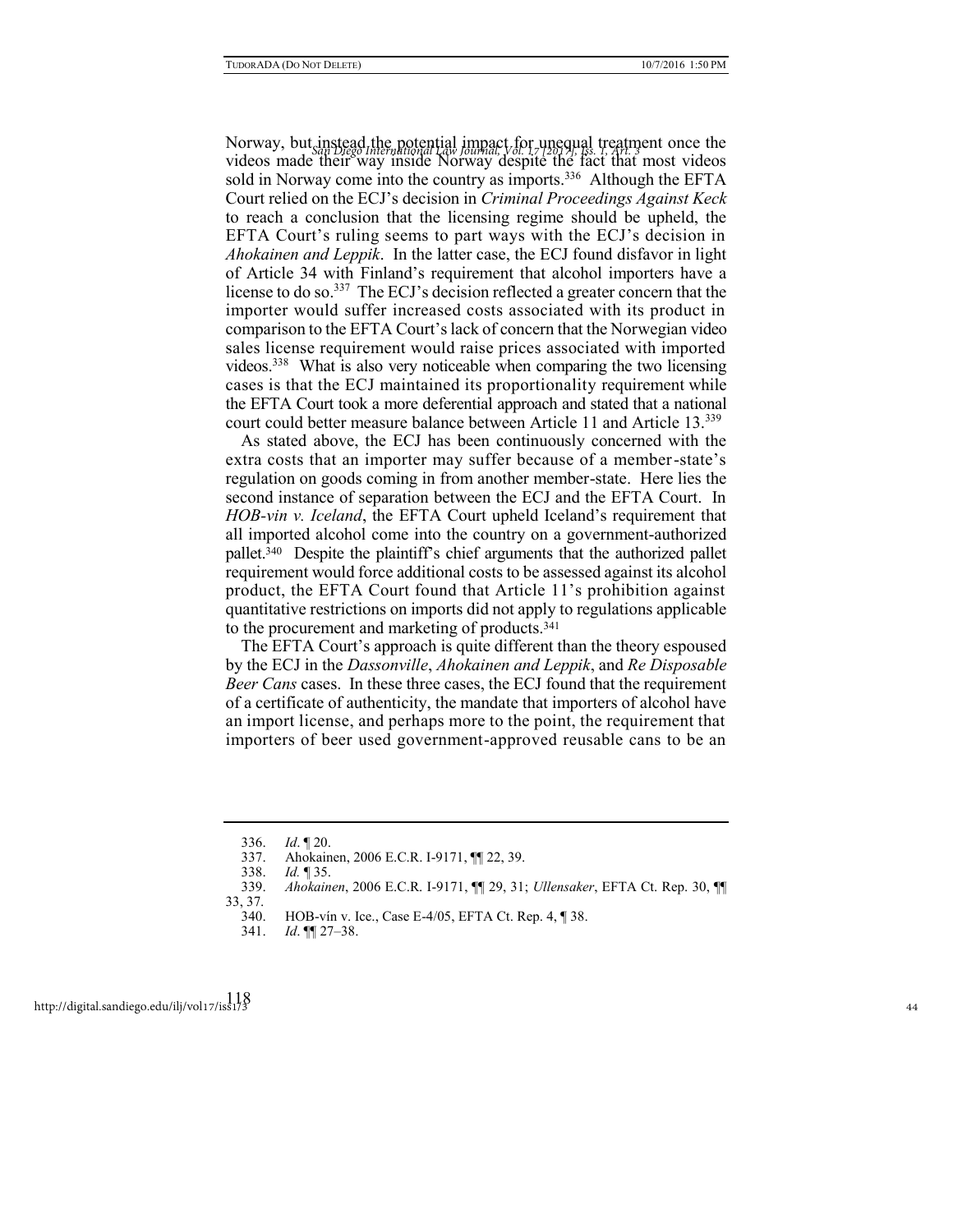infringement of Article 34 based at least in part on the idea that importers would suffer increased costs.<sup>342</sup>

The decision in *Wilhelmsen v. Oslo kommune* is a reflection of the third ideological split between the EFTA Court and the ECJ. In *Wilhelmsen*, the EFTA Court supported Norway's requirement that a state-granted monopoly maintain control over imported beer possessing an alcohol content above a certain level.<sup>343</sup> However, more importantly, the EFTA Court upheld this level of member-state control based on public health grounds (preventing alcohol abuse) thus allowing for a quantitative restriction based on both Article 11 and Article 13 grounds.<sup>344</sup> The approach by the ECJ in *Re Purity Requirements for Beer* was quite different because it expressly rejected Germany's concern that its beer purity laws be upheld in the face of Articles 34 and 36 on public health grounds and instead decided to allow consumers to make their own choices pursuant to labeling requirements.<sup>345</sup> Similar comment could be made in regard to the ECJ's holding in *Rewe-Zentral*. Here, the ECJ found Germany's minimum alcohol content requirements for imported beer, that were based in part on Germany's concern that lower-level alcoholic products could create greater health risks, to violate Article 34 as a quantitative restriction.<sup>346</sup>

The ECJ's decision in *Ahokainen and Leppik* decision is much closer to the EFTA Court's decision in *Wilhelmsen* because the ECJ was willing to defer to a national court at least to a degree in regard to a regulation that limited the consumption of alcohol.<sup>347</sup> Regardless, the ECJ still found the Finnish restriction to violate Articles 34 and 36 on grounds that such a restriction is likely to increase costs to the importer and there are other, less restrictive means to achieve the public health goal of limiting access to alcohol instead of a mandatory licensing system.<sup>348</sup>

Although there are some jurisprudential disconnections between the ECJ and the EFTA Court, there are some strong jurisprudential likenesses.

<sup>342.</sup> Case C-8/74, Procureur du Roi v. Dassonville, 1974 E.C.R. 837, 854; *Ahokainen*, 2006 E.C.R. I-9171, ¶ 35; Comm'n v. Den. (*Re Disposable Beer Cans*), 1988 E.C.R. 4607.

<sup>343.</sup> Wilhelmsen, EFTA Ct. Rep. 53, ¶111.

<sup>344.</sup> *Id*. ¶¶ 55, 87, 111.

<sup>345.</sup> Case C-178/84, Comm'n v. Den. (*Re Purity Requirements for Beer*), 1987 E.C.R. I-1227, 1 C.M.L.R. 780, 801–03, 807–08, 811 (1988).

<sup>346.</sup> Case C-120/78, Rewe-Zentral v. Bundesmonopolverwaltung für Branntwein, 1979 E.C.R. 649, 3 C.M.L.R. 494, 510 (1979).

<sup>347.</sup> Wilhelmsen, EFTA Ct. Rep. 53, ¶ 57; Ahokainen, 2006 E.C.R I-9171, ¶¶ 39– 40.

<sup>348.</sup> Ahokainen, 2006 E.C.R I-9171, ¶¶ 29, 31, 35.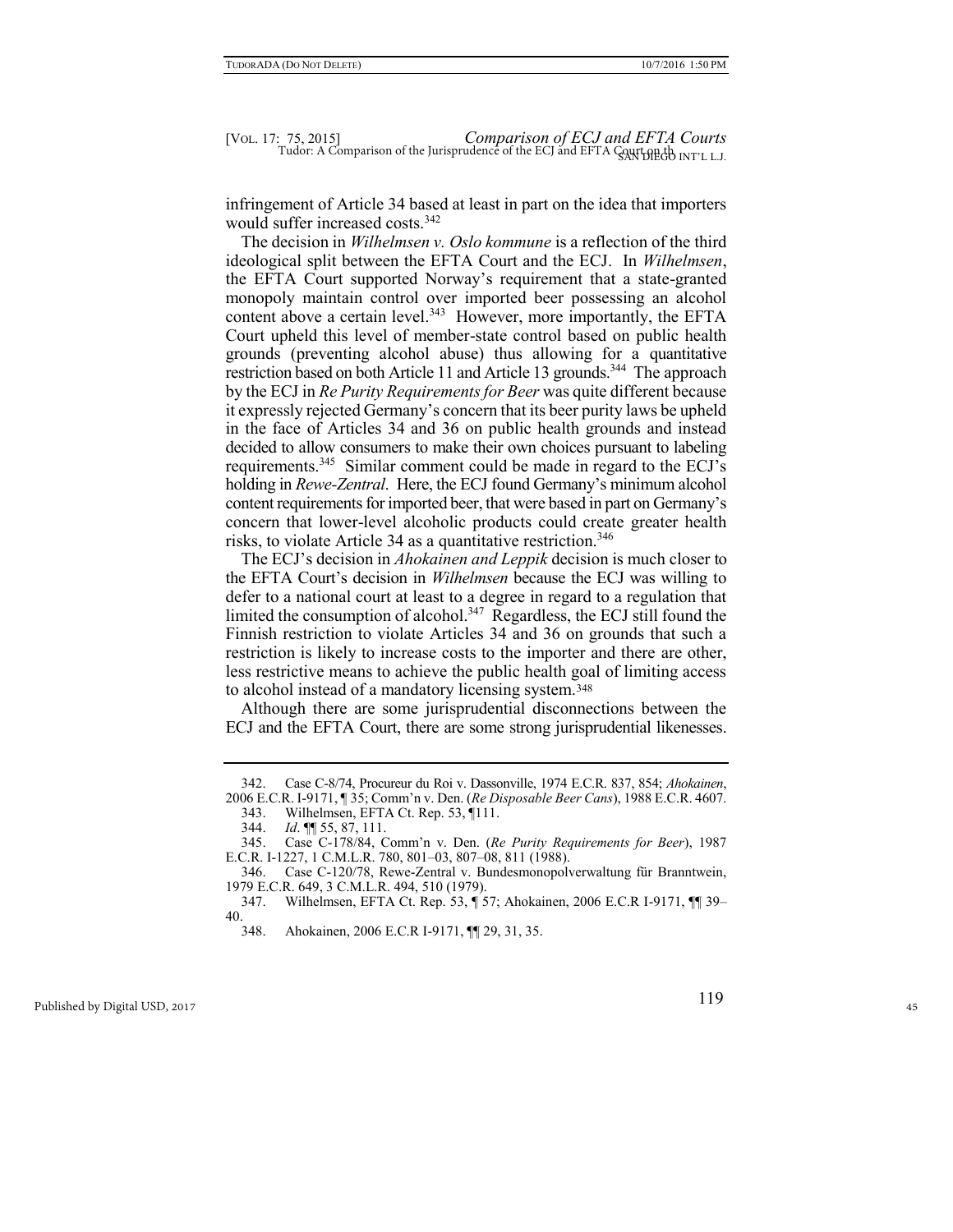The first can be found in the EFTA Court's decision in *EFTA Surveillance San Diego International Law Journal, Vol. 17 [2017], Iss. 1, Art. 3 Authority v. Norway*, where it found Norway's ban on the importation of cornflakes (due to the fact they were fortified with several vitamins and minerals) to be a violation of Article 11 above the member-state's concerns that the Norwegian population did not need such additives.<sup>349</sup> In three cases—*Commission v. Denmark* (enriched foodstuffs), *Criminal Proceedings Against Zoni* (common wheat and durum wheat), and *Commission v. Germany* (meat products with non-meat elements), the ECJ found prohibitions on the importation of foodstuffs based on nutritional or consumer protection concerns to be violations of Article 34.<sup>350</sup> In *Criminal Proceedings Against Zoni* and *Commission v. Germany*, the ECJ once again found greater faith in consumers to make the correct choice based on the content of a warning label.<sup>351</sup> However, in *Commission v. Denmark*, the ECJ was much more heavy-handed and demanded that a member-state prohibiting imported foodstuffs based on content grounds must have scientific research to support such a ban.<sup>352</sup>

A second connection in jurisprudence can be found in the *Ahokainen and Leppik* and *Restamark* cases. The EFTA Court in *Restamark* found that a Finnish regulation that required permission from a state monopoly to import alcohol was an unjustified quantitative restriction under Article 11 and Article 13.<sup>353</sup> The EFTA Court's language in Restamark was much stronger because it required a finding of proportionality to justify a restriction on Article 13 grounds allowing for public health regulations.354 The EFTA Court also did not believe a system in which control of alcohol was vested in a state-granted monopoly was the best means to achieve Finland's goal of reducing alcohol consumption.<sup>355</sup> Ahokainen and Leppik is another case originating in Finland in which the ECJ likewise found the Finnish requirement of a license from a state-granted monopoly inexcusable under Articles 34 and 36.<sup>356</sup> Similar to the EFTA Court in *Restamark*, the ECJ required a finding of proportionality between the regulation and the member-state goal, which, according to the ECJ, did not exist.<sup>357</sup>

The decision by the EFTA Court in *Fagtun ehf v. Byggingarnefnd Borgarholtsskóla* reflects jurisprudence closer to that of traditional ECJ

<sup>349.</sup> EFTA Surveillance Authority, EFTA Ct. Rep. 73, ¶ 43.

<sup>350.</sup> Comm'n v. Den., 2003 E.C.R. I-9724, ¶ 57; Zoni, 1988 E.C.R 4285, ¶¶ 12, 20, 28; Comm'n v. Ger., 1989 E.C.R 229, ¶¶ 2, 7, 10, 23.

<sup>351.</sup> Zoni, 1988 E.C.R 4285, ¶¶ 14, 16; Comm'n v. Ger., 1989 E.C.R 229, ¶ 13.

<sup>352.</sup> Comm'n v. Den., 2003 E.C.R. I-9724, ¶¶ 46–48.

<sup>353.</sup> Restamark, EFTA Ct. Rep. 15, ¶¶ 50, 61.

<sup>354.</sup> *Id*. ¶¶ 57–59.

<sup>355.</sup> *Id.* ¶ 60.

<sup>356.</sup> Ahokainen, 2006 E.C.R I-9171, ¶¶ 22, 30.

<sup>357.</sup> *Id.* ¶¶ 29, 31.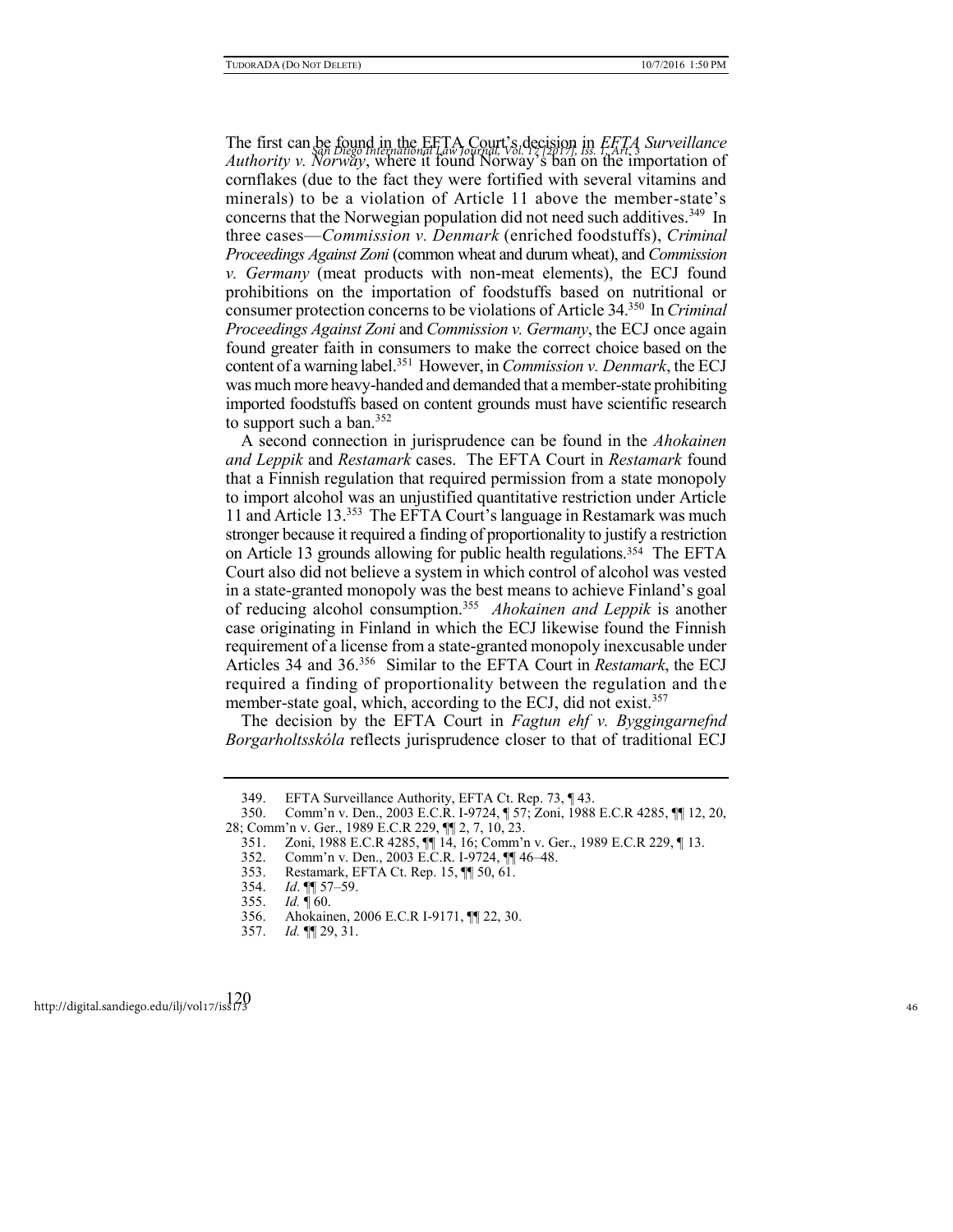decisions and represents a third example of agreement between the two European courts. In *Fagtun ehf*, the EFTA Court stated that Iceland's requirement that all building materials to be used on school buildings be manufactured in Iceland violated Article 11.<sup>358</sup> Of important note in *Fagtun ehf* was the EFTA Court's comment that no proof existed that the imported school building materials could not have met the standards set by the Icelandic government and that the regulation was a blatant form of discrimination favoring national production of such materials as no imported materials could possibly be manufactured under the supervision of the Icelandic government.<sup>359</sup> Furthermore, the EFTA Court stated that Iceland should maintain the burden of proof to show that other imported materials could not meet the standards set by Iceland.<sup>360</sup>

Two cases from the ECJ identified in this work are similar to the *Fagtun ehf* decision by the EFTA Court. The ECJ's decision in *Re Disposable Beer Cans* similarly required the Danish government to relinquish its requirement that beer importers use preapproved beer cans in contrast to a more preferable system whereby the beer importer could show that its beer cans could pass muster against Danish public health standards.<sup>361</sup> As well, the ECJ in *Humanplasma* made several suggestions serving as alternatives to the Austrian government as to how it could protect its citizens against the risks associated with tainted, imported blood while recognizing a heightened level of authority for member-states to set restrictions based on public health grounds.<sup>362</sup>

Perhaps the most unusual jurisprudential connection between the EFTA Court and the ECJ can be found while examining the former's decision in *Phillip Morris* and the latter's decision in *Lucien Ortscheit*. The link between these cases is unusual due to the fact that *both* courts found tolerable a restriction affecting imports. In *Phillip Morris*, the EFTA Court upheld in the face of an Article 11 challenge an all-encompassing ban on tobacco advertising which included both domestic and imported brands despite the fact that the domestic tobacco brands would have an advantage over the imported rivals since Norwegian consumers would naturally be more

<sup>358.</sup> Fagtun ehf., EFTA Ct. Rep. 51, ¶¶ 30–32

<sup>359.</sup> *Id.* ¶¶ 25, 30, 32.

<sup>360.</sup> *Id.* ¶¶ 37, 38.

<sup>361.</sup> Comm'n v. Den.,(*Re Disposable Beer Cans*), 1988 E.C.R. 4607.

<sup>362.</sup> Humanplasma GmbH, 2010 E.C.R I-2389, ¶¶ 39–40, 43–45.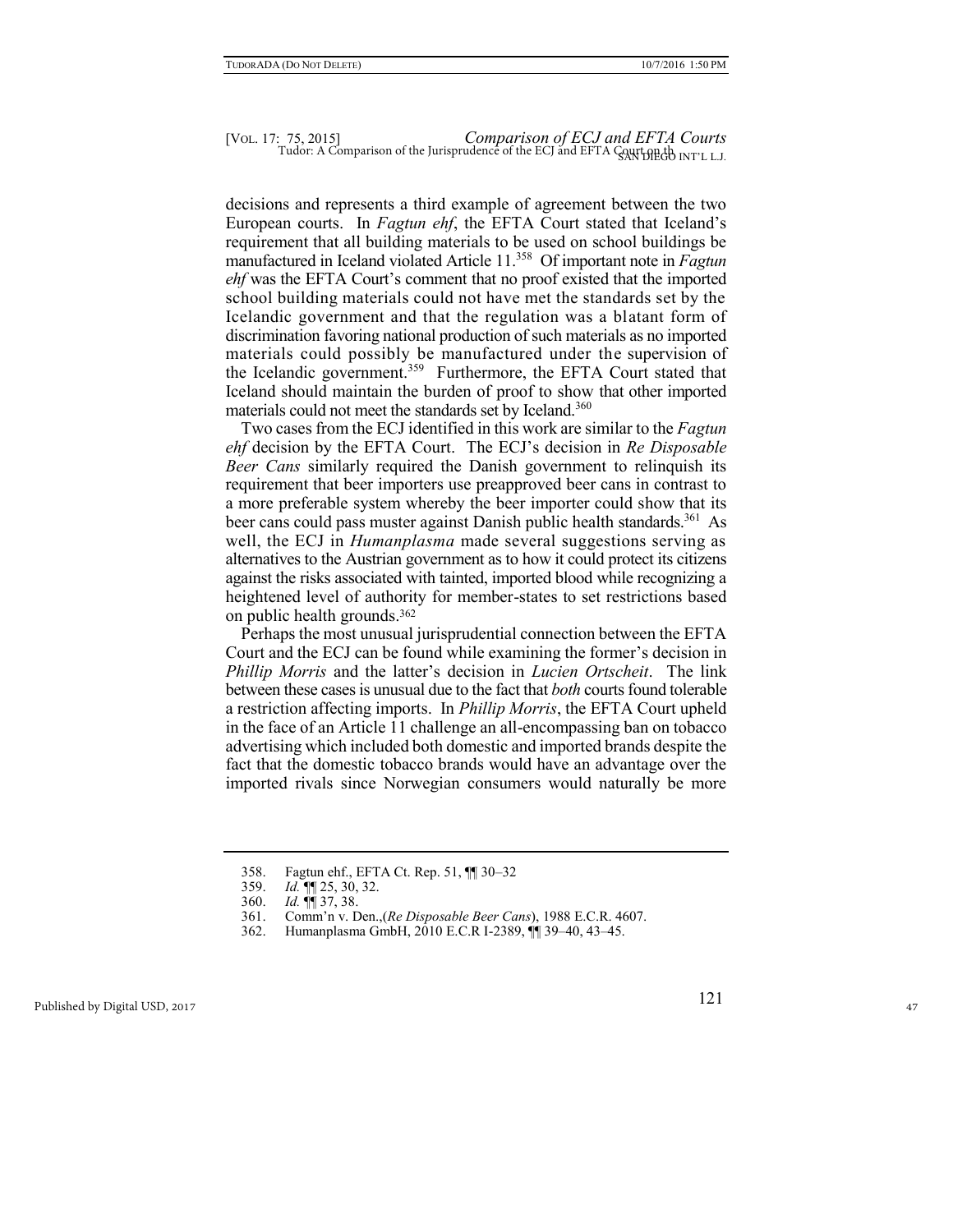familiar with the brands formerly produced in Norway<sup>363</sup> The EFTA Court found the Norwegian advertising ban to be more of a regulation on selling arrangements.<sup>364</sup> In *Lucien Ortscheit*, the ECJ upheld (in the face of Articles 34 and 36) an advertising ban on pharmaceuticals imported into Germany while still allowing for the importation of these pharmaceuticals.<sup>365</sup> In contrast to the EFTA Court, the ECJ found the German ban tolerable under Article 36 as a limitation on imports to protect human health.<sup>366</sup>

#### VIII. CONCLUSION AND THE THREAT TO EEA HARMONY

Some scholars have commented that the international legal system is becoming fractured in its jurisprudence.<sup>367</sup> Admittedly, this work only explores a few cases that highlight some of the differences in jurisprudence between the ECJ and the EFTA Court on the subject of the free movement of goods in an attempt to gauge the level of, and momentum for, the harmonization of law only in Europe and only on the topic of free movement of goods. However, it should be noted that these are not the only prominent European courts charged either expressly or impliedly with the harmonization of law in Europe. Professor Ernst-Ulrich Petersmann argues that the jurisprudence of the European Court of Human Rights should be part of any calculus to gauge the level of harmonization of law in Europe, especially on the topics of economic rights and taxation on which both the TFEU and EEA comment.<sup>368</sup> Regardless of the reason for the jurisprudential difference, the difference presents several risks to the legal efforts toward harmony in the EEA common market.

The first risk is that the EEA will evolve into a "two-speed" trade association whereby the EU countries will be harnessed by tighter restrictions on any attempt to enact rules that will limit the cross-border trade of goods in comparison to the countries of Norway, Liechtenstein, and Iceland. Over time, the uncertainty over the interpretation of common market law could cause trade distortions as some traders will be more comfortable trading within the EU and thus, in order to reduce the risk of being blocked

<sup>363.</sup> Philip Morris Norway AS v. The Norwegian State, Case E-16/10, EFTA Ct. Rep. 330, ¶¶ 16, 35–37, 51, 86, 88 (Sept. 12, 2011), *[available at](http://www.eftacourt.int/uploads/tx_nvcases/16_10_Judgment_EN.pdf)* http://www.eftacourt.int/ uploads/tx\_nvcases/16\_10\_Judgment\_EN.pdf.

<sup>364.</sup> *Id*. ¶¶ 43–45.

<sup>365.</sup> Lucien Ortscheit GmbH, 1994 E.C.R I-5243, ¶¶ 12, 20–21.

<sup>366.</sup> *Id*. ¶¶ 10, 16.

<sup>367.</sup> Ioana Cismas, *The Integration of Human Rights in Bilateral and Plurilateral Free Trade Agreements: Arguments for a Coherent Relationship with Reference to the Swiss Context*, 21 CURRENTS INT'L TRADE L.J. 3, 5 (2013).

<sup>368.</sup> Ernst-Ulrich Petersmann, *Multilevel Judicial Governance as Guardian of the Constitutional Unity of International Economic Law*, 30 LOY. L.A. INT'L & COMP. L. REV. 367, 417–18 (2008).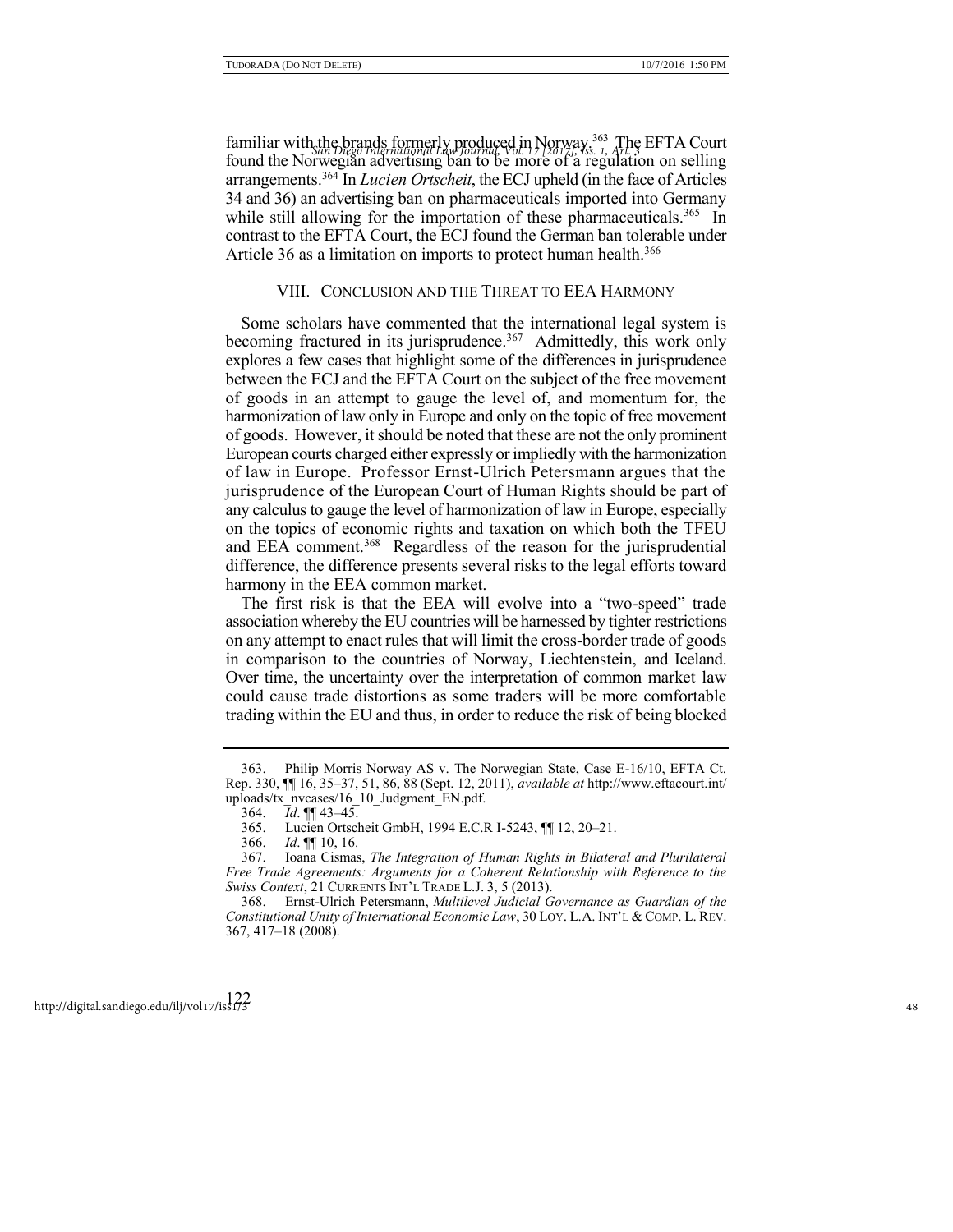by a domestic regulation, those same traders will concentrate on the markets of the 28 EU member-states to the detriment of the remaining EEA member-states. As stated above, it was a chief concern among firms located in countries outside the EU/EEC during the 1960s, 1970s, and 1980s that forged a stronger relationship between the EU and the EFTA countries resulting in the EEA. A return to a two-speed Europe would expose firms outside the EU, but within the EEA, to risks that they become relatively less competitive in comparison to the firms within the EU.

This two-speed Europe would also expose the citizens of the three EFTA countries to a reduction in the level of competition among firms producing goods. If the EFTA Court continues to find ways to allow member-states in the EEA, but not in the EU, to enact restrictions even in the face of an Article 11 attack, those citizens will face higher prices and potentially poorer quality. Thankfully, the EFTA Court found some limits on the ability of a member-state to enact restrictions in *EFTA Surveillance Authority* and *Fagtun*. Regardless, the *Ullensaker*, *HOB-vin*, and *Wilhelmsen* cases are still good law.

A second risk is that with continuing differences in common market law interpretation, the EEA dissolves. It is foreseeable that if the disparity in jurisprudence continues, at some point in time the EU government will take action to push the EFTA Court, and the EFTA member-states, to adopt a stricter interpretation of common market law. In turn, if the EFTA countries do not find this palatable, these three member-states may exit the alliance. The potential for a split is not motivated by jurisprudential differences alone. As mentioned above, Iceland is no longer seeking entry into the EU. At the time of this writing, the United Kingdom, a current EU member and former EFTA member, is contemplating a referendum on maintaining member-state status.<sup>369</sup>

A third risk is the worst imaginable. Given the current momentum toward protectionist measures being adopted by all countries (albeit largely due to political winds that have been produced by poor economic conditions), many of the EU countries could become more comfortable with the EFTA Court's jurisprudence and push the ECJ, and the EU government in general, to adopt the EFTA Court's jurisprudence. Although

<sup>369.</sup> Nicolas Winning, *U.K.'s Tony Blair Attacks David Cameron EU Referendum Plan*, WALL ST.J. (Apr. 7, 2015, 9:13 AM), http://www.wsj.com/articles/u-k-s-tony-blairslams-david-camerons-eu-referendum-plan-1428411875?KEYWORDS=United+Kingdom+ referendum.